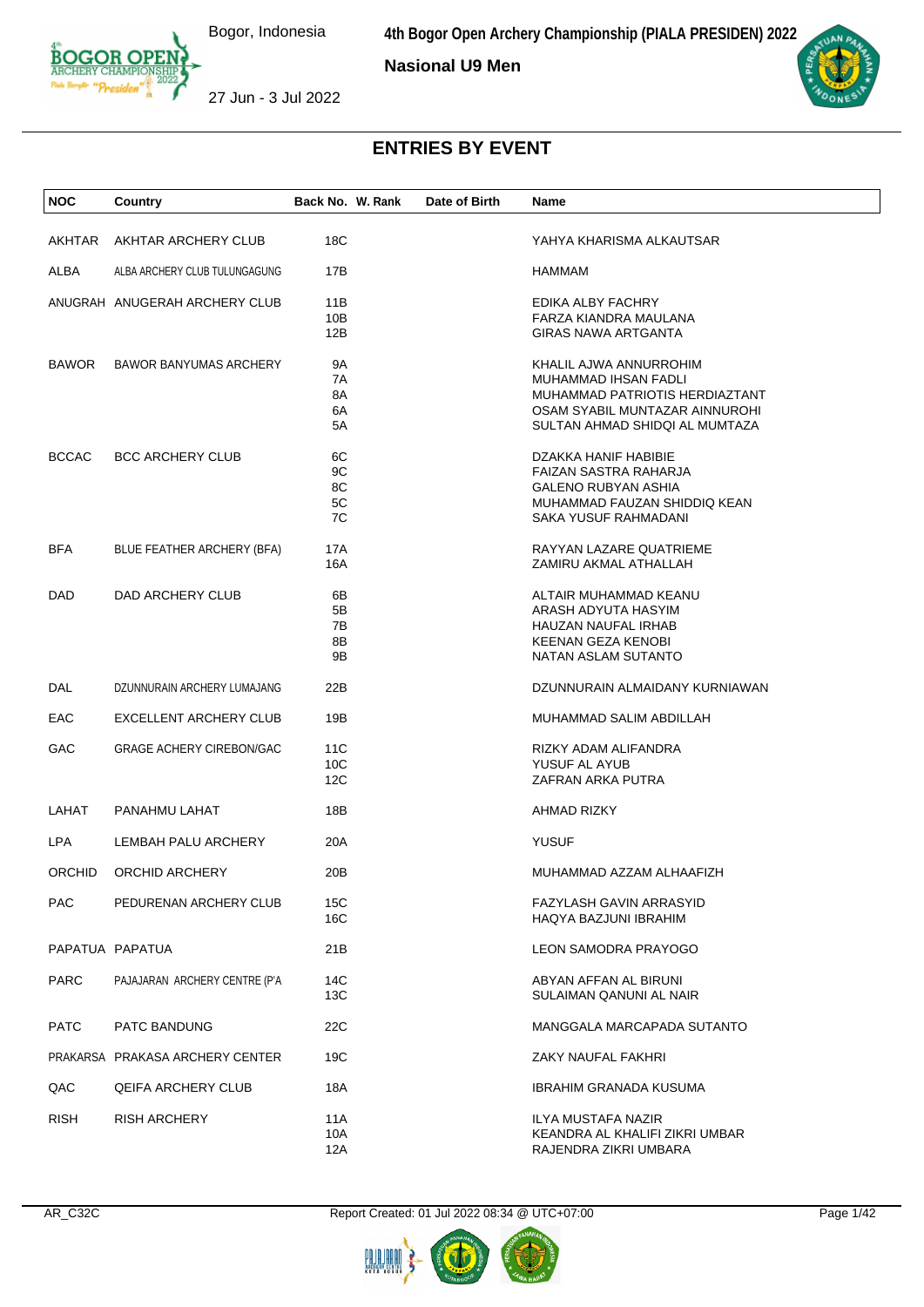**Nasional U9 Men**



27 Jun - 3 Jul 2022

| <b>NOC</b>    | Country                         | Back No. W. Rank  | Date of Birth | <b>Name</b>                                                                                   |
|---------------|---------------------------------|-------------------|---------------|-----------------------------------------------------------------------------------------------|
| SAHB          | SAHB ARCHERY BANJARBARU         | 21A               |               | KANZUL ARSYI HAFIZ                                                                            |
| <b>SBA</b>    | SHINTABIMA ARCHERY              | 22A               |               | MUHAMMAD ALI IBRAHIM                                                                          |
|               | TRIBUANA TRIBUANA ARCHERY       | 13A<br>14A<br>15A |               | MUHAMMAD FAREEL ARKA KHAIRON<br>MUHAMMAD TANGGUH BHIRAWAYUDHA<br>ROCHMANUR BAZLIAN PEKSOYANDU |
| TSAC          | <b>TSAC BATAM</b>               | 21C               |               | <b>SALMAN AL FARISI</b>                                                                       |
| <b>VECTOR</b> | <b>VECTOR ARCHERY INDRAMAYU</b> | 19A               |               | ARKANA KYNAN SURYA                                                                            |
| <b>VIBES</b>  | BAREBOW VIBES ARCHERY SUKABUMI  | 13B<br>14B        |               | ALVARONIZAM UWAIS DAMAR PANULU<br>MUHAMMAD FATHAN ALMAISA KHAIRI                              |
| VOX.          | VOX ARCHERY SCHOOL TASIKMALAYA  | 20 <sub>C</sub>   |               | ALTAN HAQIM ABRORY                                                                            |
| <b>WACP</b>   | WIRABRAJA ARCHERY CLUB PADANG   | 15B<br>16B        |               | <b>IBNU ATHA SANI</b><br>MUHAMMAD ABIYAN AHLEN                                                |

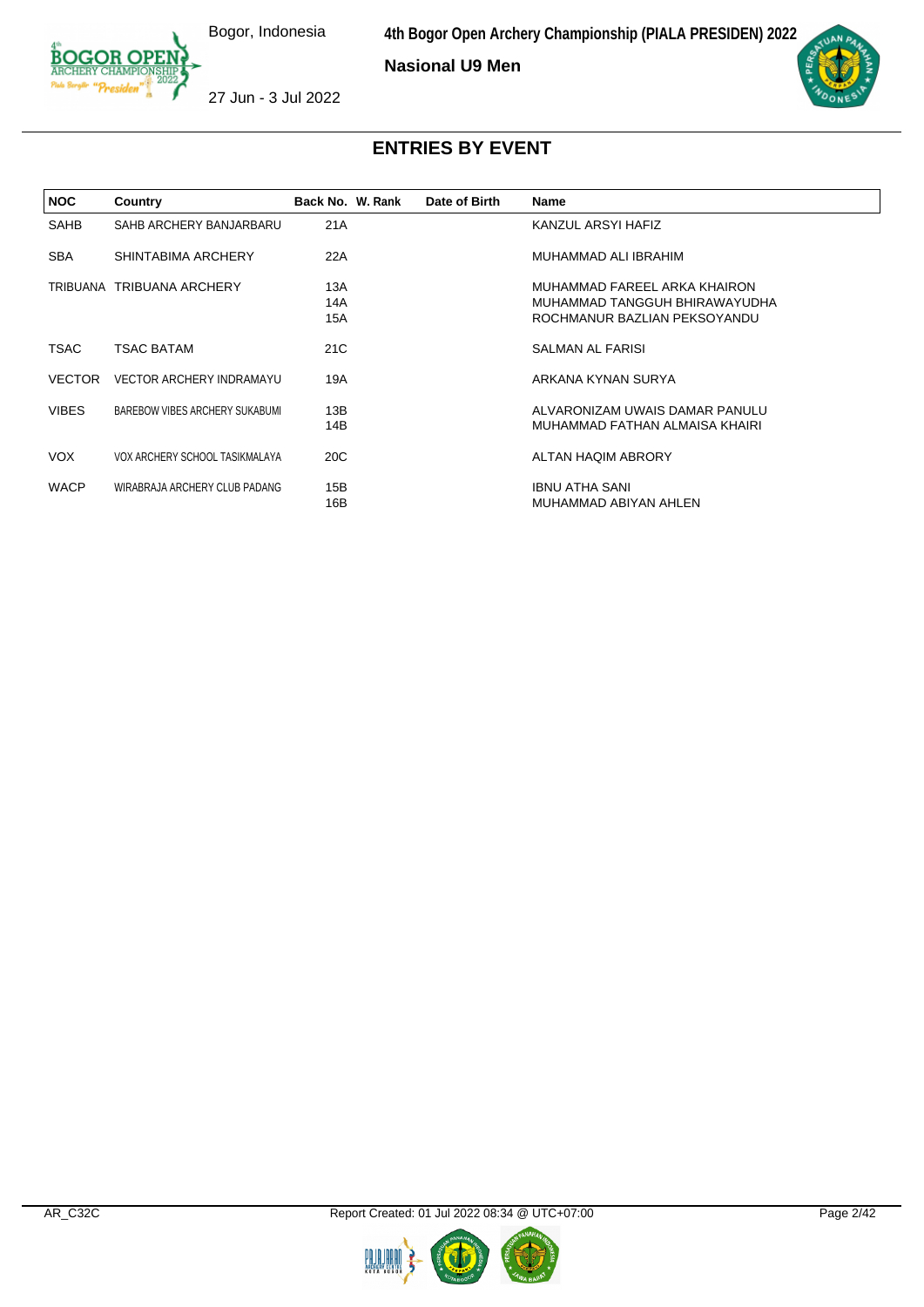**4th Bogor Open Archery Championship (PIALA PRESIDEN) 2022**

**Nasional U9 Women**



27 Jun - 3 Jul 2022

# **ENTRIES BY EVENT**

| <b>NOC</b>    | Country                                 | Back No. W. Rank                              | Date of Birth | Name                                                                                                                                                                                             |
|---------------|-----------------------------------------|-----------------------------------------------|---------------|--------------------------------------------------------------------------------------------------------------------------------------------------------------------------------------------------|
| <b>BCCAC</b>  | <b>BCC ARCHERY CLUB</b>                 | 35B                                           |               | MYHAYA ILMIANA NISA                                                                                                                                                                              |
| <b>BFA</b>    | BLUE FEATHER ARCHERY (BFA)              | 23B<br>25B<br>24B<br>27B<br>26B               |               | ALMAHYRA ADIFA AZZAHRA<br>JASMINE ZAAHIRAH ILMAN<br>KIRAN AVARIELLA AZZAHRA<br>MAHIRA SHABRIYA MUMTAZ<br>SITI ZAYNA ADZKIA                                                                       |
|               | CIBINONG CIBINONG ARCHERY CLUB          | 33C                                           |               | KHANZA AYUMI TAQIYYA                                                                                                                                                                             |
|               | CILACAP PERPANI CILACAP                 | 32B                                           |               | SYAMILA QAYS CAROLIN                                                                                                                                                                             |
| <b>DAD</b>    | DAD ARCHERY CLUB                        | 29A<br>25A<br>24A<br>23A<br>26A<br>28A<br>27A |               | ALIYYAH NABILA ARTANTI<br>ANAN MARYAM WIDANINGGAR<br>ANNISA ASSYABIYA SHEVANTI<br>CERIA KARAMINA HUMAIRA ADHY<br>DAFIYA HALWA FARADISA<br>KALYANA MAHIRA PRABA NAWAWI<br>SALSABILA HASNA HAFIZAH |
| <b>ELFAS</b>  | <b>ELFAS SEMARANG</b>                   | 36C                                           |               | <b>BIWAIS AREYANNA</b>                                                                                                                                                                           |
| <b>FOCUS</b>  | <b>FOCUS ARCHERY CENTER</b>             | 32A                                           |               | KINANTI DIANDRA ARSYFA                                                                                                                                                                           |
| GAC           | <b>GRAGE ACHERY CIREBON/GAC</b>         | 34B                                           |               | KHAYLA DZAHIN SYARAFANA                                                                                                                                                                          |
| <b>JAC</b>    | <b>JAKARTA ARCHERY CLUB</b>             | 30 <sub>B</sub>                               |               | RAEESA NABILA                                                                                                                                                                                    |
| <b>KABSMI</b> | PERPANI KAB. SUKABUMI                   | 31C                                           |               | NOUNA DEVIONA VIENDRA                                                                                                                                                                            |
| <b>KPD</b>    | KELUARGA PANAHAN DEPOK                  | 31B                                           |               | FOURTHIN FATIMATUL IZZA                                                                                                                                                                          |
|               | MOTIONX MOTION X ARCHERY CLUB           | 33A                                           |               | NAURA ANINDYA AFNIE                                                                                                                                                                              |
| <b>ORCHID</b> | ORCHID ARCHERY                          | 29C<br>28C                                    |               | AZZAHRA PUTRI ADRIANTI<br>FADYA AZZAHRA FAHMI                                                                                                                                                    |
| <b>PAC</b>    | PEDURENAN ARCHERY CLUB                  | 29B<br>28B                                    |               | ALMA DAMIA SHOLIHAH<br>SHAUMIE AQILA ANDRIYAN                                                                                                                                                    |
|               | PAPATUA PAPATUA                         | 33B                                           |               | ARA ALIVIA KHRISTANTO                                                                                                                                                                            |
| PARC          | PAJAJARAN ARCHERY CENTRE (P'A           | 23C<br>24C<br>25C                             |               | DINI ALVIRA KURNIAWAN<br>DIVIA AZALIA LAHAY<br>SUNDARI AYU GEMILANG                                                                                                                              |
| PAZ1          | PERTAMINA ARCHERY ZONA 1 (PAZ           | 36A                                           |               | DIAH AYU ANINDITHA                                                                                                                                                                               |
|               | PONTIANAK PONTIANAK ARCHIERY CLUB (PAC) | 32C                                           |               | KIRA AQILA PUTRI                                                                                                                                                                                 |
|               | PRAKARSA PRAKASA ARCHERY CENTER         | 35A                                           |               | NADINE AYU LUTFIA WARDHANI                                                                                                                                                                       |
| QAC           | <b>QEIFA ARCHERY CLUB</b>               | 34C                                           |               | SALSABILA ARDHIA KUSUMA                                                                                                                                                                          |
| <b>RRAC</b>   | RR ARCHERY CLUB                         | 31A<br>30A                                    |               | AZIMA ALMEIRA YUKIE<br>SITI SHABRINA HAMZAH                                                                                                                                                      |
| SACH          | <b>SACH ARCHERY</b>                     | 27C<br>26C                                    |               | FREDELINA DHU BATRISYA<br>SYAKIRA BILQIS FAJRIYATI                                                                                                                                               |
| SALAM         | SALAM ARCHERY BOGOR                     | 30C                                           |               | ALLESIA SOPHIE RAMADHANANDANA                                                                                                                                                                    |

AR\_C32C Report Created: 01 Jul 2022 08:34 @ UTC+07:00 Page 3/42

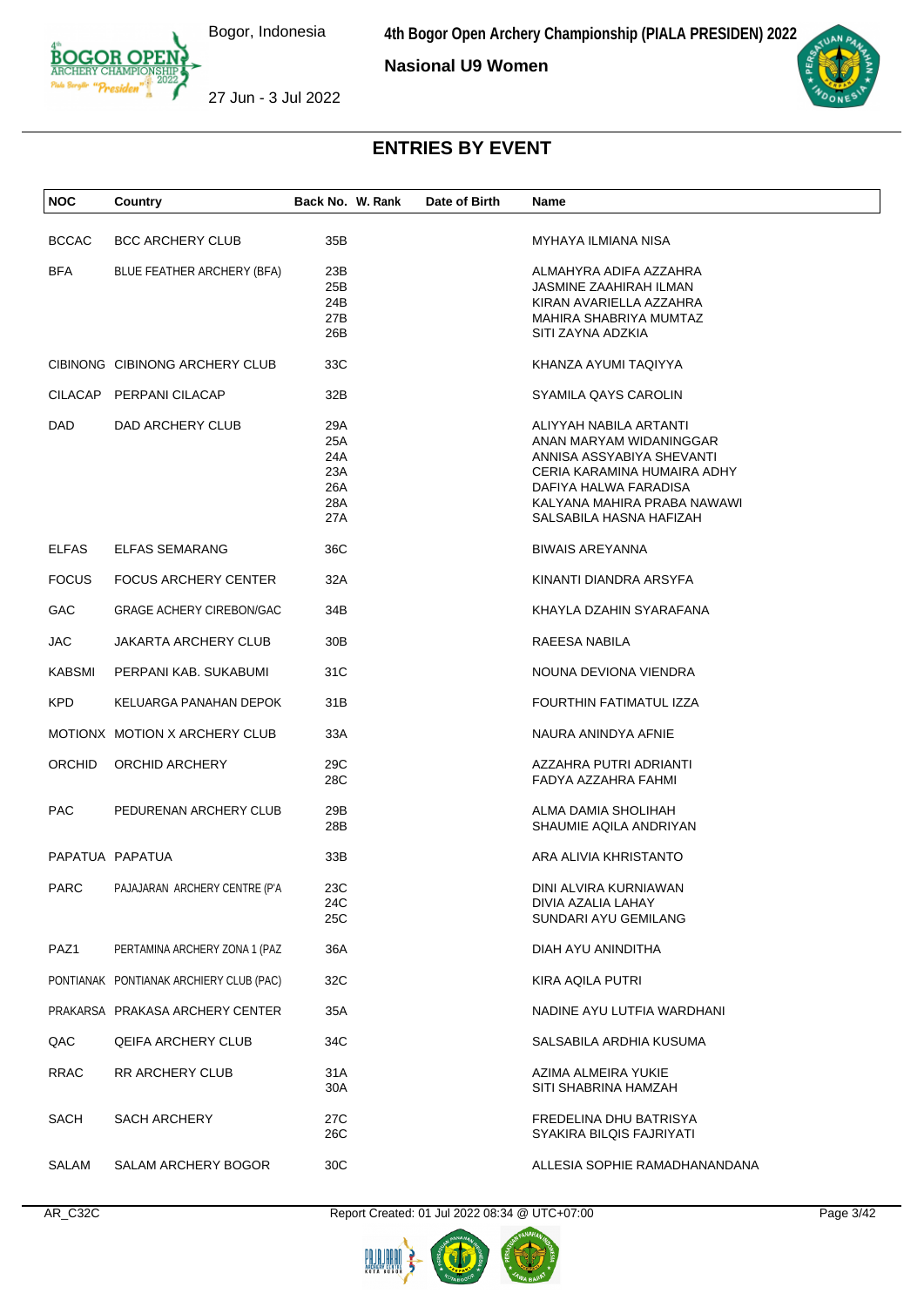**4th Bogor Open Archery Championship (PIALA PRESIDEN) 2022**

**Nasional U9 Women**



27 Jun - 3 Jul 2022

| <b>NOC</b>  | Country                        | Back No. W. Rank | Date of Birth | Name                         |
|-------------|--------------------------------|------------------|---------------|------------------------------|
| SKENSA      | SKENSA ARCHERY CLUB            | 36B              |               | PUTRI CALLYSTA APRILIA HASIM |
| TACC        | <b>TAC CIREBON</b>             | 35C              |               | NAFLA SYAKIRA AZ-ZAHRA       |
|             |                                |                  |               |                              |
| <b>TIAR</b> | TIAR(TOLE ISKANDAR ARCHERY RAW | 34A              |               | RIZKIA AGNIARACHMAH          |



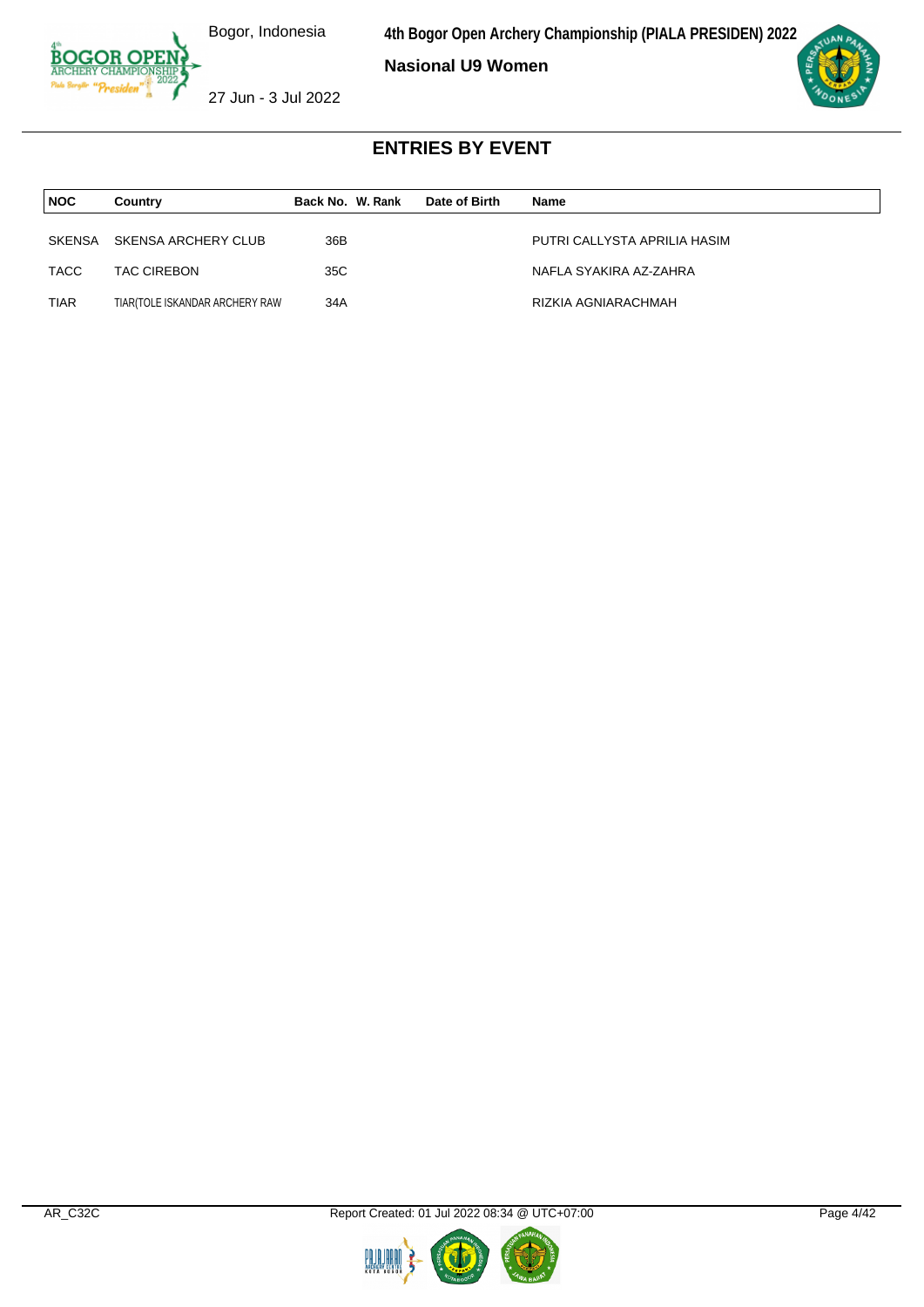**Nasional U12 Men**



27 Jun - 3 Jul 2022

| <b>NOC</b>   | Country                       | Back No. W. Rank | Date of Birth | Name                           |
|--------------|-------------------------------|------------------|---------------|--------------------------------|
|              |                               |                  |               |                                |
| 3BEST        | 3 BEST ARCHERY CIREBON CLUB   | 35C              |               | <b>HUSNI ABDILLAH</b>          |
| ACP.         | ARCHERY CLUB POSO             | 34B              |               | <b>IBNU Z SAMUDIN</b>          |
| AKHTAR       | AKHTAR ARCHERY CLUB           | 32B              |               | AHMAD ABDURAHMAN ARIF          |
| ALBA         | ALBA ARCHERY CLUB TULUNGAGUNG | 31A              |               | HAMMAM                         |
|              | ALIRSYAD SD AL IRSYAD 01      | 32A              |               | SULTAN AHMAD SHIDQI AL MUMTAZA |
|              | ANUGRAH ANUGERAH ARCHERY CLUB | 21C              |               | DZAKI INSAN KAMIL              |
|              |                               | 20C              |               | FERDI RAZQA RADITYA            |
| ARAC         | AR RIYADH ARCHERY CLUB        | 22A              |               | ARIEF FAUZAN WIJI PANGESTU     |
|              |                               | 21A              |               | MUHAMMAD BAIQUNI ATTILA ADAM   |
|              |                               | 20A              |               | MUHAMMAD FARRAS HABBAS AL FAIZ |
|              | ARCERIS ARCHERIES CLUB        | 30A              |               | KEVIN YAHYA KURNIAWAN          |
|              |                               | 29A              |               | RAFASYA ANUGERAH RAMADHAN      |
| <b>BAWOR</b> | <b>BAWOR BANYUMAS ARCHERY</b> | 35B              |               | MUHAMMAD AGUNG ABDULQUDDUS     |
| <b>BCCAC</b> | <b>BCC ARCHERY CLUB</b>       | 31C              |               | ABDUL AZIZ SHOLAHUDDIN         |
| <b>BFA</b>   | BLUE FEATHER ARCHERY (BFA)    | 8B               |               | <b>BASKORO SIDIK WASKITA</b>   |
|              |                               | 4B               |               | FADHIL ZHAFRAN SETIAWAN        |
|              |                               | 7В               |               | FAREEZHA RAZHAEL ZHAFRAN       |
|              |                               | 6B               |               | LUTHFI HASAN SETIAHADI         |
|              |                               | 3B               |               | MALIK JABBAR PUTRA             |
|              |                               | 5B               |               | RAQUIB RAFAY MAHBEER           |
| CAC          | CIMAHI ARCHERY CENTRE         | 28C              |               | NOVAN ANDHIKA NABABAN          |
|              |                               | 29C              |               | REYGA PARAHITA ALLENDRA        |
| DAD          | DAD ARCHERY CLUB              | 12C              |               | FAEYZA RAZIN NABIEL            |
|              |                               | 9C               |               | KENZIE RAFA NUSANTARA          |
|              |                               | 11C              |               | LABIQ KAWIANDRA ALTAIR         |
|              |                               | 10C              |               | M. NAUFAL FADHIL MAHFUZH       |
|              |                               | 8C               |               | MUHAMMAD FATIH AL BANNA        |
| DAL          | DZUNNURAIN ARCHERY LUMAJANG   | 3A               |               | DZAKI PERDANA AMANULLAH        |
|              |                               | 7A               |               | <b>FAVIAN EZRA APRISA</b>      |
|              |                               | 8A               |               | RACHLIL MARTALIKA NUGROHO      |
|              |                               | 4A               |               | RAYI LANDUNG PANGESTU PRIYASID |
|              |                               | 6A               |               | RAYYAN RAFA IBRAHIM HERMAWAN   |
|              |                               | 5A               |               | VINO NAUFAL AZMIDAFA           |
| <b>DOMPU</b> | DOMPU ARCHERY NTB             | 30B              |               | MUHAMMAD FAQIH MUQADDAM        |
|              |                               | 29B              |               | MUHAMMAD SAAJED                |
| EAST         | <b>EAST ARCHERY</b>           | 23C              |               | ARYO NALA SEMBODO              |
|              |                               | 22C              |               | <b>FAUZAN ADI PRANOTO</b>      |
| <b>ELFAS</b> | <b>ELFAS SEMARANG</b>         | 37B              |               | NAYAKA AZKA WIDYATNO           |
| <b>FATH</b>  | FATH ARCHERY JAKARTA          | 36B              |               | NOAH ZAKARIA NAUMAN            |
| <b>FOCUS</b> | <b>FOCUS ARCHERY CENTER</b>   | 27B              |               | ENDRA FAIZ ATHALLAH            |
|              |                               | 28B              |               | MUHAMMAD AZZAM GHAIZAN         |
|              |                               |                  |               |                                |



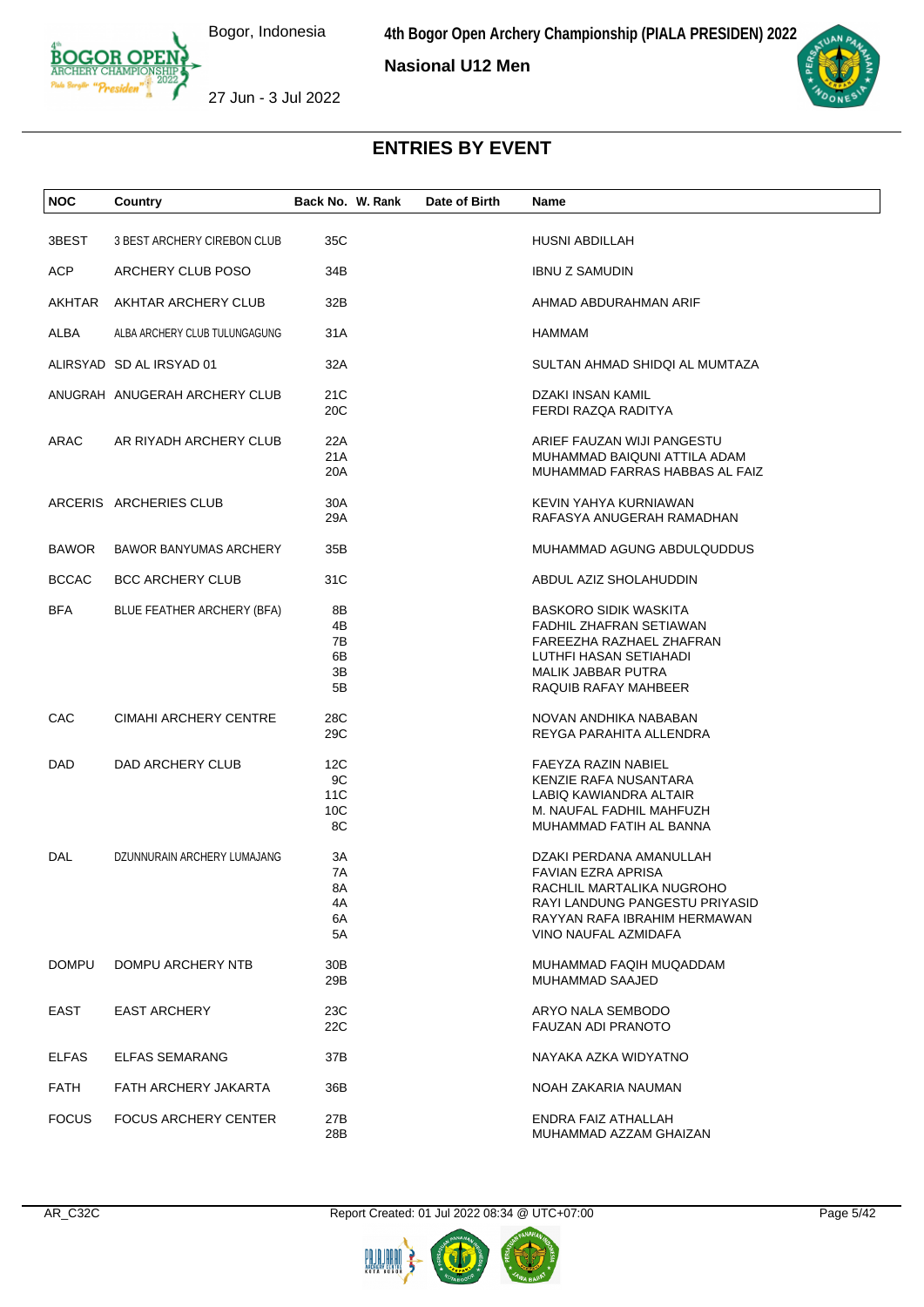**4th Bogor Open Archery Championship (PIALA PRESIDEN) 2022**

**Nasional U12 Men**





27 Jun - 3 Jul 2022

| <b>NOC</b>    | Country                         | Back No. W. Rank         | Date of Birth | Name                                                                                                                    |
|---------------|---------------------------------|--------------------------|---------------|-------------------------------------------------------------------------------------------------------------------------|
| GAC           | <b>GRAGE ACHERY CIREBON/GAC</b> | 15C<br>16C<br>13C<br>14C |               | AKMAL RAFIF SYAZANI<br>AYMAN FIRMANSYAH<br>MUHAMMAD AYYASH AZHURY<br><b>WILDAN NAUFA FARRAS</b>                         |
| JAC           | <b>JAKARTA ARCHERY CLUB</b>     | 36A                      |               | DANU AHZA MANGGALA                                                                                                      |
| <b>JIC</b>    | <b>JIC ARCHERY CLUB</b>         | 37A                      |               | FAEYZA ARY PRATAMA                                                                                                      |
|               | KABBDG PERPANI KAB. BANDUNG     | 11B<br>10B<br>9Β<br>12B  |               | ALEXA RAFAEL MUHAMMAD<br>MUHAMMAD FADHIL WIRAKUSUMA<br>MUHAMMAD FAUZI TAMAM RUDIANSYA<br>NARARENDRA ARYA NAGIMI         |
| KBBT          | KOMPAK BRO BELITUNG TIMUR       | 34A                      |               | EZRANO ANLINDRA ASOKA                                                                                                   |
| <b>KPM</b>    | KPM KOTA DEPOK ARCHERY          | 24A<br>23A               |               | AHMAD FAIZI<br><b>MORENO HANDARU FADI</b>                                                                               |
| <b>KRIDO</b>  | <b>KRIDO BUSORO</b>             | 23B<br>24B               |               | MUHAMMAD RAFIE WINARNO<br>MUHAMMAD ZAKI HIDAYATULLAH                                                                    |
| <b>KUJANG</b> | KUJANG ARCHERY CLUB             | 33C                      |               | AUFA YASSAR DIYAULHAQ                                                                                                   |
| LAHAT         | PANAHMU LAHAT                   | 30C                      |               | AHMAD ELANG                                                                                                             |
| MASTER        | MASTER ARCHERY CLUB SUKABUMI    | 17C<br>18C<br>19C        |               | AL GIZA MUHAMMAD PRINSIPAN<br>M.RAYHATULJANNAH<br>MOHAMMAD BAHRAN RIVALDA                                               |
| MATA          | <b>MATA ELANG ARCHERY</b>       | 36C                      |               | GOZIAN ALFATIH ATQIYA                                                                                                   |
| <b>MUSLIM</b> | MUSLIM ARCHERY SCHOOL           | 33A                      |               | M ALFI ATHALLAH                                                                                                         |
| <b>ORCHID</b> | ORCHID ARCHERY                  | 15B<br>14B<br>13B<br>16B |               | AHMAD FAWZAN AL RASYID<br>AHMAD RAIHAN SALAM<br>HAFIZ TSABAT UBADAH<br>MUH. FAYYADH AL-QAIS. YS                         |
| <b>PAC</b>    | PEDURENAN ARCHERY CLUB          | 15A<br>14A<br>13A<br>16A |               | AFLAH RAMADHAN RICKY<br>ALLIFFURRAHMAN IBRAHIM MOKOGIN<br>FATHIR MUHAMMAD RICKY<br>MUHAMMAD FATIH AL HASAN              |
|               | PAPATUA PAPATUA                 | 37C                      |               | LEON SAMODRA PRAYOGO                                                                                                    |
| <b>PATC</b>   | PATC BANDUNG                    | 38C                      |               | MUHAMMAD FAQIH                                                                                                          |
|               | PRAKARSA PRAKASA ARCHERY CENTER | 9A<br>12A<br>10A<br>11A  |               | ABIMANYU CHANDRA PRATAMA A. R<br>GYANESHWAR PUTRA AJGA PRAYITNO<br>MUHAMMAD FARHAN JAUHARI<br><b>RAIS ARKAN SIREGAR</b> |
| QAC           | <b>QEIFA ARCHERY CLUB</b>       | 39B                      |               | RIO ABDILLAH ARDANA                                                                                                     |
| QAS           | QURRATU'AIN ARCHERY TEAM (QAS)  | 31B                      |               | MUH.AMAR MUBARAK                                                                                                        |
| <b>RISH</b>   | <b>RISH ARCHERY</b>             | 3C<br>6C<br>7C<br>4C     |               | AKHDAR FAWWAZ KAUTSAR<br>AKMAL ABDUL MALIK<br>MUHAMMAD ZAID MUMTAZ<br>NAYAKA NABIL HIDAYAT                              |

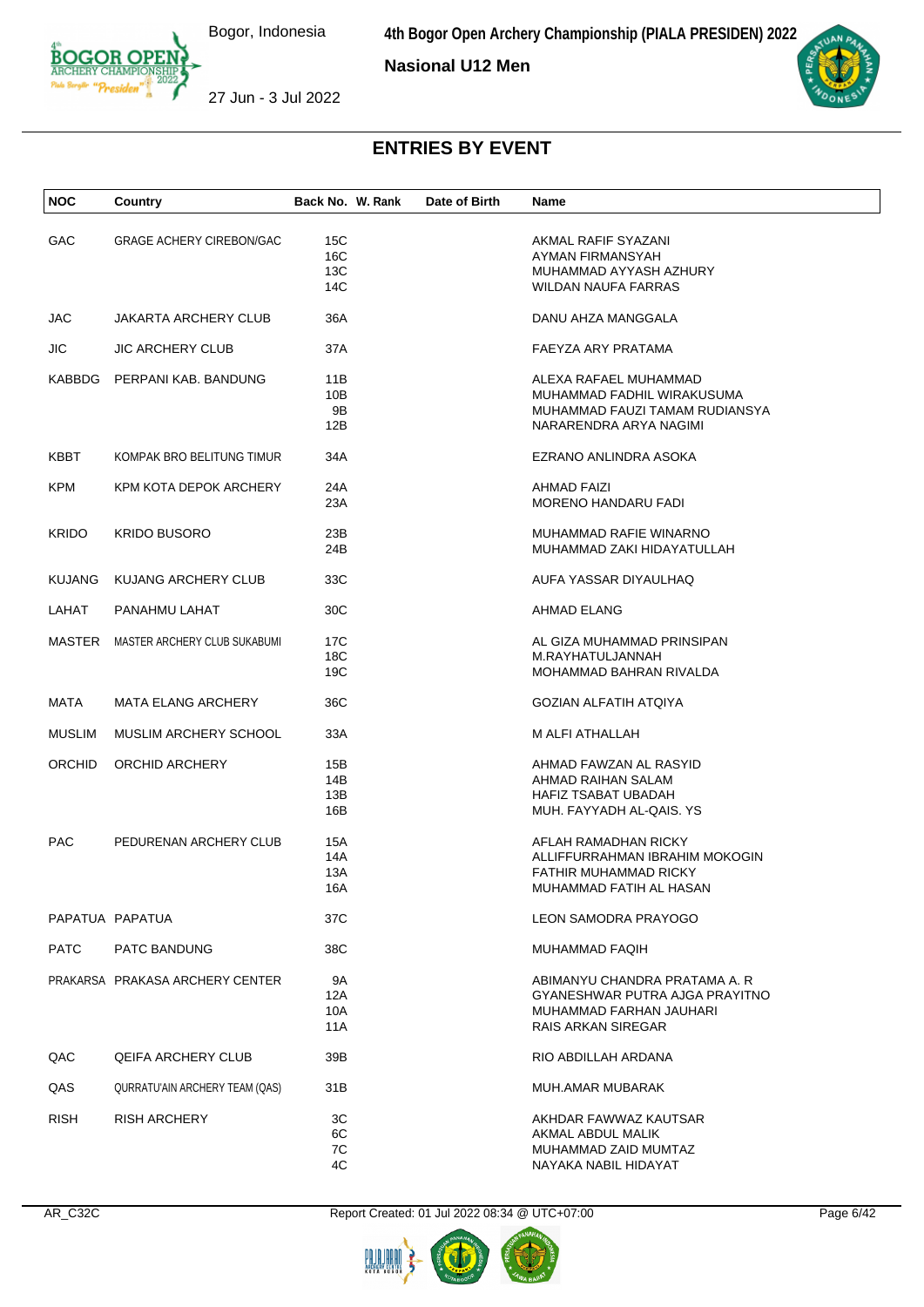

**Nasional U12 Men**



27 Jun - 3 Jul 2022

| <b>NOC</b>    | Country                         | Back No. W. Rank | Date of Birth | <b>Name</b>                    |  |
|---------------|---------------------------------|------------------|---------------|--------------------------------|--|
|               |                                 | 5C               |               | RASHYA NAUFAL ALFARIZQI        |  |
| <b>RRAC</b>   | <b>RR ARCHERY CLUB</b>          | 26B              |               | DEDE YUSUP SUPARNO             |  |
|               |                                 | 25B              |               | <b>NUGI FAISHAL NUGRAHA</b>    |  |
| <b>SABIQ</b>  | <b>SABIQ ARCHERY CLUB</b>       | 25C              |               | MUHAMMAD RAFFA AL GHIFARY      |  |
|               |                                 | 24C              |               | NARIENDRA HAIDAR ALI           |  |
| SACH          | <b>SACH ARCHERY</b>             | 22B              |               | <b>BAYU ARGO WIBOWO</b>        |  |
|               |                                 | 21B              |               | DRYAN ARDHANI DIKARA           |  |
|               |                                 | 20B              |               | RAKKI GIBRAN PRASETYO          |  |
| <b>SAG</b>    | SALMAN ARCHERY GORONTALO        | 18A              |               | MOH. NAFIL AL'ABQORY JUSUF     |  |
|               |                                 | 19A              |               | MUHAMMAD GHIFFARY ALFAREZKI DK |  |
|               |                                 | 17A              |               | MUHAMMAD ZULFIKAR JASSIN       |  |
| SAHB          | SAHB ARCHERY BANJARBARU         | 26A              |               | FATHIYA PRABA WISTARA          |  |
|               |                                 | 25A              |               | KHARRIS FABIAN RENATO          |  |
| <b>SALAM</b>  | SALAM ARCHERY BOGOR             | 19B              |               | DELMORA FAEZYA PRAYATA         |  |
|               |                                 | 18B              |               | ENCIK RASHA ATHAILLAH IRLAN    |  |
|               |                                 | 17B              |               | RAFAEL IVAN MARVIN             |  |
| <b>SEGAR</b>  | <b>SEGAR ARCHERY</b>            | 38A              |               | SYAHRAFA RAMADHAN              |  |
| <b>SURYA</b>  | SURYANEGARA ARCHERI (PEMDES PA  | 39A              |               | DZAKY KHAERUL ANWAR            |  |
| <b>TACC</b>   | <b>TAC CIREBON</b>              | 33B              |               | SYAHRU AZZAM SUHAEDY           |  |
| <b>TAP</b>    | <b>TANJUNG ARCHERY PLUS</b>     | 35A              |               | AUREY KENAZ KHALFANI           |  |
| <b>TAUHID</b> | <b>TAUHID ARCHERY CLUB</b>      | 27C              |               | DANISH AL-FAKHRI               |  |
|               |                                 | 26C              |               | SYAMS AL-KAUTSAR SIREGAR       |  |
| <b>TSAC</b>   | <b>TSAC BATAM</b>               | 27A              |               | <b>HILMIY RAAFI SHIDDIQ</b>    |  |
|               |                                 | 28A              |               | SALMAN AL FARISI               |  |
|               | VECTOR VECTOR ARCHERY INDRAMAYU | 34C              |               | MUHAMAD ELNINO PRATAMA         |  |
| <b>VIJAS</b>  | <b>VIJAS ARCHERY CLUB</b>       | 38B              |               | RAZZAN NAUFAL AZHAR            |  |



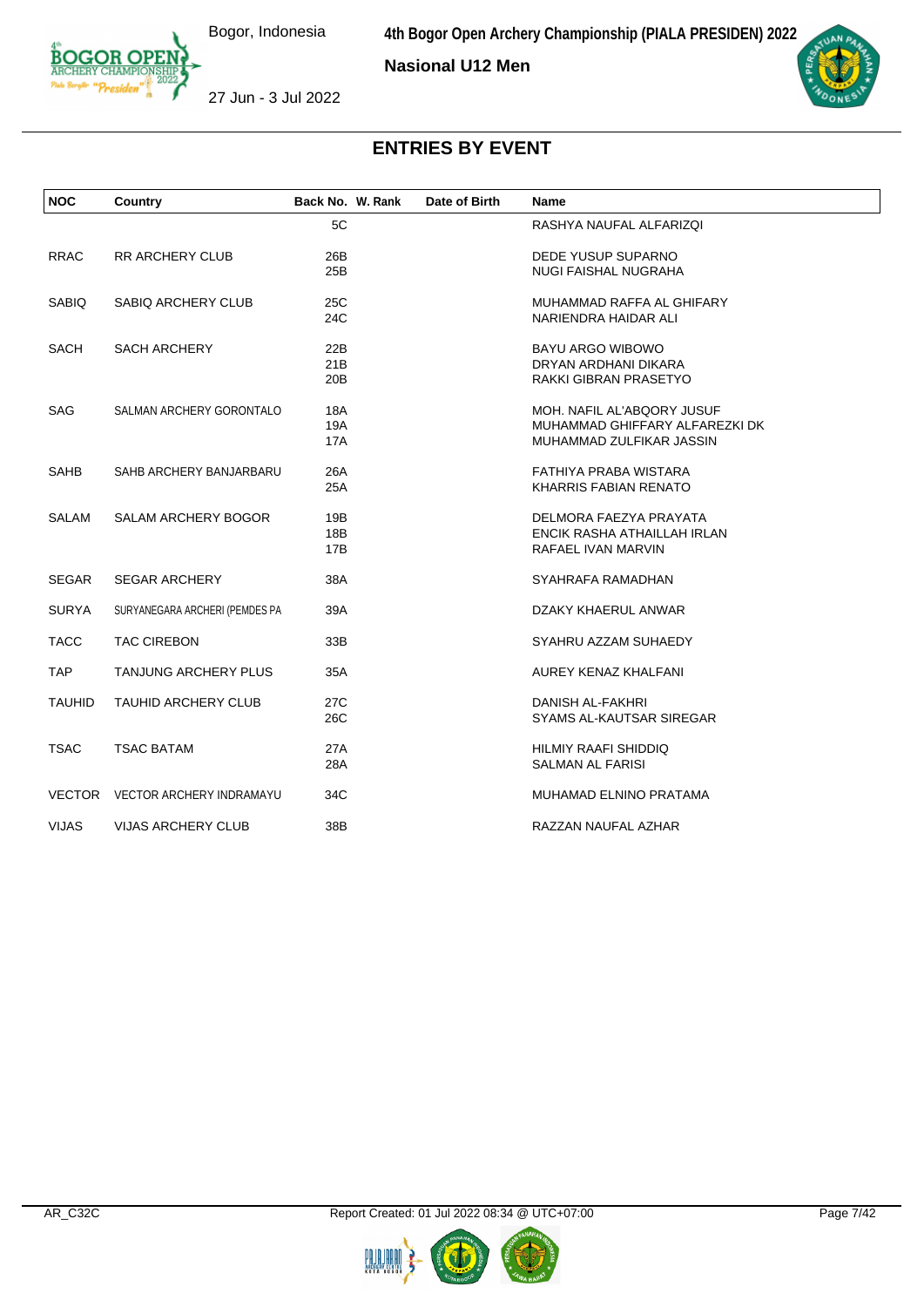**4th Bogor Open Archery Championship (PIALA PRESIDEN) 2022**

**Nasional U12 Women**



27 Jun - 3 Jul 2022

| <b>NOC</b>   | Country                        | Back No. W. Rank | Date of Birth | Name                           |
|--------------|--------------------------------|------------------|---------------|--------------------------------|
| 3BEST        | 3 BEST ARCHERY CIREBON CLUB    | 90A              |               | SARAH OKTAVIA NURAINI          |
|              |                                |                  |               |                                |
| AKHTAR       | AKHTAR ARCHERY CLUB            | 85C              |               | KINEISHA ATHALIFA RAMADANI     |
|              | ANUGRAH ANUGERAH ARCHERY CLUB  | 72B              |               | AQILAH SHOFWAH AZZAHRA         |
|              |                                | 73B              |               | <b>IFFAH KHAIRUNNISA</b>       |
|              |                                | 71B              |               | SHANUM AZZAHRA HADI            |
| ARAC         | AR RIYADH ARCHERY CLUB         | 69C              |               | ALANA KAMILA PUTRI WIJATMOKO   |
|              |                                | 67C              |               | ASHYFA PUTRI ANGRAENI          |
|              |                                | 66C              |               | AURORA SAFINATU ZUHRI          |
|              |                                | 68C              |               | MIKAYLA KIANDRA SATYA          |
|              | ARCERIS ARCHERIES CLUB         | 75C              |               | NADINE IMTIYAZ                 |
|              |                                | 76C              |               | NADZIRAH ARIFATI ZAHRA         |
|              |                                |                  |               |                                |
| <b>ASCI</b>  | <b>ASCI SPORT CLUB</b>         | 87C              |               | QIYANA AYUDIYA THAHIR          |
| BAC          | <b>BOGOR ARCHERY CLUB</b>      | 91A              |               | NURLATIFA MUBARIKA             |
| <b>BFA</b>   | BLUE FEATHER ARCHERY (BFA)     | 58B              |               | GHINA MAWADDAH ROHIMAH         |
|              |                                | 59B              |               | NAZHWA ALMAHYRA PUTRI          |
|              |                                | 61B              |               | SAFA AULIA FIRJATULLAH         |
|              |                                | 60B              |               | SHAZIA JAZZMINE ALFATHUNISSA   |
|              |                                | 57B              |               | SHOFIYAH MEITA PUTRI RAFLI     |
|              |                                | 62B              |               | SITI ZAYNA ADZKIA              |
|              | BUMIAYU BUMIAYU ARCHERY CLUB   | 87B              |               | AZZAHRA LUH NATHA YUGANTA      |
| CAC          | CIMAHI ARCHERY CENTRE          | 82C              |               | DALVIA MOZA KHOLILAH           |
|              | CIBINONG CIBINONG ARCHERY CLUB | 83B              |               | LOVIKA WILAJENG KAWAIBA        |
| DAD          | DAD ARCHERY CLUB               | 54A              |               | ALMASITA NAIRA                 |
|              |                                | 55A              |               | AZARINE DYANDRA ANDITA         |
|              |                                | 62A              |               | DAFIYA HALWA FARADISA          |
|              |                                | 57A              |               | DIRA HULLIYYA FARADISA         |
|              |                                | 60A              |               | FIRZANA BRILLIANTI PUTRIADJI   |
|              |                                | 53A              |               | HANAKO ALMIRA WIJAYA           |
|              |                                | 56A              |               | HUMAYRA AMARYLLIS JUNIAR       |
|              |                                | 61 A             |               | KHADIJAH CARINA ARDHANARESWARI |
|              |                                | 59A              |               | KINARA KHAULATUNISA NAWAWI     |
|              |                                | 52A              |               | MIVAIRA ATHAYA RAKHEIVA        |
|              |                                | 51 A             |               | NABILAH MUSFIRAH AZMI          |
|              |                                | 63A              |               | NADIAH ZAHRAA                  |
|              |                                | 58A              |               | VALLENCIA AZZAHRA ARIWIBOWO    |
| DAL          | DZUNNURAIN ARCHERY LUMAJANG    | 70A              |               | CARISSA SYAHQUITA              |
|              |                                | 69A              |               | RAHADATUL AISYI KURNIAWAN      |
|              |                                | 68A              |               | SHOFWATUL JINAN                |
| <b>DOMPU</b> | DOMPU ARCHERY NTB              | 74A              |               | SESILIA ROSA SINENSIS HI       |
|              |                                | 75A              |               | ST MARYA AISYAHKIRA            |
| EAC          | EXCELLENT ARCHERY CLUB         | 81C              |               | ASHIMAH SHOFIYYAH SUMPENO      |
| EAST         | <b>EAST ARCHERY</b>            | 72A              |               | AQEELA RASAFAH RIDITA          |
|              |                                | 71A              |               | NAURA NADHIFA AKHYAR           |
|              |                                | 73A              |               | ZARA NADIA AKHYAR              |
| <b>ELFAS</b> | <b>ELFAS SEMARANG</b>          | 77C              |               | NAFEEZA WIDYA RAMANIA          |

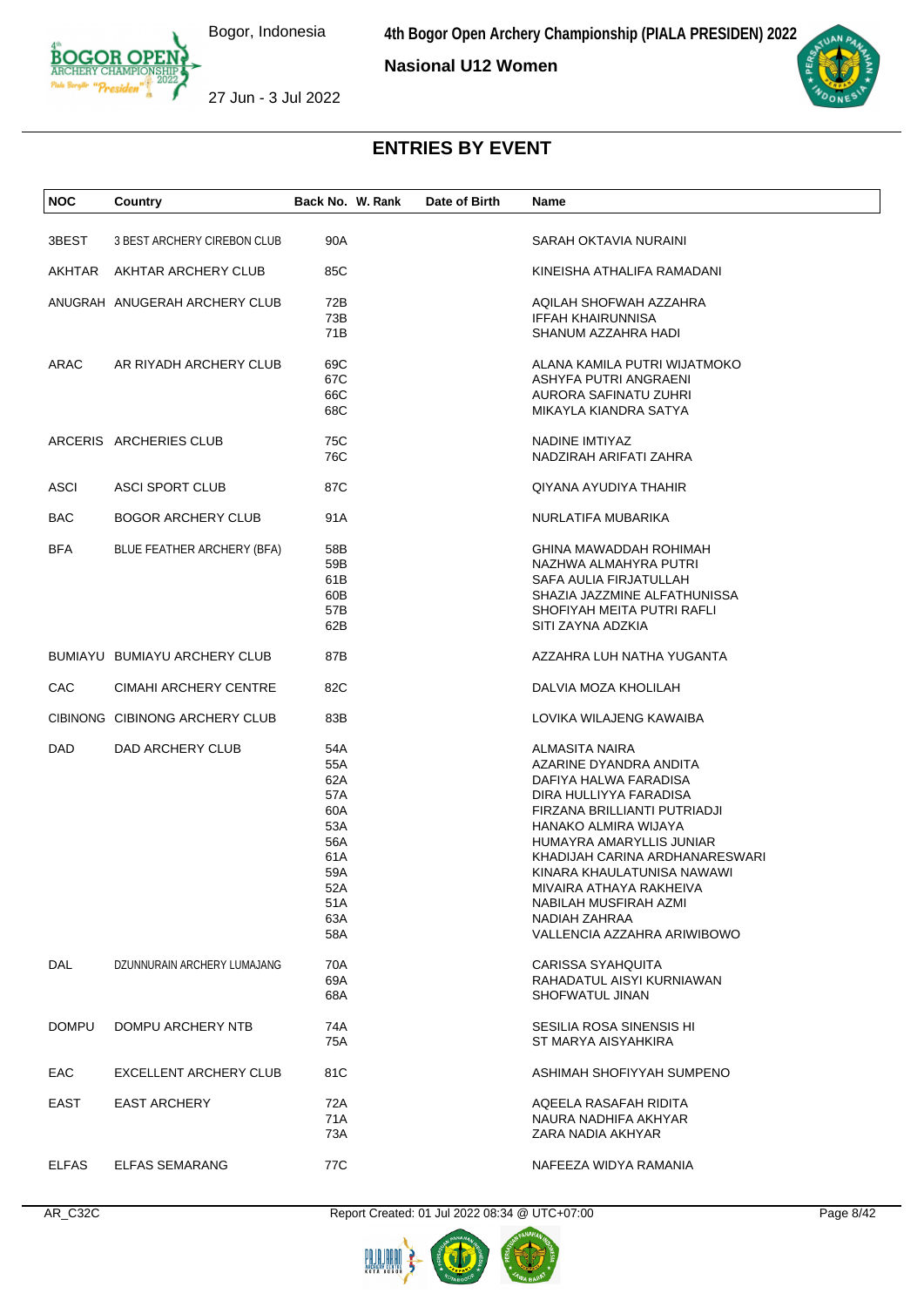**Nasional U12 Women**



27 Jun - 3 Jul 2022

| <b>NOC</b>    | Country                             | Back No. W. Rank | Date of Birth | <b>Name</b>                    |
|---------------|-------------------------------------|------------------|---------------|--------------------------------|
|               |                                     | 78C              |               | SHAFIRA NURIN NAJWA            |
| <b>FASTHS</b> | <b>FAST HARBERS SITUBONDO</b>       | 85A              |               | MELODIARA VIDYA FIRAAZI PUTRI  |
| <b>FATH</b>   | FATH ARCHERY JAKARTA                | 74B              |               | AISYAH RAIHANA JANNATUL KHAYAL |
|               |                                     | 75B              |               | ANDRINA IMTIYAZ ULA MAULANA    |
| GAC           | <b>GRAGE ACHERY CIREBON/GAC</b>     | 64C              |               | DEANDRA HASNA SAKHI            |
|               |                                     | 62C              |               | KHANSA MAHIRA AL AYUB          |
|               |                                     | 63C              |               | NAILAH SHAFIYYAH RAHMAN        |
|               |                                     | 65C              |               | NAZHWA AYUMA PUTRI             |
| INDIV3        | PERORANGAN                          | 82B              |               | FAIHA FAKHRUNISA PUTRI MAULANA |
| JAC           | <b>JAKARTA ARCHERY CLUB</b>         | 58C              |               | <b>ILONA SHABIRA FARRAS</b>    |
|               |                                     | 60C              |               | RANIA AJWA FAUZAN              |
|               |                                     | 57C              |               | SAIQA SHASMIRA ZAINUR          |
|               |                                     | 59C              |               | SYAREFFA ASHALINA SEPTIAN      |
|               |                                     | 61C              |               | TSABITA IZZATI JAUZA           |
| JAMBI         | PERPANI KOTA JAMBI                  | 88A              |               | AISYAH AZZAHRA                 |
| <b>KPM</b>    | KPM KOTA DEPOK ARCHERY              | 79C              |               | ANNISA NANDA DEVI              |
|               |                                     | 89B              |               | KARIMA SYIFA YASMIN            |
|               |                                     | 80C              |               | RAISYA AULIA UMAR              |
| <b>KRIDO</b>  | <b>KRIDO BUSORO</b>                 | 81B              |               | FIRLANA SUCI FATMAWATI         |
| <b>KUJANG</b> | KUJANG ARCHERY CLUB                 | 76B              |               | <b>BINAR AZYAN ALILLAH</b>     |
|               |                                     | 77B              |               | FAKHIRA SALWA NABILA           |
|               | LAWANG LAWANG ARCHERY CLUB          | 86B              |               | ALISHA KINANTI PARASCANTIQUE   |
| <b>LPA</b>    | LEMBAH PALU ARCHERY                 | 89A              |               | AMIRAH NASYIAH AFIQAH UMAR     |
|               | MASTER MASTER ARCHERY CLUB SUKABUMI | 68B              |               | FAEZYA AZKIYA GHAISANI         |
|               |                                     | 69B              |               | KHANZA HAWA                    |
|               |                                     | 70B              |               | NAJMA BATRISYIA FADHILAH       |
|               |                                     | 67B              |               | SASABILA SYAKIEB               |
| <b>ORCHID</b> | ORCHID ARCHERY                      | 52B              |               | A. ALZENA FATISHA RIFAYA       |
|               |                                     | 54B              |               | ALISHA SOFIA KHAIRUNNISA       |
|               |                                     | 51B              |               | HAFIZAH AQILA PUTRI            |
|               |                                     | 55B              |               | HUSNUL KHATIMAH                |
|               |                                     | 53B              |               | RAISYAH AZKADINA MAHARANI      |
|               |                                     | 56B              |               | RANIA PUTRI AZZAHRA            |
| <b>PAC</b>    | PEDURENAN ARCHERY CLUB              | 77A              |               | AQILA SHABIRA SHAKI            |
|               |                                     | 76A              |               | ZAARA ZYVAA AZIZA              |
| <b>PARC</b>   | PAJAJARAN ARCHERY CENTRE (P'A       | 56C              |               | DIVIA AZALIA LAHAY             |
|               |                                     | 54C              |               | <b>GENDIS LUNA RAMADHANI</b>   |
|               |                                     | 52C              |               | KESA MALERISCHA OKTAVIA AURUM  |
|               |                                     | 55C              |               | NAHDA RAIHANA PUTRI DEWANTO    |
|               |                                     | 51C              |               | REIKO CHOIRUNISA PUTRI         |
|               |                                     | 53C              |               | SUNDARI AYU GEMILANG           |
| PAZ1          | PERTAMINA ARCHERY ZONA 1 (PAZ       | 88C              |               | DIAH AYU ANINDITHA             |
|               |                                     | 91B              |               | <b>GENDHIS DWI PUTRI ABDI</b>  |
|               |                                     | 90B              |               | MEIDIANA PUTRI UTAMI           |



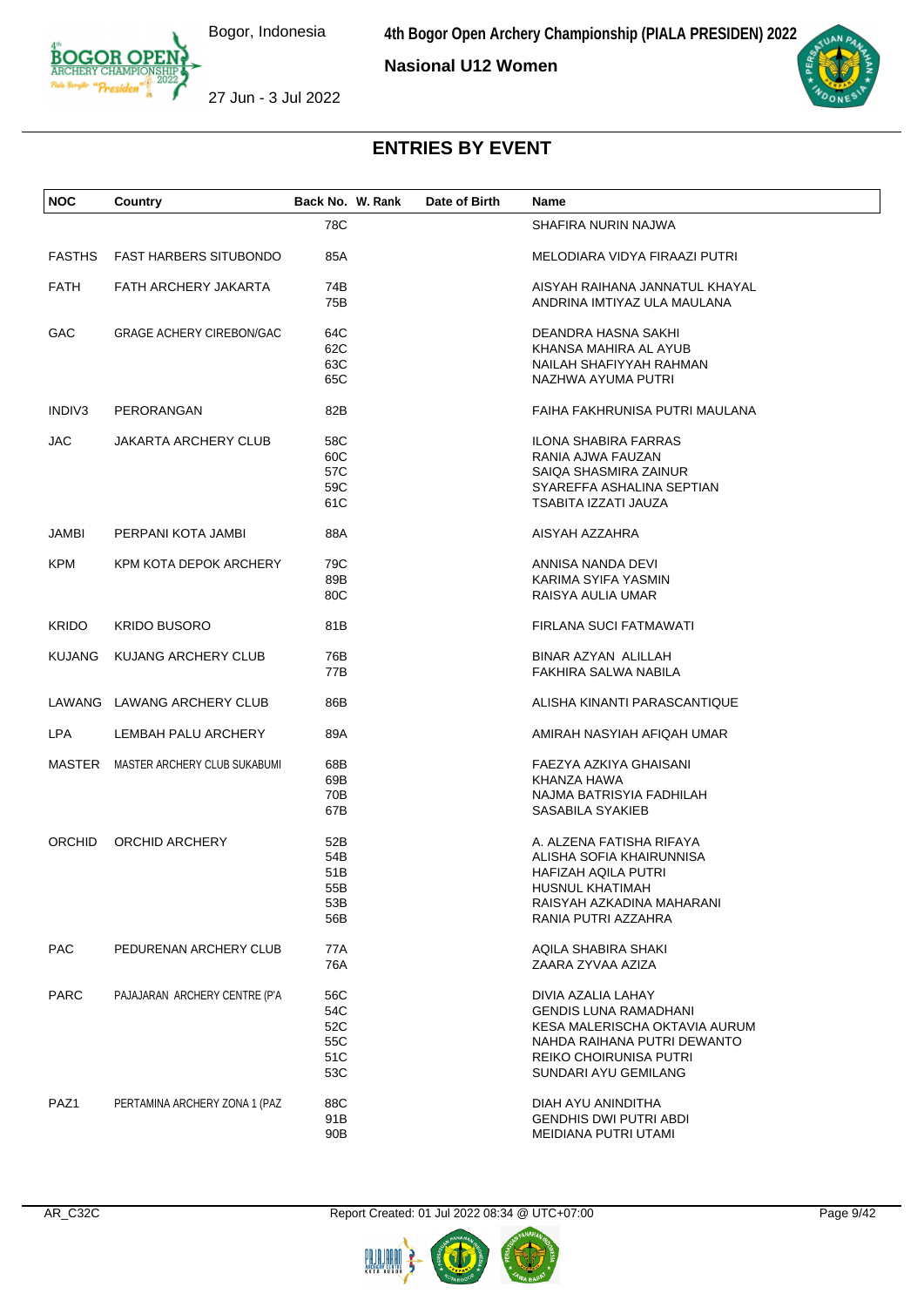**Nasional U12 Women**



27 Jun - 3 Jul 2022

| <b>NOC</b>    | Country                         | Back No. W. Rank         | Date of Birth | Name                                                                                                                |
|---------------|---------------------------------|--------------------------|---------------|---------------------------------------------------------------------------------------------------------------------|
|               | PRAKARSA PRAKASA ARCHERY CENTER | 64B<br>66B<br>65B<br>63B |               | ALMIRA PUTRI TUNGGADEWI<br>SALMAA NAFEEZA AYU SUJAYADI<br>VANIA LOVELYN VALENTINE<br>ZASKIA MESSIANA KHAIRANI MEYDI |
| <b>PWK</b>    | PERPANI PURWAKARTA              | 87A                      |               | CHALIZTHA PUTRI                                                                                                     |
| QAS           | QURRATU'AIN ARCHERY TEAM (QAS)  | 83A                      |               | KAYLILA NAFISHA RZ                                                                                                  |
| <b>RISH</b>   | RISH ARCHERY                    | 81A<br>80A               |               | AMEMAYU HAYUNING PARAMARZA<br>SYMPHONY NUALACHINTA YUZDIPUTE                                                        |
| <b>RRAC</b>   | RR ARCHERY CLUB                 | 79A<br>78A               |               | ALVENIA SASHAKIRANA HARDYAN<br>QUEENZA TSABITHA HUMAYRA                                                             |
| SABIQ         | SABIQ ARCHERY CLUB              | 86A                      |               | EVELYN NOELLE DIAKEN WIDODO                                                                                         |
| <b>SAC</b>    | SILIWANGI ARCHERY CLUB          | 74C<br>73C               |               | KANIA RADINA RAMADHANI<br>NADYA NURAZIZAH EFFENDI                                                                   |
| SACH          | <b>SACH ARCHERY</b>             | 82A                      |               | AZZUHRATUJANNAH PUTRI SETYANTI                                                                                      |
| SALAM         | SALAM ARCHERY BOGOR             | 71C<br>70C<br>72C        |               | ARUNA SACHI KANAYA<br>KHANSA RANIAH FIKRIANSYAH<br>NAEFA ANEZKA IZZATI PUTRI                                        |
| SAN           | <b>SAN ARCHERY</b>              | 84A                      |               | <b>ALICIA MEIVINA</b>                                                                                               |
| <b>SBA</b>    | SHINTABIMA ARCHERY              | 66A<br>65A<br>64A<br>67A |               | ALEXANDRIA SRIVENYA ERWINKA<br>ANDROMEDHA ALULA RIFKI<br>FATHIMAH NUR AINI<br>RIFAYA AZKANIA AZURA                  |
| <b>SIGNIS</b> | <b>SIGNIS ARCHERY</b>           | 89C                      |               | KAISAH SALSABIILA HANIFAH SIGN                                                                                      |
| THAI          | THAILAND ARCHERY                | 79B<br>78B               |               | MS. NICHABA SRIYAPAI<br>MS. SUTHITA PHOPRASRA                                                                       |
| <b>THEHUB</b> | THE HUB ARCHERY CIBUBUR         | 86C                      |               | <b>MUTIARA KINANTI</b>                                                                                              |
| TIAR          | TIAR(TOLE ISKANDAR ARCHERY RAW  | 80B                      |               | KHALISA PUTRI                                                                                                       |
| UAI           | URBAN ARCHERY INDONESIA (UAI)   | 88B                      |               | NICOLE CAREENA REEVES                                                                                               |
|               | VECTOR VECTOR ARCHERY INDRAMAYU | 83C                      |               | <b>DWI SEPTIA</b>                                                                                                   |
| <b>VOX</b>    | VOX ARCHERY SCHOOL TASIKMALAYA  | 84B                      |               | DIVYA JAZA NOR AUFA                                                                                                 |
| <b>WACP</b>   | WIRABRAJA ARCHERY CLUB PADANG   | 84C                      |               | QUINA MUTIARA ASHIA                                                                                                 |
| <b>XPERT</b>  | X-PERT ARCHERY CLUB             | 85B                      |               | SHAKIRA VANEZYA                                                                                                     |



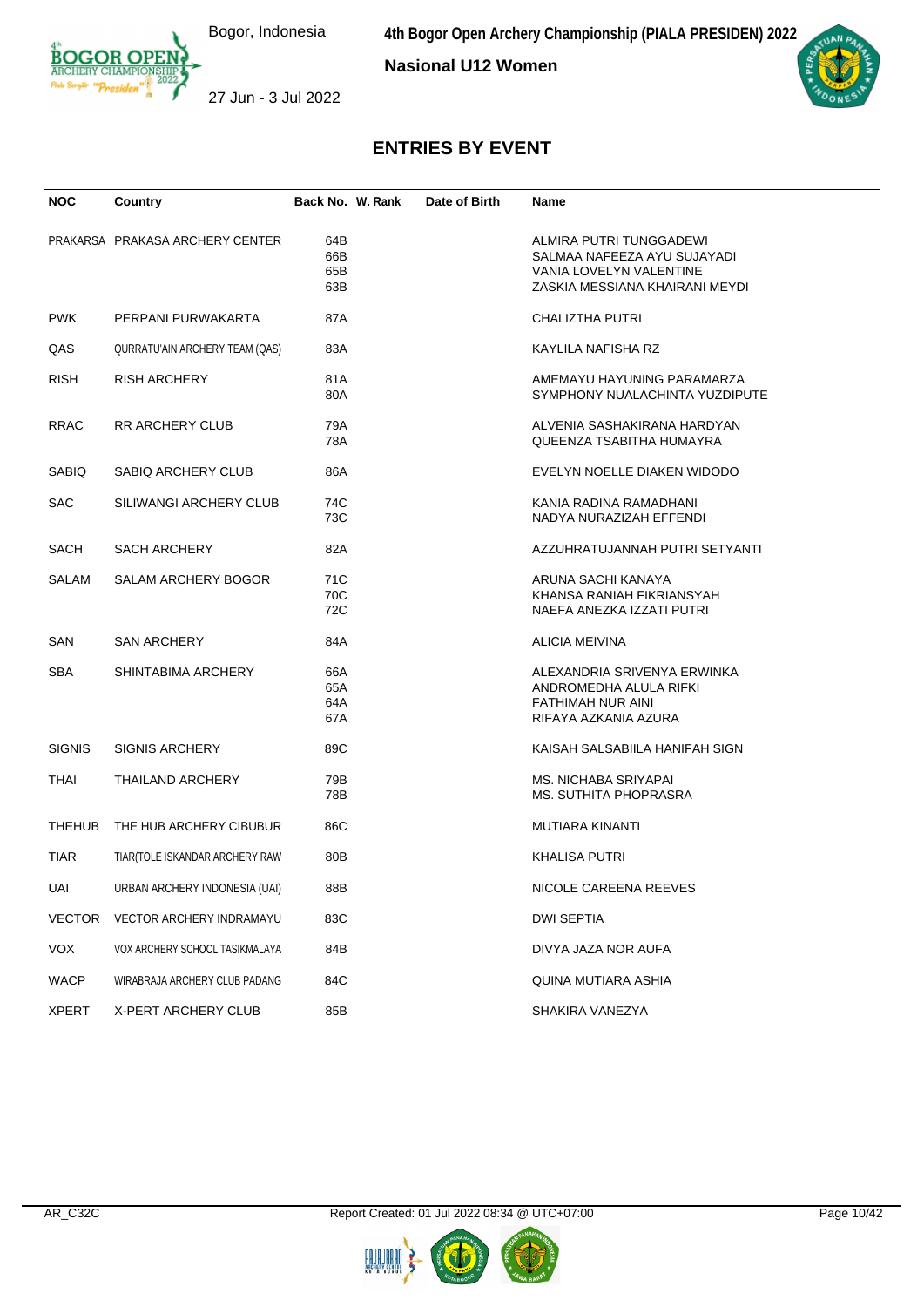**Nasional U15 Men**



27 Jun - 3 Jul 2022

| <b>NOC</b>   | Country                          | Back No. W. Rank                        | Date of Birth | Name                                                                                                                                                                                       |
|--------------|----------------------------------|-----------------------------------------|---------------|--------------------------------------------------------------------------------------------------------------------------------------------------------------------------------------------|
| AIAB         | AL ISTIQOMAH ARCHERY BANJARBAR   | 37A                                     |               | M. FAARIS F. BARA AL. BANJARY                                                                                                                                                              |
|              |                                  |                                         |               |                                                                                                                                                                                            |
| AKHTAR       | AKHTAR ARCHERY CLUB              | 32A<br>36B                              |               | AZMI HAIL<br>M KEMAL YAHYA                                                                                                                                                                 |
|              | ANUGRAH ANUGERAH ARCHERY CLUB    | 31C                                     |               | CAESAR ALVARO PASA ATMELNABA                                                                                                                                                               |
|              | ARCERIS ARCHERIES CLUB           | 35A                                     |               | <b>BROWO PRAWIRO NEGORO</b>                                                                                                                                                                |
|              | ATHOILLAH ATHOILLAH ARCHERY      | 31B                                     |               | AL-FAHRI PRATAMA                                                                                                                                                                           |
| <b>BAC</b>   | <b>BOGOR ARCHERY CLUB</b>        | 30A                                     |               | ILHAM SYARIF RAHMATULLAH                                                                                                                                                                   |
| <b>BFA</b>   | BLUE FEATHER ARCHERY (BFA)       | 5B<br>6B<br>4B<br>8Β<br>7B              |               | EIJAZ SHAQUILLE AVANINDRA<br>GUSTAV LEONARD DAVEANANDSYA AL<br><b>ILYAS IBRAHIM</b><br>MUHAMMAD RAFIE RACHMAN<br><b>ZULFIKAR HAWARI</b>                                                    |
|              | BUMIAYU BUMIAYU ARCHERY CLUB     | 37C                                     |               | FARDEEN ARSEL BAIDHAWI                                                                                                                                                                     |
|              | CIBINONG CIBINONG ARCHERY CLUB   | 33C                                     |               | ADYATMA KAUTSAR MAHAMERU                                                                                                                                                                   |
|              | CIMANDIRI CIMAHI MANDIRI ARCHERY | 28B                                     |               | M. IRSAN RAJIB AZ-ZUKHRUF                                                                                                                                                                  |
| DAD          | DAD ARCHERY CLUB                 | 5A<br>10A<br>7A<br>6A<br>9Α<br>8A<br>4A |               | AISYROFI RAHMAN TSABAAT SYAM<br><b>IRSYAD ARYASATYA NUGROHO</b><br>MIRZA ZAIDAN FERNANDA<br>MUHAMMAD FATHI SYAQIEB<br>MUSTAFA KAMAL AN NUR<br>NEIL ALFATH SETYAWAN<br>RM ICHSAN ALFACHROZI |
| DAL          | DZUNNURAIN ARCHERY LUMAJANG      | 15C<br>17C<br>16C                       |               | KURNIA RAMADHANNY TRIBUANA PUT<br>MUHAMAD RISQI EFENDY<br>PAMUJI SARWO HUTOMO PRIYASIDHA                                                                                                   |
| DOP          | <b>DOP</b>                       | 30C                                     |               | MUHAMMAD FAUZY NUR FAIRUZ                                                                                                                                                                  |
| <b>EAC</b>   | <b>EXCELLENT ARCHERY CLUB</b>    | 33A                                     |               | FATHIR RIZQI MAYAKFI UTORO                                                                                                                                                                 |
| <b>ELFAS</b> | <b>ELFAS SEMARANG</b>            | 23B<br>22B                              |               | DIMAS RAMADHAN KAKA FIRDAUS<br>NAYAKA AZKA WIDYATNO                                                                                                                                        |
| <b>GAC</b>   | <b>GRAGE ACHERY CIREBON/GAC</b>  | 7C<br>4C<br>6C<br>5C                    |               | AIDHIL FATHAN ATHARY<br>AKMAL RAFIF SYAZANI<br>MOHAMMAD FADHEL RAMADHAN SUGIH<br>REVAND QIZAR ABIEZKA                                                                                      |
| INDIV2       | <b>INDIVIDU</b>                  | 29C                                     |               | MUHAMMAD ADHITYA RAHMANDIKA                                                                                                                                                                |
| JAC.         | JAKARTA ARCHERY CLUB             | 26B<br>27B                              |               | <b>FAUSTADIO ORLEN FARRAS</b><br>I GDE AGASTYA DEVDAN                                                                                                                                      |
|              | KABBDG PERPANI KAB. BANDUNG      | 32B                                     |               | M.FAISAL RAMADAN PAMUNGKAS                                                                                                                                                                 |
|              | KABLAHAT PERPANI KAB. LAHAT      | 34C                                     |               | RASYA DZAKY FAHLUPI                                                                                                                                                                        |
| KBBT         | KOMPAK BRO BELITUNG TIMUR        | 10C<br>8C<br>11C                        |               | ALBY FAIRUZ RAMADHAN<br>DANIEL ANLINDRA KENANGA<br><b>DESTA KELVIANTO</b>                                                                                                                  |

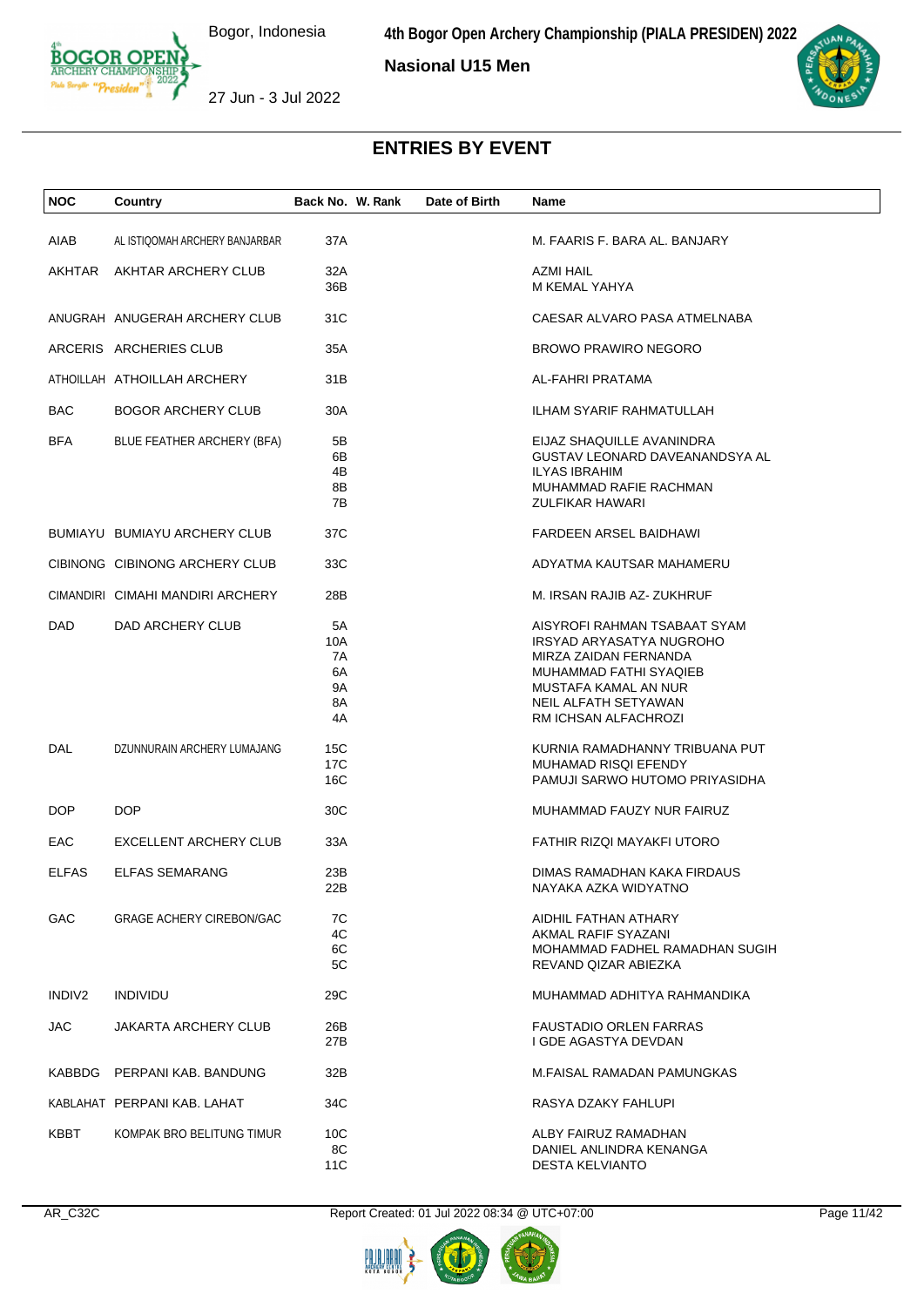**4th Bogor Open Archery Championship (PIALA PRESIDEN) 2022**

**Nasional U15 Men**





27 Jun - 3 Jul 2022

| <b>NOC</b>    | Country                         | Back No. W. Rank              | Date of Birth | Name                                                                                                  |
|---------------|---------------------------------|-------------------------------|---------------|-------------------------------------------------------------------------------------------------------|
|               |                                 | 9C                            |               | FERDINAND PRATAMA                                                                                     |
| <b>KPM</b>    | KPM KOTA DEPOK ARCHERY          | 10B<br>12B<br>11B<br>9B       |               | AFFAN MAZHHAR MULYANA<br>ATHAR ABDUL AZIZ<br>KEVIN FAWWAZ ADNIL<br><b>VALENT SATRIA ADI W</b>         |
| <b>KRIDO</b>  | <b>KRIDO BUSORO</b>             | 20A<br>18A<br>19A             |               | MUHAMMAD ZAKI HIDAYATULLAH<br>VINCENCIUS SUKMA WIDA DIRGANTA<br>YASA DEFORTOLIO SERTIFIAN             |
| LAHAT         | PANAHMU LAHAT                   | 31A                           |               | <b>SATRIA</b>                                                                                         |
| MIMIKA        | PERPANI MIMIKA PAPUA            | 24A<br>25A                    |               | <b>RASYA</b><br>RHAGIB FATHUR ALFATH                                                                  |
| ORCHID        | ORCHID ARCHERY                  | 25C<br>26C                    |               | AHMAD FAWZAN AL RASYID<br>MUHAMMAD DAFFA FAUZAN                                                       |
| <b>PARC</b>   | PAJAJARAN ARCHERY CENTRE (P'A   | 32C                           |               | MUHAMMAD REHAN FATIH SUHENDRA                                                                         |
| <b>PATC</b>   | PATC BANDUNG                    | 30B                           |               | <b>LIGAR GUMILANG SUTANTO</b>                                                                         |
|               | PATRIOT PATRIOT ARCHERY         | 19B<br>20 <sub>B</sub><br>21B |               | IZYAN SATRIA NUGROHO<br>KAYSAN NAUFAL RABBANI<br>KYRAN ZUHDI WIDHYADANA                               |
|               | PRAKARSA PRAKASA ARCHERY CENTER | 12C<br>14C<br>13C             |               | AKMAL TAUFIQQURAHMAN<br>GYANESHWAR PUTRA AJGA PRAYITNO<br>MUHAMMAD FARHAN JAUHARI                     |
| <b>PWK</b>    | PERPANI PURWAKARTA              | 22A<br>21A<br>23A             |               | ABDUL GHANI RIZQI SATOSHI<br><b>FARIZ AHMAD YASSIN</b><br>MUHAMMAD ALFARIZI RAMADHAN                  |
| <b>RISH</b>   | <b>RISH ARCHERY</b>             | 17A<br>15A<br>16A             |               | ALDEN WAJDIRAISSA YUZDIPUTERA<br>ANANDA PRABUNAJWAN UMARAN<br>AZZAMY SYAUQI KAUTSAR                   |
| <b>RRAC</b>   | RR ARCHERY CLUB                 | 17B<br>18B<br>16B             |               | MOHAMMAD ASYQAR RISQ<br>MUHAMMAD HABIBI<br>ZHAFRAN NASHR ALQAWI                                       |
| SABIQ         | SABIQ ARCHERY CLUB              | 22C<br>21C                    |               | BILAL RIZKI FADIRRAHMAN<br>MUHAMMAD AZKA NANDITAMA                                                    |
| <b>SAC</b>    | SILIWANGI ARCHERY CLUB          | 35C                           |               | MOCHAMAD YUSUF MAULANA ANNAYYA                                                                        |
| <b>SACH</b>   | SACH ARCHERY                    | 20C<br>19C<br>18C             |               | ADHIAZKA MAULANA HAQQI<br>MUHAMMAD ANAS A'LAUDDIN<br>ZENOPATTI PRYA MAHESWARA                         |
| SAG           | SALMAN ARCHERY GORONTALO        | 29B                           |               | <b>MUH FAJRI DWI PUTRA</b>                                                                            |
| SAHB          | SAHB ARCHERY BANJARBARU         | 36C                           |               | KENZIE HAIDAR AHZA                                                                                    |
| SAN           | SAN ARCHERY                     | 34A                           |               | RAIHANKA HAIDAR PUTRANTA                                                                              |
| <b>SIGNIS</b> | <b>SIGNIS ARCHERY</b>           | 11A<br>12A<br>13A<br>14A      |               | BARRA ZABRAN KHANUGARA<br>DAANISH ASHRAF WISNU<br><b>JOSHUA BENEDICT TAN</b><br>REINER PANDUKO MALANO |

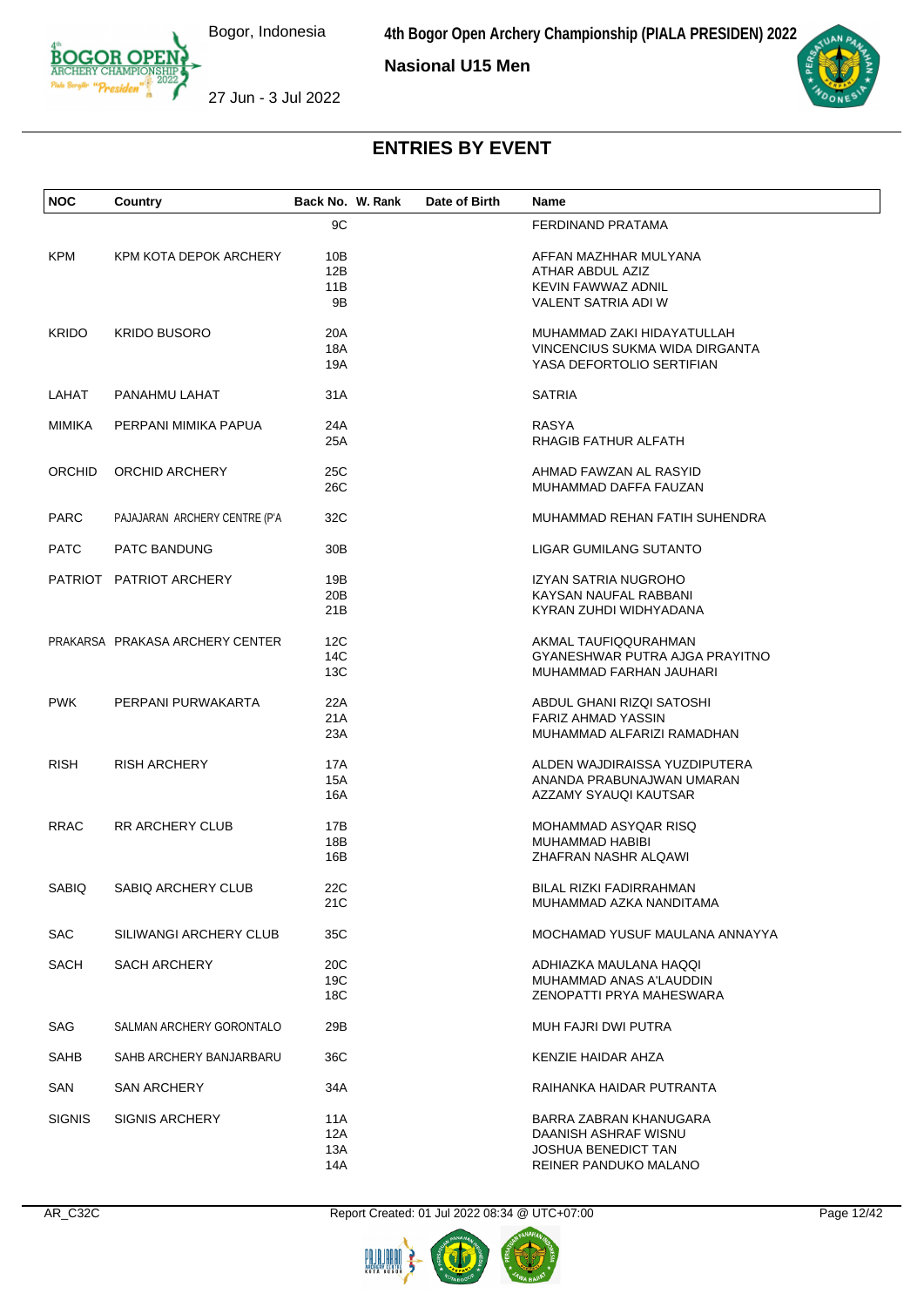**Nasional U15 Men**



27 Jun - 3 Jul 2022

| <b>NOC</b>    | Country                         | Back No. W. Rank | Date of Birth | <b>Name</b>                    |
|---------------|---------------------------------|------------------|---------------|--------------------------------|
|               |                                 |                  |               |                                |
| <b>SMB</b>    | <b>SMB ARCHERY</b>              | 14B              |               | <b>MUHAMMAD SIDDIK</b>         |
|               |                                 | 13B              |               | RAVA AULIA MUTHALIB            |
|               |                                 | 35 <sub>B</sub>  |               | <b>RIFAN BIMA SETYA</b>        |
|               |                                 | 15B              |               | YOGA ARTA IRAWAN               |
| <b>SURYA</b>  | SURYANEGARA ARCHERI (PEMDES PA  | 28A              |               | <b>HAFIIZH FAOIH AESAR</b>     |
|               |                                 | 29A              |               | MUHAMMAD KEVIN FATURROHMAN     |
| <b>TACC</b>   | <b>TAC CIREBON</b>              | 36A              |               | MUHAMMAD ALDRICH TAODIM        |
| <b>THEHUB</b> | THE HUB ARCHERY CIBUBUR         | 33B              |               | <b>HAMMAM SATRIATAMA</b>       |
| <b>VIJAS</b>  | <b>VIJAS ARCHERY CLUB</b>       | 24B              |               | ADITYA WAHYU DWIKI RACHMANSYAH |
|               |                                 | 25B              |               | ZAYYAN RABBANI ALHAQQI         |
| VOX.          | VOX ARCHERY SCHOOL TASIKMALAYA  | 27C              |               | CIKAL GALUH MATANDANG          |
|               |                                 | 28C              |               | MUHAMAD RASYA SETIAWAN         |
| <b>WACP</b>   | WIRABRAJA ARCHERY CLUB PADANG   | 23C              |               | KHAIRUL NAUFAL AKMAL           |
|               |                                 | 24C              |               | KHALID HASHYM WICAKSONO        |
|               |                                 |                  |               |                                |
|               | WIRADIKA WIRADHIKA ARCHERY CLUB | 27A              |               | <b>BILAL PUTRA PRADIKA</b>     |
|               |                                 | 26A              |               | MOCHAMAD LATHIIF OCTRILANO     |
| <b>XPERT</b>  | <b>X-PERT ARCHERY CLUB</b>      | 34B              |               | MUHAMMAD DAFFA MAULANA         |



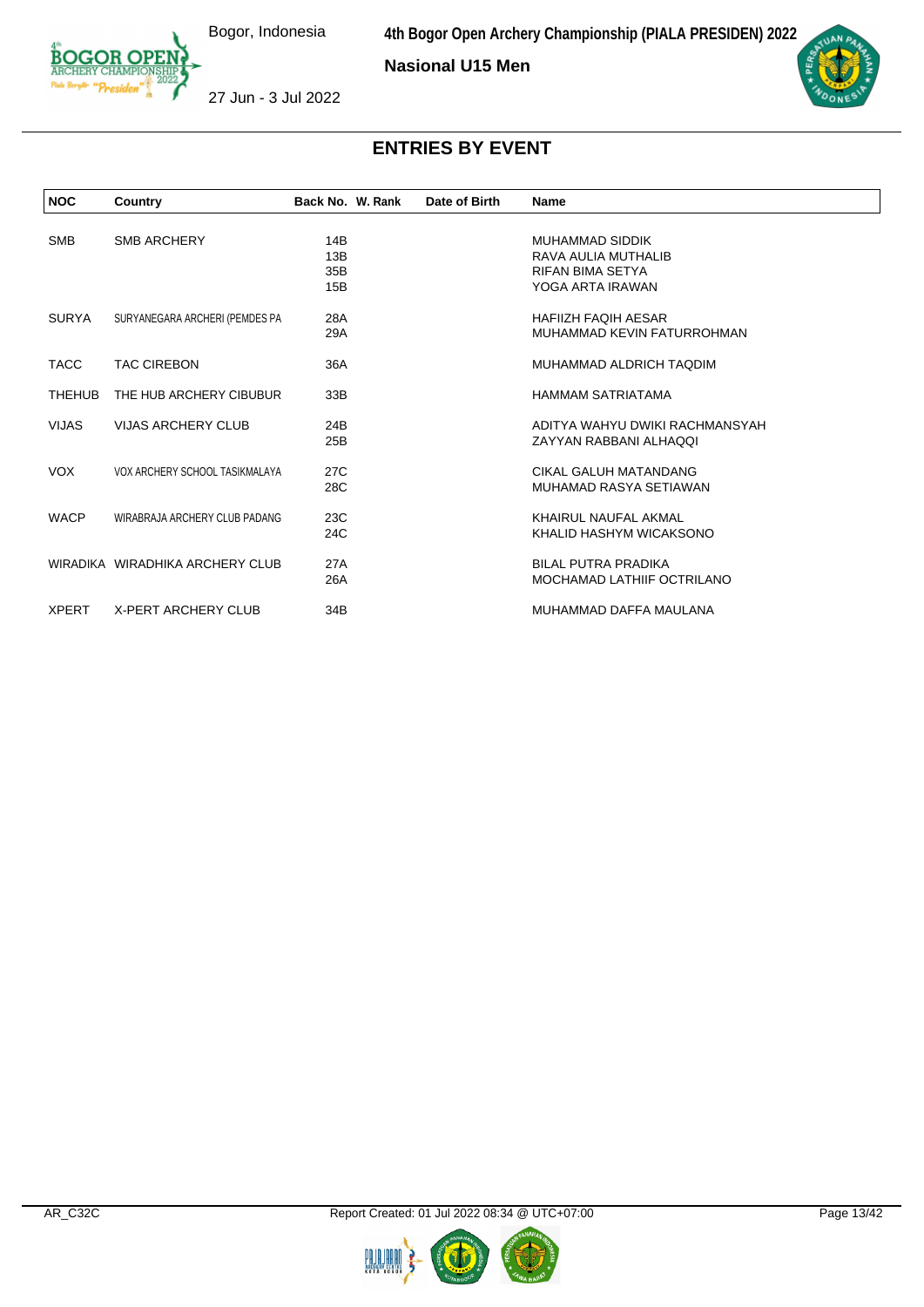**4th Bogor Open Archery Championship (PIALA PRESIDEN) 2022**

**Nasional U15 Women**



27 Jun - 3 Jul 2022

| <b>NOC</b>   | Country                          | Back No. W. Rank                                                                                | Date of Birth | Name                                                                                                                                                                                                                                                                                                                                                             |
|--------------|----------------------------------|-------------------------------------------------------------------------------------------------|---------------|------------------------------------------------------------------------------------------------------------------------------------------------------------------------------------------------------------------------------------------------------------------------------------------------------------------------------------------------------------------|
| AKHTAR       | AKHTAR ARCHERY CLUB              | 74A<br>73A<br>75A                                                                               |               | FATHIYAH NAAILA HASNA<br>M. KEMAL YAHYA<br>SYIFA BINTANG EDISON                                                                                                                                                                                                                                                                                                  |
|              | ANUGRAH ANUGERAH ARCHERY CLUB    | 84B                                                                                             |               | AQILA RAISA PUAR                                                                                                                                                                                                                                                                                                                                                 |
|              | ARCERIS ARCHERIES CLUB           | 74C<br>73C                                                                                      |               | DZURA ALAIKA YUNAN<br>KEYLA ADELINE KURNIAWAN                                                                                                                                                                                                                                                                                                                    |
| ASCI         | <b>ASCI SPORT CLUB</b>           | 85C                                                                                             |               | SALMAA ATHALLAH PUTRI MAULANA                                                                                                                                                                                                                                                                                                                                    |
| BAC          | <b>BOGOR ARCHERY CLUB</b>        | 80A<br>81A                                                                                      |               | NAIRA KARIMA AZWIN<br>NURLATIFA MUBARIKA                                                                                                                                                                                                                                                                                                                         |
| <b>BACS</b>  | BANDUNG ARCHERY CLUB & SCHOOL    | 83A                                                                                             |               | AIKO ZAHRA HAMIDA                                                                                                                                                                                                                                                                                                                                                |
| <b>BAWOR</b> | <b>BAWOR BANYUMAS ARCHERY</b>    | 62A<br>61A<br>64A<br>65A<br>63A                                                                 |               | AISYAH MOEZHA<br>ALIIFAH CAHYANING RAMADHANI<br>DHEANA FARA TALITA ZENDHY<br>DHEANA FARA TALITA ZENDHY<br>JOVITA AMELIANA DANISWARA                                                                                                                                                                                                                              |
| <b>BCCAC</b> | <b>BCC ARCHERY CLUB</b>          | 80B                                                                                             |               | HIRA DIWYACITTA HEROESTYASA                                                                                                                                                                                                                                                                                                                                      |
| <b>BFA</b>   | BLUE FEATHER ARCHERY (BFA)       | 51C<br>56C<br>57C<br>55C<br>54C<br>52C<br>53C                                                   |               | ADINDA KINARIAN MANIKADEWI<br>AILSA RAYHANA<br>AYESHA DANISH<br>ELKA DAYYINAH SYA'BANNY<br>NAIFAH AZKANISA BRAINA<br>SHABRINA HANUN AZMI<br>SHAKILA FAYYAZA ILMAN                                                                                                                                                                                                |
|              | BUMIAYU BUMIAYU ARCHERY CLUB     | 87A                                                                                             |               | TSABITAH AZZAH ALIZA                                                                                                                                                                                                                                                                                                                                             |
| <b>CAC</b>   | CIMAHI ARCHERY CENTRE            | 89C                                                                                             |               | <b>BILQIS NUR HAISY</b>                                                                                                                                                                                                                                                                                                                                          |
|              | CIMANDIRI CIMAHI MANDIRI ARCHERY | 75C<br>76C                                                                                      |               | AISYAH HAFIDZAH<br>AIYLA NADHIFAH SAKHI                                                                                                                                                                                                                                                                                                                          |
| DAD          | DAD ARCHERY CLUB                 | 57B<br>53B<br>62B<br>61 B<br>59B<br>58B<br>56B<br>52B<br>63B<br>64B<br>51B<br>60B<br>55B<br>54B |               | AGNIA FATIMAH N.R<br>ALKATLA ROWINKA<br>ANINDYA CHAYRIYA NUGROHO<br>ATTAYA HASNA AMIRAH KHAIRUNNIS<br>AZARINE DYANDRA ANDITA<br><b>FAHIRA SAKILA</b><br>KEISHA NAFEEZA ZETA DHARMAWAN<br>KHANSA CETTA ABIDAH<br>MALÌKA KAMALIA PUTRI<br>MARITZA FATHINA SYAZWANA<br>NADIAH ZAHRAA<br>NANCY ILMI KHAIRUNNISA<br>NASYA BINTANG ATIFA<br>SHAYLANISSA ANANDA MENTARI |
| DAL          | DZUNNURAIN ARCHERY LUMAJANG      | 89A<br>65B                                                                                      |               | CARVITA UTARI DYAH KUSUMAWARDA<br>SYARIFAH AINI                                                                                                                                                                                                                                                                                                                  |
| <b>DOMPU</b> | DOMPU ARCHERY NTB                | 71A<br>72A<br>70A                                                                               |               | <b>NAELA SAFIRA</b><br>SESILIA ROSA SINENSIS HI<br>SYARIFAH AISYAH                                                                                                                                                                                                                                                                                               |



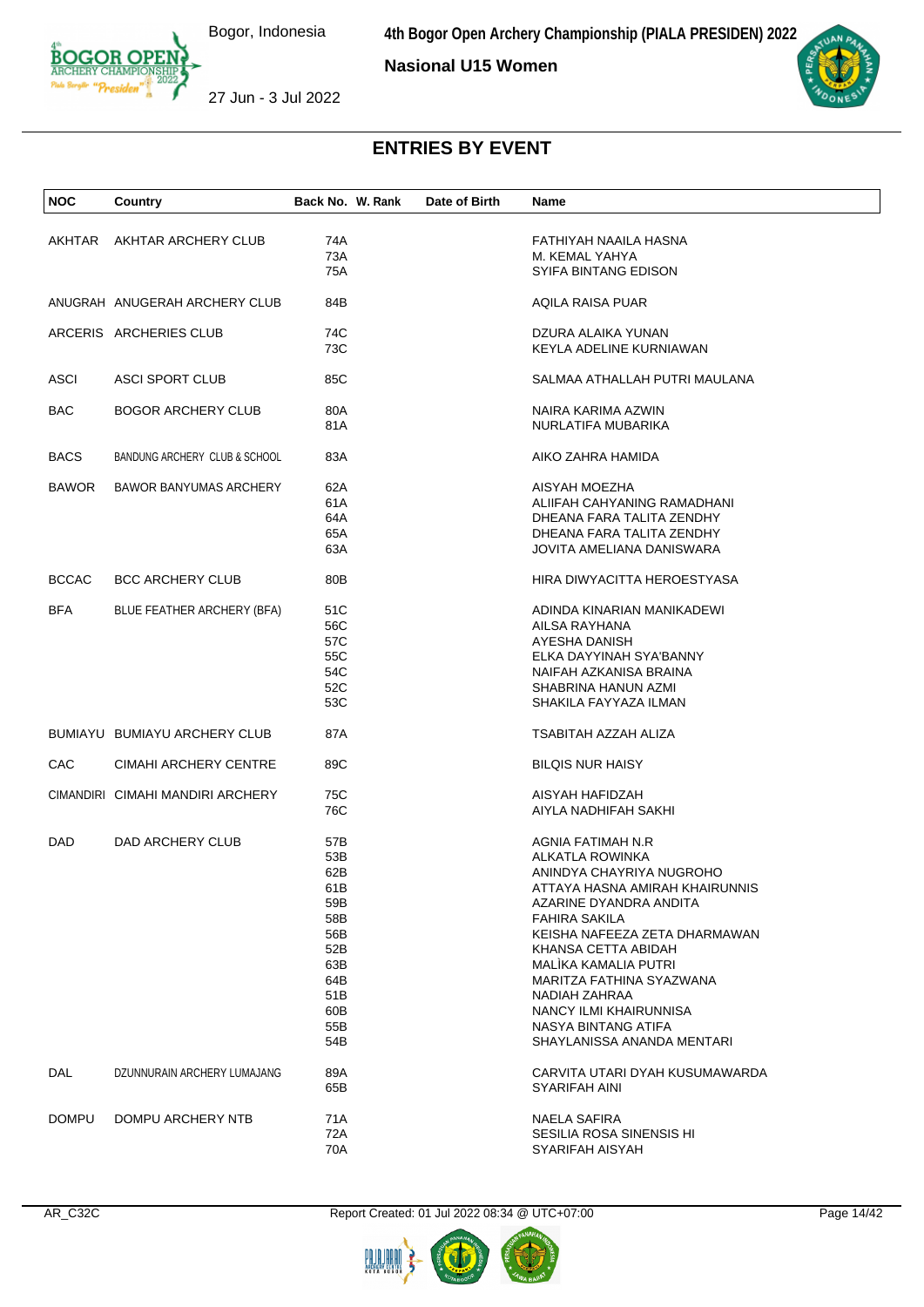**Nasional U15 Women**



27 Jun - 3 Jul 2022

| <b>NOC</b>    | Country                             | Back No. W. Rank | Date of Birth | Name                            |
|---------------|-------------------------------------|------------------|---------------|---------------------------------|
| <b>ELFAS</b>  | <b>ELFAS SEMARANG</b>               | 76B              |               | NAFEEZA WIDYA RAMANIA           |
|               |                                     | 77B              |               | NAILAH SEKAR RAINANINGSIH       |
| GAC.          | <b>GRAGE ACHERY CIREBON/GAC</b>     | 90A              |               | AURELIA CAGALLI RPM             |
| <b>JAC</b>    | JAKARTA ARCHERY CLUB                | 87B              |               | VALERIE HOPE FERDINAND          |
| JAMBI         | PERPANI KOTA JAMBI                  | 81B              |               | ANNISA DINDA SARI               |
|               | KABBDG PERPANI KAB. BANDUNG         | 67A              |               | AURA AMRAH ADESTIA              |
|               |                                     | 68A              |               | HASNA ALIFAH RAMADHANI          |
|               |                                     | 69A              |               | RATU CHENIET MIRAYANTI          |
|               |                                     | 66A              |               | TSANIYAH HASNA                  |
| KBBT          | KOMPAK BRO BELITUNG TIMUR           | 78C              |               | <b>GIOTA VERONICA GHELSYANI</b> |
|               |                                     | 77C              |               | <b>VENISIA NOVARIANTY</b>       |
|               | KOTABARU PERPANI KAB, KOTABARU      | 89B              |               | AZIZAH                          |
| KPM           | KPM KOTA DEPOK ARCHERY              | 88B              |               | KEYSHA KAILAH KHAIRUNNISA       |
| <b>KRIDO</b>  | <b>KRIDO BUSORO</b>                 | 69C              |               | ALIYYA DANASTRI ADI NUGROHO     |
|               |                                     | 67C              |               | <b>FARAHDIN SHOFIE WINARNO</b>  |
|               |                                     | 68C              |               | KAMILA ATHA AZ ZAHRA            |
| <b>KUJANG</b> | KUJANG ARCHERY CLUB                 | 90B              |               | AIKO NUKE AFFANDI               |
|               | MASTER MASTER ARCHERY CLUB SUKABUMI | 62C              |               | AMELIA MEDINA MUGHNI KATIDJAN   |
|               |                                     | 60C              |               | CARISSA NAILA FADILLAH          |
|               |                                     | 59C              |               | KEISYA WAHYUNI NURAZIZAH        |
|               |                                     | 61C              |               | REGITA AMALIA                   |
| MATA          | <b>MATA ELANG ARCHERY</b>           | 85B              |               | ALIFAH KHAIRUNNISWAH            |
|               | MOTIONX MOTION X ARCHERY CLUB       | 86C              |               | ATHAYA AZQA SATRIYADI           |
| <b>ORCHID</b> | ORCHID ARCHERY                      | 63C              |               | <b>BILQIS QONITAH</b>           |
|               |                                     | 64C              |               | JAIHAN MAKAYLA FAKHIRA          |
|               |                                     | 65C              |               | NADIA PUTRI AURELLIA            |
|               |                                     | 66C              |               | SITI AMINAH NURUL PUTRI         |
| <b>PAC</b>    | PEDURENAN ARCHERY CLUB              | 82C              |               | <b>TALITHA WAFA CITAMULIA</b>   |
| <b>PARC</b>   | PAJAJARAN ARCHERY CENTRE (P'A       | 51 A             |               | BYANCA GITHANAFEEZA PUTRI ABDU  |
|               |                                     | 53A              |               | DIVIA AZALIA LAHAY              |
|               |                                     | 60A              |               | <b>GENDIS LUNA RAMADHANI</b>    |
|               |                                     | 52A              |               | KEYSHA AQUILLA ADINITHA         |
|               |                                     | 55A              |               | MARITZA NAHDAH AISYA            |
|               |                                     | 58A              |               | NAHDA RAIHANA PUTRI DEWANTO     |
|               |                                     | 56A              |               | PRISHA ANINDYANARI NAMITA       |
|               |                                     | 57A              |               | <b>REIKO CHOIRUNISA PUTRI</b>   |
|               |                                     | 54A              |               | SHOLEHA LATIFA SHAIQA           |
|               |                                     | 59A              |               | SUNDARI AYU GEMILANG            |
| <b>PATC</b>   | PATC BANDUNG                        | 87C              |               | KAYLA SHAESA AQUEENA            |
|               | PATRIOT PATRIOT ARCHERY             | 88C              |               | AIDAH AFRAH MUTHMAINAH          |
| <b>PLT</b>    | PERPANI LAMPUNG TIMUR               | 84C              |               | PANJI FILDZAH KUSUMA WARDHANI   |



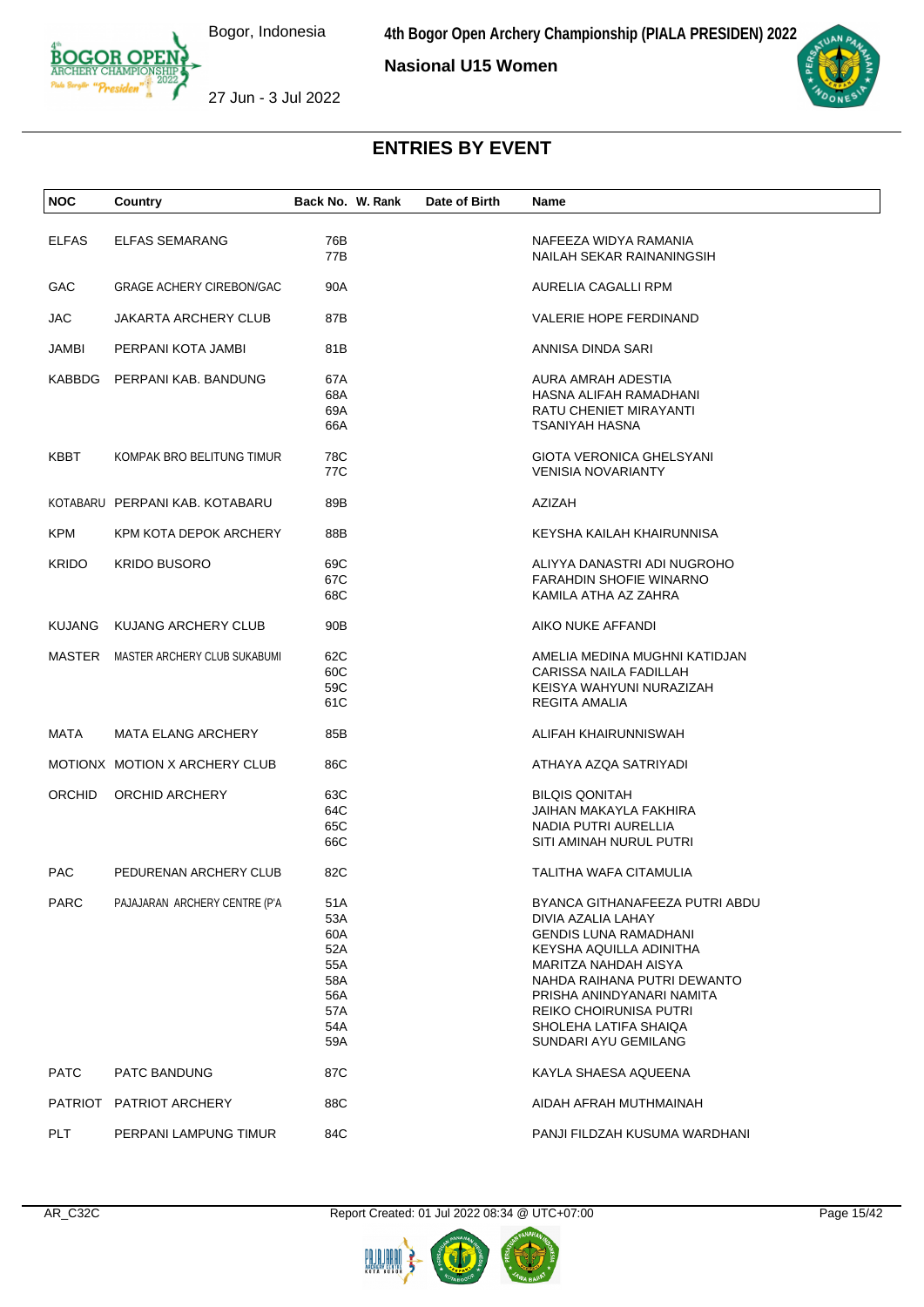

**Nasional U15 Women**



27 Jun - 3 Jul 2022

| NOC          | Country                         | Back No. W. Rank | Date of Birth | Name                         |
|--------------|---------------------------------|------------------|---------------|------------------------------|
|              | PRAKARSA PRAKASA ARCHERY CENTER | 72B              |               | NAHIRA NUR MAISAN            |
|              |                                 | 71B              |               | QUINSHA NARARYA DHIYALURI    |
|              |                                 | 70B              |               | VANIA LOVELYN VALENTINE      |
| QAS          | QURRATU'AIN ARCHERY TEAM (QAS)  | 81C              |               | NAJWA RAMADHANI RZ           |
| <b>RISH</b>  | <b>RISH ARCHERY</b>             | 79A              |               | <b>SOFI SAHIRA</b>           |
|              |                                 | 78A              |               | SYAZIA SALSABILA NAZIR       |
| <b>RRAC</b>  | RR ARCHERY CLUB                 | 79B              |               | <b>MIKAYLA PRINCY</b>        |
|              |                                 | 78B              |               | RAAD NAVARA PRUDIE ASHKIA    |
| <b>SAC</b>   | SILIWANGI ARCHERY CLUB          | 72C              |               | <b>ENDAH DWI PUTRI</b>       |
|              |                                 | 71C              |               | KHAYRA MUMTAZ                |
|              |                                 | 70C              |               | NASYWA KAYLLA AUFAA          |
| SACH         | <b>SACH ARCHERY</b>             | 85A              |               | HASNA AULIA                  |
| <b>SAG</b>   | SALMAN ARCHERY GORONTALO        | 83B              |               | APRADYTA ARRAHMI MUSA        |
| SAIJAAN      | SAIJAAN ARCHERY CLUB            | 86B              |               | ANNISA MUTIARA FARRAS ZIBRIJ |
| SALAM        | SALAM ARCHERY BOGOR             | 73B              |               | DEUXIANNE KEYSHA ZAHRANI K   |
|              |                                 | 75B              |               | NADA NAYRA ATHIFAH           |
|              |                                 | 74B              |               | RAISYA KAYLA DIZARA          |
| <b>SAN</b>   | <b>SAN ARCHERY</b>              | 83C              |               | MAYSABILLA AZZAHRA           |
| <b>SEGAR</b> | <b>SEGAR ARCHERY</b>            | 90C              |               | <b>HANUN ATSILAH</b>         |
| <b>SMART</b> | SMART_PATC                      | 88A              |               | VINSA TRIMITHA ICHWANTO      |
| <b>SMB</b>   | <b>SMB ARCHERY</b>              | 82A              |               | ALYA ADILLAH                 |
| <b>SURYA</b> | SURYANEGARA ARCHERI (PEMDES PA  | 84A              |               | RAYHANNUN ALMIRA BALLAURANI  |
|              | VECTOR VECTOR ARCHERY INDRAMAYU | 86A              |               | ZAHRA PERMATA ILMI           |
| <b>VIJAS</b> | VIJAS ARCHERY CLUB              | 79C              |               | AMIRAH ALIYAH MOLA           |
|              |                                 | 80C              |               | AYUNING PUTRI HAPSARI        |
|              | WIRADIKA WIRADHIKA ARCHERY CLUB | 67B              |               | <b>ILMIANI KREISYA</b>       |
|              |                                 | 68B              |               | KEIRA RAIHANA ARIAPUTRI      |
|              |                                 | 69B              |               | TRISTANY ATHAYA NUR ARBANI   |
|              |                                 | 66B              |               | ZAFIRA ALYA KHAIRUNNISA      |
| <b>XPERT</b> | X-PERT ARCHERY CLUB             | 82B              |               | ANGGIVIA INTAN SYAHARANI     |



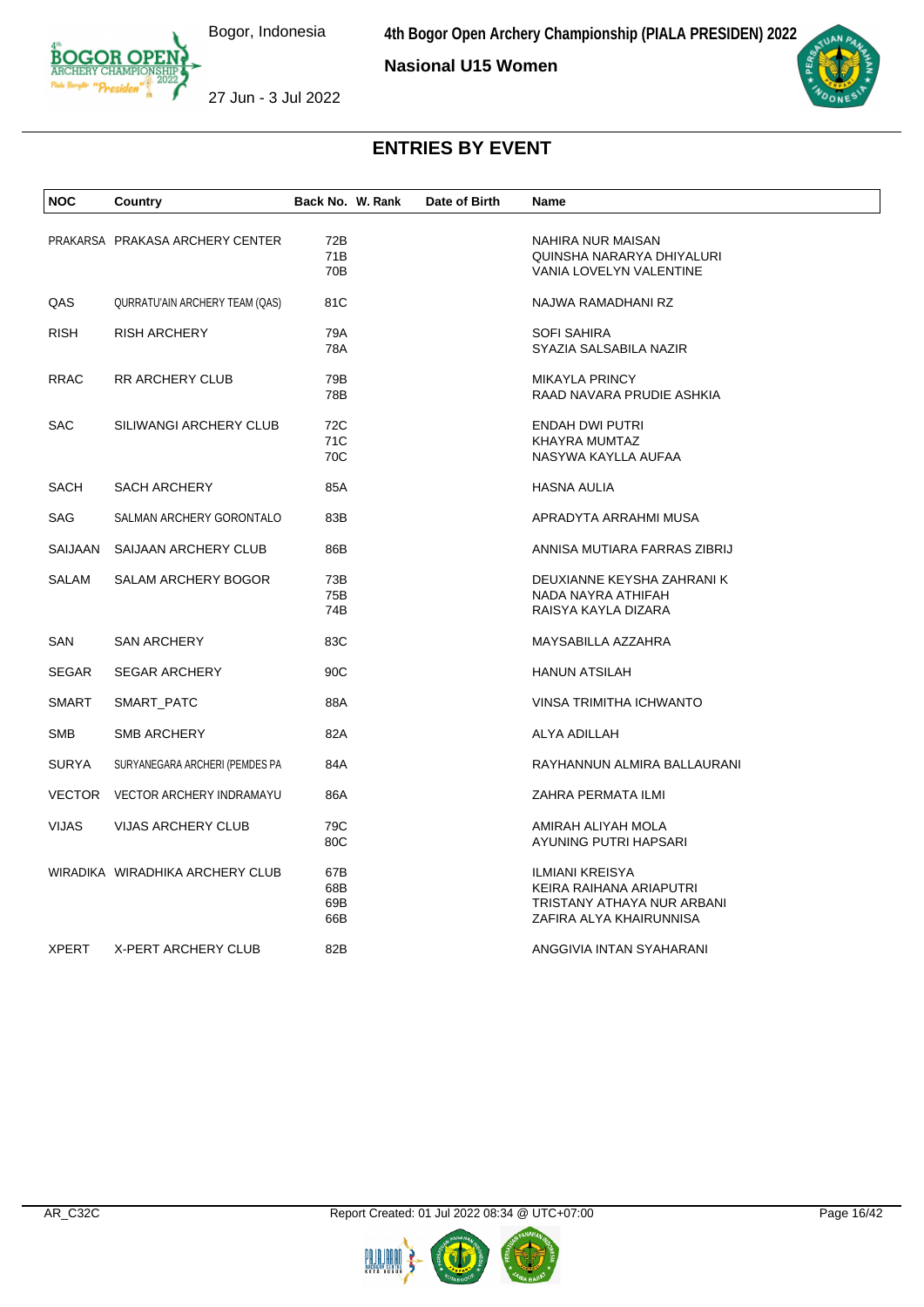**4th Bogor Open Archery Championship (PIALA PRESIDEN) 2022**

**Nasional Umum Men**



27 Jun - 3 Jul 2022

| <b>NOC</b>    | Country                             | Back No. W. Rank           | Date of Birth | Name                                                                                                               |
|---------------|-------------------------------------|----------------------------|---------------|--------------------------------------------------------------------------------------------------------------------|
|               |                                     |                            |               |                                                                                                                    |
| AIAB          | AL ISTIQOMAH ARCHERY BANJARBAR      | 20C                        |               | M. FAARIS F. BARA AL. BANJARY                                                                                      |
| <b>ALTIUS</b> | ALTIUS ARCHERY KARAWANG             | 21C                        |               | ZHAFIF ABHINAYA LISKYANTO                                                                                          |
| <b>BAC</b>    | <b>BOGOR ARCHERY CLUB</b>           | 16C                        |               | <b>ILHAM SYARIF RAHMATULLAH</b>                                                                                    |
| DAD           | DAD ARCHERY CLUB                    | 16A                        |               | WIRA RAZIQ EMIRAT                                                                                                  |
| GAC           | <b>GRAGE ACHERY CIREBON/GAC</b>     | 10C<br>8C<br>9C            |               | MOHAMMAD FADHEL RAMADHAN SUGIH<br>REVAND QIZAR ABIEZKA<br>ROFI AFSANY                                              |
| <b>JAMBI</b>  | PERPANI KOTA JAMBI                  | 13A                        |               | ARYA DWI PUTRA U                                                                                                   |
|               | KABBDG PERPANI KAB. BANDUNG         | 11A<br><b>9A</b><br>10A    |               | AZZAM GHIFAREL IRBAD MUHAMMAD<br>MUHAMMAD RIZKY FATURROHMAN<br>RAFI ARSA RAMADHAN                                  |
| <b>KABCJR</b> | <b>KABUPATEN CIANJUR</b>            | 11C<br>12C<br>13C          |               | FIRMANULHAKIM MAULANA HUSEN<br>MUHAMMAD DIAN PRATAMA PUTRA<br>RIFQY ZAHRAAN AHDIAN                                 |
|               | KABSMD PERPANI SUMEDANG             | 18C                        |               | FARID FEBRIANSYAH DINAR                                                                                            |
| KBBT          | KOMPAK BRO BELITUNG TIMUR           | 16B                        |               | DIRA ANDRIANO                                                                                                      |
|               | KOTABARU PERPANI KAB. KOTABARU      | 19C                        |               | <b>M.BINTANG NUR RAIHAN</b>                                                                                        |
| <b>KTCMH</b>  | PERPANI KOTA CIMAHI                 | 8Β<br>9Β<br>10B            |               | ELVINO YOFARIQ SENAS<br>FAZA ABIANSYAH HERMAN<br>OSBERT ALEXANDER                                                  |
| <b>KTDPK</b>  | PENGKOT PERPANI KOTA DEPOK          | 1A<br>4A<br>3A<br>2A<br>5A |               | M. KAHFI FANSURI<br>MARCELL IHZA MAHESA<br>OMAR MUHAMMAD PASHA IRAWAN<br>RAMADAN FIRLY PRATAMA<br>SAID ABDURRAHMAN |
|               | MASTER MASTER ARCHERY CLUB SUKABUMI | 1C<br>3C<br>4C<br>2C       |               | <b>BINTANG DARINA PUTERA</b><br>M SYADID SHOFIYYULLOH<br><b>MUHAMAD SABIQ ROBIANA</b><br>MUHAMMAD JOVAN            |
| MIMIKA        | PERPANI MIMIKA PAPUA                | 14B<br>15B                 |               | ALOYSIUS VIRGIL BOKEYAN<br>JHON KEVIN WENDA KOGOYA                                                                 |
| <b>MUARA</b>  | <b>MUARA ARCHERY TEAM</b>           | 6C<br>7C<br>5C             |               | <b>GRIFFITH ARVA GANDEWA</b><br>MUHAMMAD ABDUL AZIZ<br>YANUAR BRILIANDO AYASHI                                     |
| <b>ORCHID</b> | ORCHID ARCHERY                      | 17A                        |               | NAUVAL PRADIPTA YUDHA                                                                                              |
| <b>PATC</b>   | PATC BANDUNG                        | 18B                        |               | LIGAR GUMILANG SUTANTO                                                                                             |
| <b>PPKMM</b>  | PPKM MAJALENGKA                     | 19A                        |               | ABD. MUISZ FARIDH                                                                                                  |
|               | PRAKARSA PRAKASA ARCHERY CENTER     | 14C<br>15C                 |               | AKMAL TAUFIQQURAHMAN<br>ATANASIUS ARTESIS XAVIER HANDA                                                             |
| <b>RNAC</b>   | RAJAWALI NUSANTARA ARCHERY CLU      | 21A                        |               | <b>TYAS HANUNG DIRAKATON</b>                                                                                       |

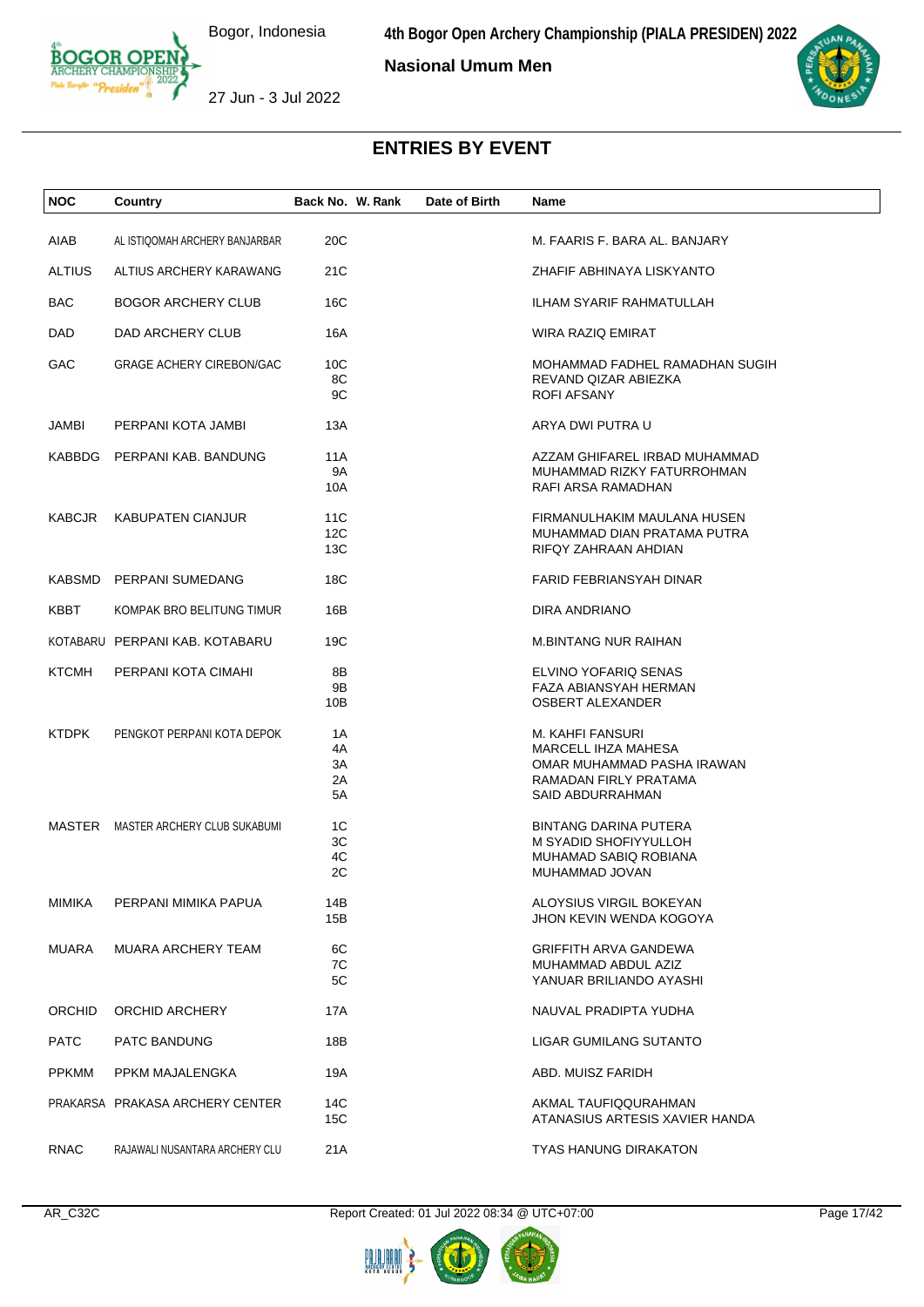**Nasional Umum Men**



27 Jun - 3 Jul 2022

| <b>NOC</b>   | Country                         | Back No. W. Rank | Date of Birth | <b>Name</b>                     |  |
|--------------|---------------------------------|------------------|---------------|---------------------------------|--|
|              |                                 |                  |               |                                 |  |
| <b>RRAC</b>  | <b>RR ARCHERY CLUB</b>          | 14A              |               | <b>ALTHA BAIHAQI</b>            |  |
|              |                                 | <b>15A</b>       |               | M RIFQI HIDAYAT                 |  |
| SAHB         | SAHB ARCHERY BANJARBARU         | 18A              |               | KENZIE HAIDAR AHZA              |  |
| <b>SALAM</b> | <b>SALAM ARCHERY BOGOR</b>      | 20A              |               | MUHAMMAD FATIH AL HANIF         |  |
| <b>SMB</b>   | <b>SMB ARCHERY</b>              | 19B              |               | MUHAMMAD ADE MUDARIS            |  |
|              | SUBANG PERPANI KAB, SUBANG      | 13B              |               | ALHADID AVICENNA HIDAYAT        |  |
|              |                                 | 11B              |               | MOCHAMAD LATHIIF OCTRILANO      |  |
|              |                                 | 12B              |               | MUHAMMAD FAUZY NUR FAIRUZ       |  |
| <b>SURYA</b> | SURYANEGARA ARCHERI (PEMDES PA  | 17B              |               | <b>HAFIIZH FAQIH AESAR</b>      |  |
| <b>TACC</b>  | <b>TAC CIREBON</b>              | 5B               |               | AHMAD AZMI FAJRI                |  |
|              |                                 | 7B               |               | <b>MUHAMAD FIKRI ARIEF</b>      |  |
|              |                                 | 6B               |               | MUHAMMAD FAQIH RAMDHAN          |  |
| <b>VIJAS</b> | <b>VIJAS ARCHERY CLUB</b>       | 8A               |               | ADITYA WAAHYU DWIKI RAHMANSAH   |  |
|              |                                 | 7A               |               | IMAM MAULANA IBRAHIM            |  |
|              |                                 | 6A               |               | ZAYYAN RABBANI ALHAQQI          |  |
|              | WIRADIKA WIRADHIKA ARCHERY CLUB | 3B               |               | <b>BILAL PUTRA PRADIKA</b>      |  |
|              |                                 | 1B               |               | <b>FARIS AJDA HAUNAN</b>        |  |
|              |                                 | 4B               |               | <b>FAZLI AUSHAF RAUF WIBOWO</b> |  |
|              |                                 | 2B               |               | IRHAM AHDA HAUNAN               |  |
| <b>XPERT</b> | X-PERT ARCHERY CLUB             | 17C              |               | MUHAMMAD FATKHUL MALIK ALFAKIH  |  |



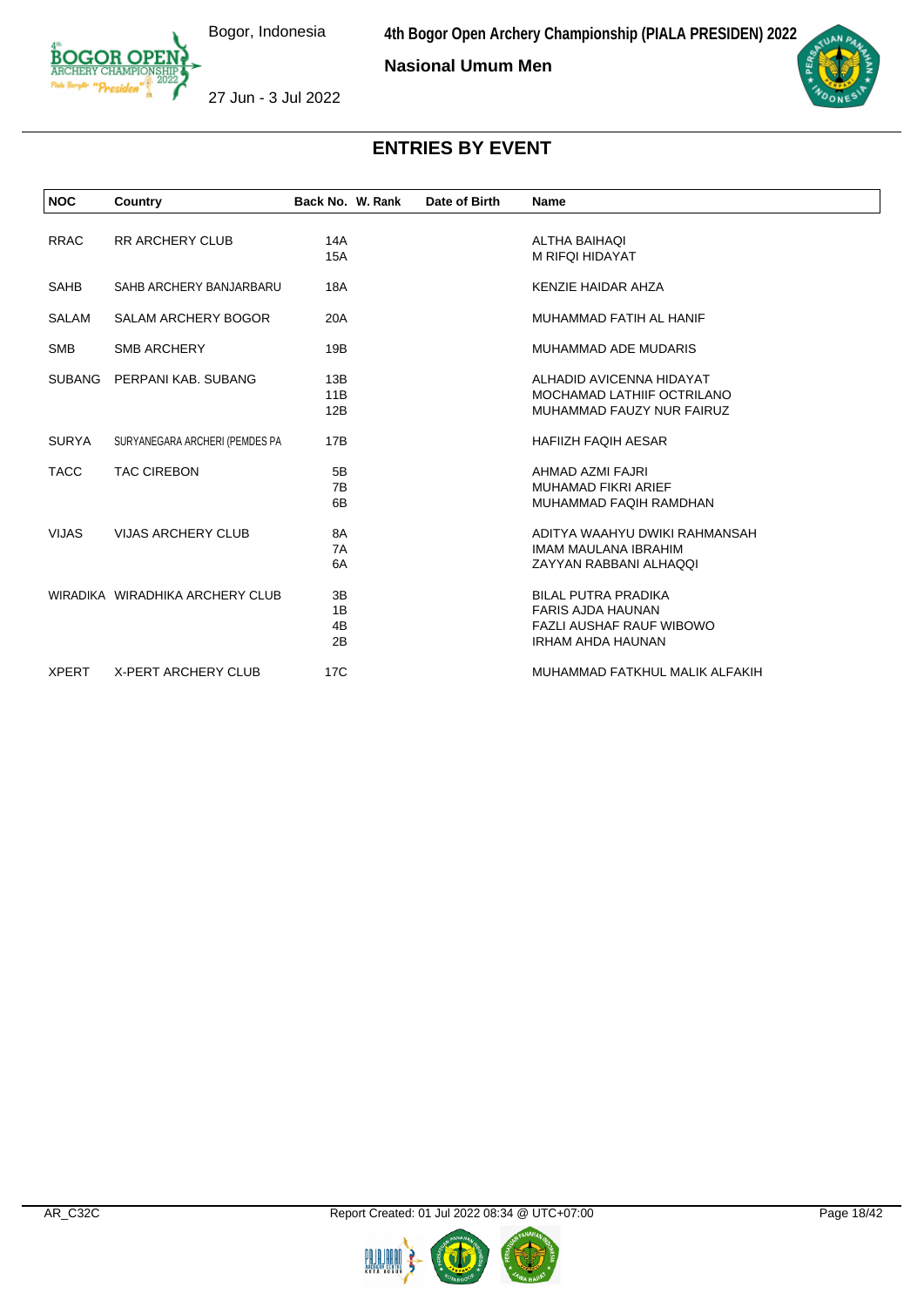**Nasional Umum Women**



27 Jun - 3 Jul 2022

| <b>NOC</b>    | Country                             | Back No. W. Rank | Date of Birth | Name                           |  |
|---------------|-------------------------------------|------------------|---------------|--------------------------------|--|
| <b>ALTIUS</b> | ALTIUS ARCHERY KARAWANG             | 41A              |               | ALYSSA ZAHRA                   |  |
|               |                                     |                  |               |                                |  |
| <b>BELTIM</b> | PERPANI KAB. BELITUNG TIMUR         | 40C              |               | <b>CINDY UKARI</b>             |  |
| <b>BFA</b>    | BLUE FEATHER ARCHERY (BFA)          | 26B              |               | DEAS SHAQILLA PUTRI            |  |
|               |                                     | 24B              |               | NAILA AYESHA ILMAN             |  |
|               |                                     | 25B              |               | NAYLA ZASHIKA KHAIRUNNISA      |  |
|               |                                     | 23B              |               | SHABIYA ZAKIA MURSYID          |  |
|               |                                     | 22B              |               | TASYA TANTYA                   |  |
|               | CIBINONG CIBINONG ARCHERY CLUB      | 39A              |               | SITA GHAJANAH AJJAMI           |  |
| DAD.          | DAD ARCHERY CLUB                    | 34B              |               | N. F. M. NOFITRI               |  |
|               |                                     | 33B              |               | <b>RETNO PUSPITA SARI</b>      |  |
|               |                                     |                  |               |                                |  |
| <b>ELFAS</b>  | <b>ELFAS SEMARANG</b>               | 40A              |               | NAILAH SEKAR RAINANINGSIH      |  |
| GAC.          | <b>GRAGE ACHERY CIREBON/GAC</b>     | 38A              |               | AURELIA CAGALLI RPM            |  |
| <b>JAMBI</b>  | PERPANI KOTA JAMBI                  | 39B              |               | <b>JIHAN</b>                   |  |
|               |                                     |                  |               |                                |  |
|               | KABBDG PERPANI KAB, BANDUNG         | 37C              |               | <b>DWI PUSPA FIRDAUS</b>       |  |
| KABCJR        | <b>KABUPATEN CIANJUR</b>            | 30A              |               | AILSA ADRISTI RACHMAN          |  |
|               |                                     | 29A              |               | NAVY LEXA SUDRAJAT PUTRI       |  |
|               |                                     | 28A              |               | SYAFANA MALIQA AISYAHRA        |  |
| KBBT          | KOMPAK BRO BELITUNG TIMUR           | 37B              |               | <b>SITI MALIA</b>              |  |
|               | KOMPAS KOMPAS ARCHERY TARAKAN       | 39C              |               | AMANDA ALIYAH YUMNA            |  |
|               |                                     |                  |               |                                |  |
|               | KOTABARU PERPANI KAB. KOTABARU      | 38B              |               | <b>AZIZAH</b>                  |  |
| <b>KRIDO</b>  | <b>KRIDO BUSORO</b>                 | 27B              |               | ALIYYA DANASTRI ADI NUGROHO    |  |
|               |                                     | 28B              |               | <b>FARAHDIN SHOFIE WINARNO</b> |  |
|               |                                     | 29B              |               | KAMILA ATHA AZ ZAHRA           |  |
|               |                                     |                  |               |                                |  |
| <b>KTCMH</b>  | PERPANI KOTA CIMAHI                 | 30 <sub>B</sub>  |               | FAKHIRA DWI NUR KHAIRUNISA     |  |
|               |                                     | 31B              |               | NABILA AYU WULANDARI           |  |
|               |                                     | 32B              |               | TRISTANY ATHAYA NUR A          |  |
| <b>KTDPK</b>  | PENGKOT PERPANI KOTA DEPOK          | 35A              |               | <b>KAYANA GENDHIS</b>          |  |
|               |                                     | 36A              |               | THESALONICA REBECCA PH         |  |
|               | MASTER MASTER ARCHERY CLUB SUKABUMI | 25C              |               | AGATHA MALVALENA MUHSHI KATIDJ |  |
|               |                                     | 26C              |               | ALYA KAMILA                    |  |
|               |                                     | 27C              |               | AUDRI MELINA MUTHI KATIDJAN    |  |
|               |                                     |                  |               |                                |  |
| <b>ORCHID</b> | ORCHID ARCHERY                      | 32A              |               | NADIA PUTRI AURELLIA           |  |
|               |                                     | 31A              |               | PUTRI NABILAH RAHMADHANI       |  |
|               | PRAKARSA PRAKASA ARCHERY CENTER     | 35C              |               | QUINSHA NARARYA DHIYALURI      |  |
| <b>PWK</b>    | PERPANI PURWAKARTA                  | 34A              |               | FEBBY SALSABILA AGUSTINE       |  |
|               |                                     | 33A              |               | RIZKA AISYAH SEWOKO            |  |
| QAC           | <b>QEIFA ARCHERY CLUB</b>           | 37A              |               | KIKI VERA YASMINA              |  |
|               |                                     |                  |               |                                |  |



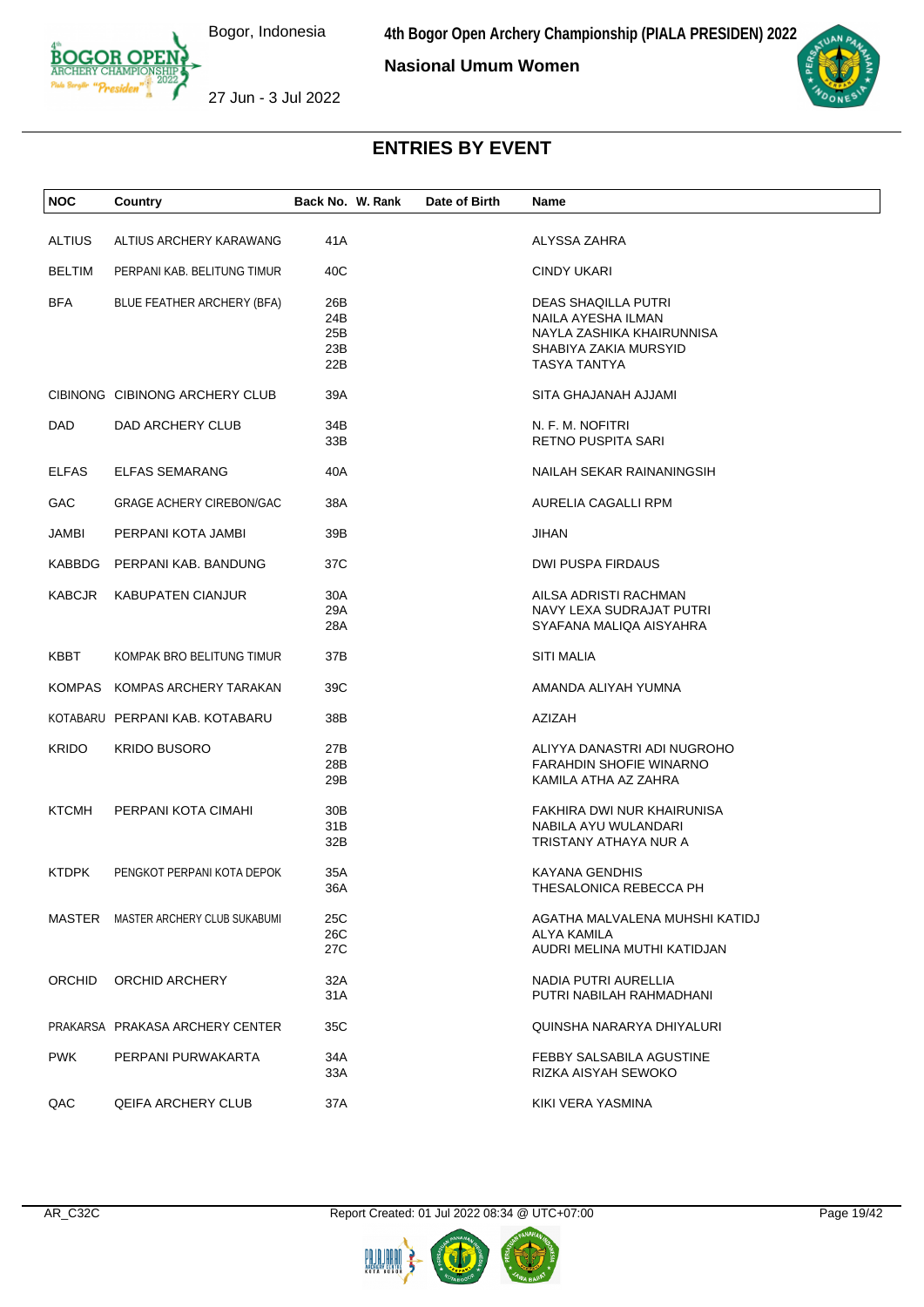**Nasional Umum Women**





#### 27 Jun - 3 Jul 2022

| <b>NOC</b>   | Country                         | Back No. W. Rank | Date of Birth | Name                            |
|--------------|---------------------------------|------------------|---------------|---------------------------------|
|              |                                 |                  |               |                                 |
| <b>RRAC</b>  | <b>RR ARCHERY CLUB</b>          | 27A              |               | CHEYRA IQO PERMATA NUANSA       |
|              |                                 | 24A              |               | <b>FATHIA CAMILA</b>            |
|              |                                 | 26A              |               | KHAIRUNISA AULIA NUR            |
|              |                                 | 23A              |               | <b>NISSA BS MAE</b>             |
|              |                                 | 25A              |               | SYEHAN NAILAN MAZAYA            |
|              |                                 | 22A              |               | WAFA A.F AHDA                   |
| <b>SABIQ</b> | SABIQ ARCHERY CLUB              | 41B              |               | SYAHIDNA ZATI HULWAN            |
| <b>SAC</b>   | SILIWANGI ARCHERY CLUB          | 31C              |               | AZ'ZAH FAUZIAH YASMIN FIRDAUS   |
|              |                                 | 32C              |               | FAUZIYAH AZHAR MAHESA KUSUMAHA  |
| <b>SALAM</b> | <b>SALAM ARCHERY BOGOR</b>      | 34C              |               | ANNISA RAHMA PRATIWI            |
|              |                                 | 33C              |               | <b>QUEEN LATIFAH PRAMESWARI</b> |
| <b>SAN</b>   | <b>SAN ARCHERY</b>              | 40B              |               | <b>ADELIA NOVIANA</b>           |
| <b>SURYA</b> | SURYANEGARA ARCHERI (PEMDES PA  | 22C              |               | <b>IRMAWATI</b>                 |
|              |                                 | 24C              |               | KIRAINA ASYIKA HAEYUN           |
|              |                                 | 23C              |               | <b>SITI JULAIHA</b>             |
| <b>TACC</b>  | <b>TAC CIREBON</b>              | 29C              |               | AMALIA NUR IZZATI               |
|              |                                 | 30C              |               | <b>HARDIYANTI AYU LESTARI</b>   |
|              |                                 | 28C              |               | <b>RANI ANGGITA PRASTIWI</b>    |
| <b>VIJAS</b> | <b>VIJAS ARCHERY CLUB</b>       | 35B              |               | AMIRAH ALIYAH MOLA              |
|              |                                 | 36B              |               | <b>OCTAVIA SUCISULISTYOWATI</b> |
|              | WIRADIKA WIRADHIKA ARCHERY CLUB | 38C              |               | KARMILAH PUTRI RA               |
| <b>XPERT</b> | <b>X-PERT ARCHERY CLUB</b>      | 36C              |               | <b>DINDA ANGGRAINI PUTRI</b>    |

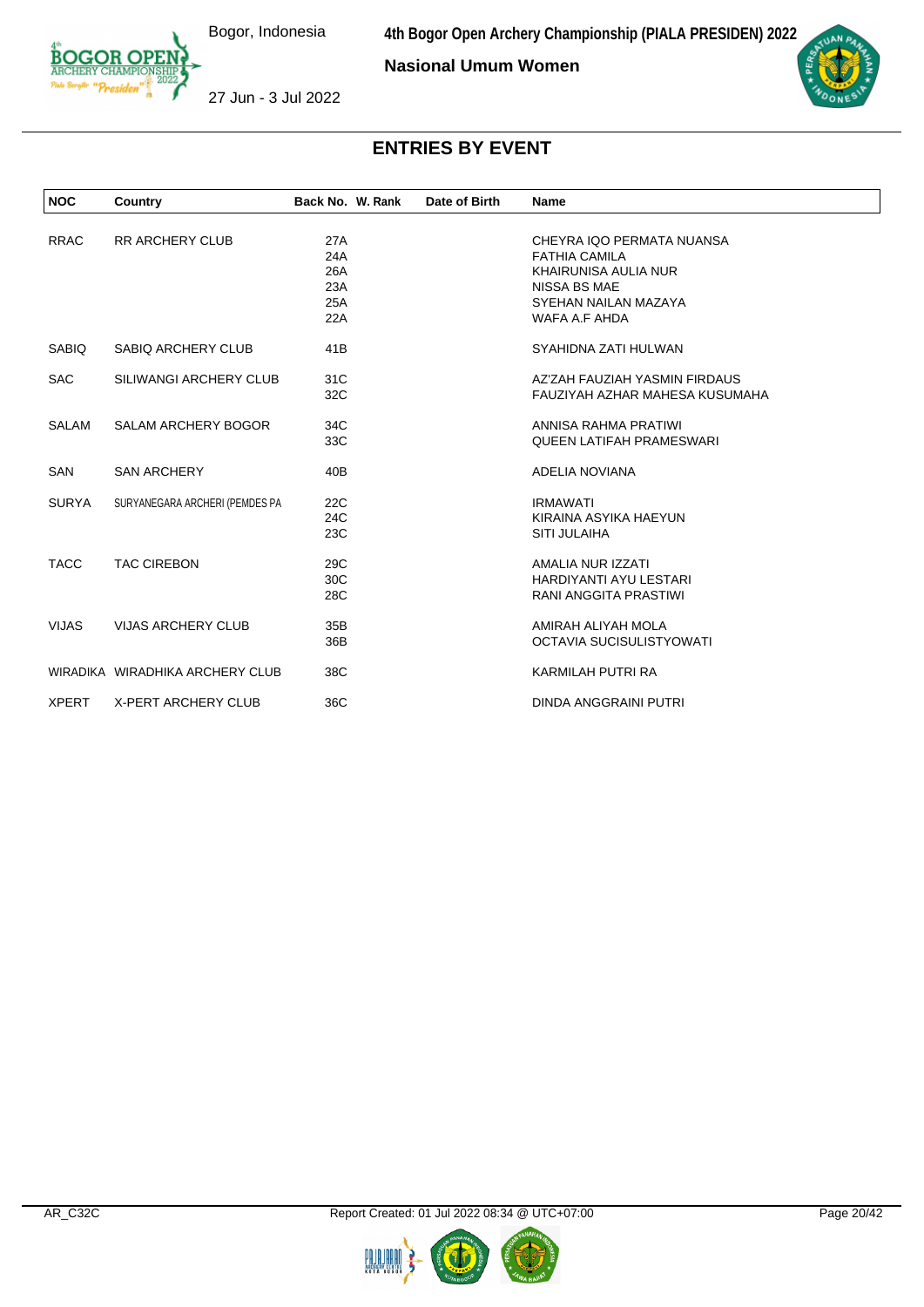**4th Bogor Open Archery Championship (PIALA PRESIDEN) 2022**

**Recurve Men**

27 Jun - 3 Jul 2022

| <b>NOC</b>    | Country                            | Back No. W. Rank     | Date of Birth | Name                                                                                           |
|---------------|------------------------------------|----------------------|---------------|------------------------------------------------------------------------------------------------|
| AFA           | AIR FORCE ARCHERY                  | 17C<br>16C           |               | ADE RENA SAPUTRA<br>MOCH. FAUZAN PUTRA HANDOYO                                                 |
| <b>ALTIUS</b> | ALTIUS ARCHERY KARAWANG            | 19A                  |               | M. HAFIZH FILSA MAKAARIM                                                                       |
| AS13          | AS 13 PALEMBANG                    | 25A                  |               | M YUSRON AFITRA                                                                                |
| <b>BATOLA</b> | PERPANI BATOLA                     | 25C                  |               | ANDRIYATNA                                                                                     |
| <b>BFA</b>    | BLUE FEATHER ARCHERY (BFA)         | 20B                  |               | ABDEL NATHAN NURSATYO                                                                          |
|               | BNJRNGR PERPANI KAB. BANJARNEGARA  | 20 <sub>C</sub>      |               | SYAHDAN AL AFGHANI MULIAWAN                                                                    |
| <b>DOP</b>    | <b>DOP</b>                         | 25B<br>20A<br>24B    |               | ALFATH AVEROES HIDAYAT<br>DZAR EL GHIFAR ZEN<br>M. IZZATUL HAQ                                 |
| EAC           | EXCELLENT ARCHERY CLUB             | 22A                  |               | IKBAL MUHAMAD SOLEH                                                                            |
|               | ENREKANG PERPANI KAB. ENREKANG     | 22C                  |               | AHMAD MAULANA IBRAHIM                                                                          |
| <b>FMAC</b>   | <b>FAST MARINIR ARCHERY CLUB</b>   | 13C<br>15C<br>14C    |               | KASIANTO KAKA<br>M HANAFI<br><b>MUKLIS</b>                                                     |
| HEXA          | <b>HEXARCHERY CLUB</b>             | 24C                  |               | MUHAMMAD TEIZAR FARIDIDAN NUGR                                                                 |
| IAB           | IDAMAN ARCHERY BANJARBARBARU       | 23C                  |               | MUHAMMAD ADHITYA RAHMANDIKA                                                                    |
| <b>JAC</b>    | <b>JAKARTA ARCHERY CLUB</b>        | 18A                  |               | MUHAMMAD FARIK WIDIADHANA PUTR                                                                 |
| JAMBI         | PERPANI KOTA JAMBI                 | 22B                  |               | <b>TAUFIK HANAN</b>                                                                            |
| KABBDG        | PERPANI KAB. BANDUNG               | 4B<br>5B<br>6B<br>3B |               | ASEP WANDI<br><b>FARHAN KAMIL</b><br>LUTFAN ANANDA ANTARIKSA<br>MUHAMAD RIFQI ADITYA           |
| <b>KABBKS</b> | PERPANI KAB. BEKASI                | 13A<br>12A<br>11A    |               | MUHAMMAD ALI SYAH RAMADHANI<br>MUHAMMAD FAISHAL FAA'IZ<br>ZAIDAN RAHMAN FAUZAN                 |
|               | KABTGR PERPANI KABUPATEN TANGERANG | 23A                  |               | REZA MUTIA ARRAHMAN                                                                            |
| KBBT          | KOMPAK BRO BELITUNG TIMUR          | 19B                  |               | MUHAMMAD NUR FAZLI                                                                             |
|               | KKOSMP1 KKO SMPN 1 SURAKARTA       | 21C                  |               | DAFFA INDIKA HAIDAR                                                                            |
|               | KOTABARU PERPANI KAB. KOTABARU     | 8Β<br>9Β<br>7B       |               | M.BINTANG NUR RAIHAN<br>MUHAMMAD ABDILLAH HIDAYAT<br>MUHAMMAD HAIRULLAH                        |
| <b>KTBGR</b>  | PERPANI KOTA BOGOR                 | 21A                  |               | M ALIF WICAKSANA SAMBODJA                                                                      |
| <b>KTCMH</b>  | PERPANI KOTA CIMAHI                | 21B                  |               | <b>IDIN FITRIANSYAH</b>                                                                        |
| <b>KTDPK</b>  | PENGKOT PERPANI KOTA DEPOK         | 4A<br>7A<br>ЗΑ<br>6A |               | ALTAF MUHAMMAD ANUGRAH IRAWAN<br>BA'ASITH DZAKI HAMZAH<br>M SYAWAL ALFATIH<br>RAEYHAN NOVANDRI |







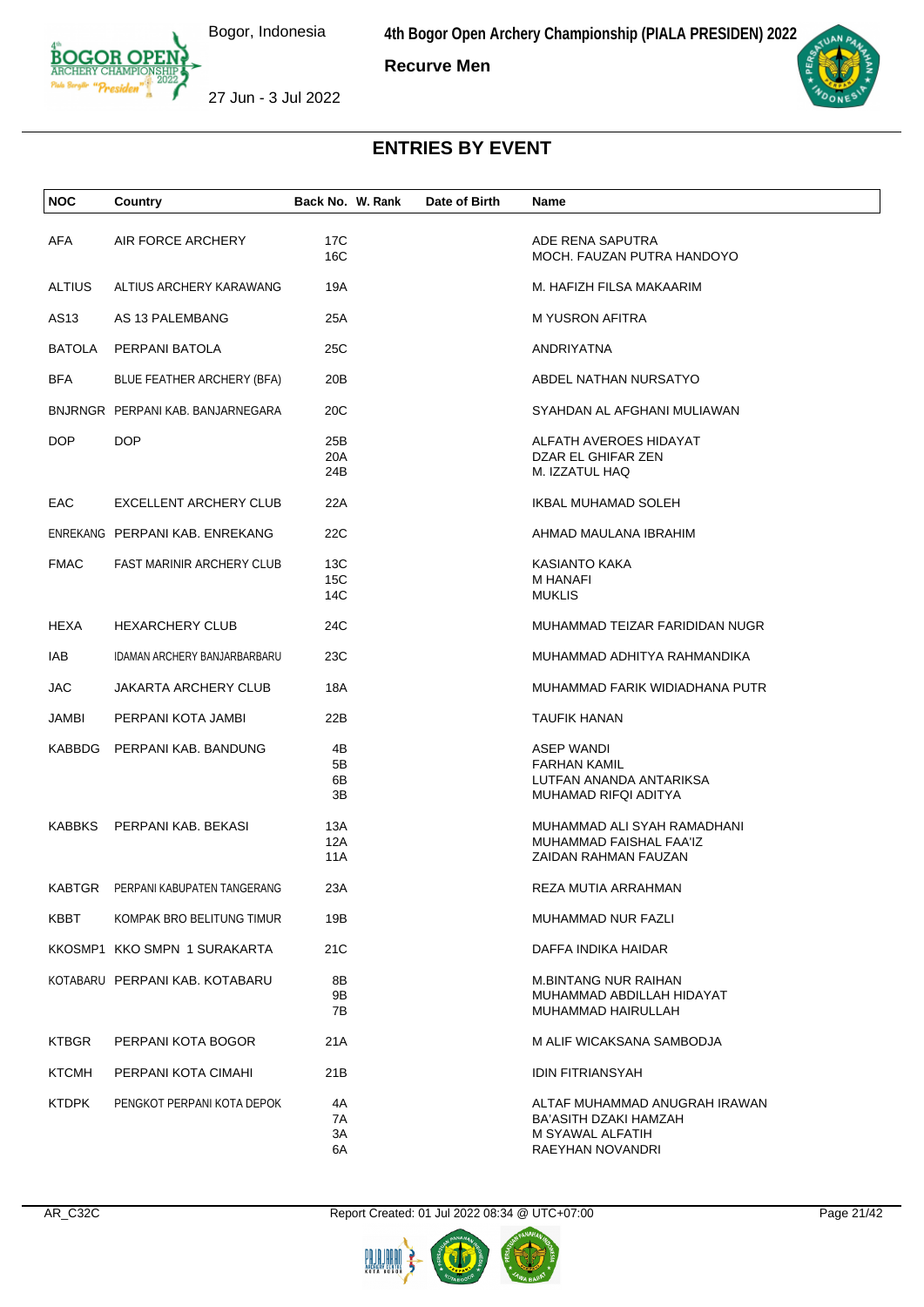**4th Bogor Open Archery Championship (PIALA PRESIDEN) 2022**

**Recurve Men**



27 Jun - 3 Jul 2022



| <b>NOC</b>    | Country                         | Back No. W. Rank | Date of Birth | Name                           |
|---------------|---------------------------------|------------------|---------------|--------------------------------|
| LEGEND        | <b>LEGEND ARCHERY TEAM</b>      | 23B              |               | WIRYA SATYA ADENATYA           |
| <b>NPCI</b>   | <b>NPCI</b>                     | 7C               |               | <b>KHOLIDIN</b>                |
|               |                                 | 9C               |               | <b>SADIKIN</b>                 |
|               |                                 | 8C               |               | <b>SETIAWAN</b>                |
|               |                                 |                  |               |                                |
|               | NPCIBGR NPCI KOTA BOGOR         | 18C              |               | AGUS HERMAWAN                  |
| <b>PNA</b>    | PAPA NUEL ARCHERY               | 5A               |               | PARK YOUNG GEOL                |
| <b>PPKMM</b>  | PPKM MAJALENGKA                 | 12B              |               | ABD. MUISZ FARIDH              |
|               |                                 | 11B              |               | AD'HA IAS ATASI                |
|               |                                 | 10B              |               | <b>M FURQON</b>                |
|               |                                 |                  |               |                                |
| QAS           | QURRATU'AIN ARCHERY TEAM (QAS)  | 24A              |               | <b>RAIS MASSAILE</b>           |
| <b>RNAC</b>   | RAJAWALI NUSANTARA ARCHERY CLU  | 14A              |               | AZIS IKHSAN ANWAR              |
|               |                                 | 16A              |               | RIDHWAN FAJAR RAMADHANI        |
|               |                                 | 15A              |               | RYAN RAFI ADIPUTO              |
|               |                                 |                  |               |                                |
| <b>SIGNIS</b> | <b>SIGNIS ARCHERY</b>           | 8A               |               | AHMAD MUHARAM JIDDAN WAHONO    |
|               |                                 | <b>9A</b>        |               | <b>HEO RONIN KHANUGARA</b>     |
|               |                                 | 10A              |               | MUHAMMAD RIZKY HAMDI KHATAMI K |
|               |                                 |                  |               |                                |
| <b>SPACE</b>  | <b>SPACE WAR</b>                | <b>17A</b>       |               | ANDI EKA SAPUTRA               |
| <b>TACC</b>   | <b>TAC CIREBON</b>              | 12C              |               | MUHAMMAD ALIF RIZQA KINADI     |
|               |                                 |                  |               |                                |
|               |                                 | 10C              |               | <b>MUHAMMAD NUR FAJRI</b>      |
|               |                                 | 11C              |               | SATRIO PRIA TRIWIBOWO          |
| <b>VIJAS</b>  | <b>VIJAS ARCHERY CLUB</b>       | 4C               |               | ADITYA PURNAMA                 |
|               |                                 | 3C               |               | DIMAS CANDRA KHIRANA SULISTIYO |
|               |                                 | 6C               |               | <b>ERWIN PUJIARTO</b>          |
|               |                                 | 5C               |               | <b>RISWANDI</b>                |
|               |                                 |                  |               |                                |
| <b>WACP</b>   | WIRABRAJA ARCHERY CLUB PADANG   | 18B              |               | <b>NOVEBRIYAL</b>              |
|               |                                 |                  |               |                                |
|               | WIRADIKA WIRADHIKA ARCHERY CLUB | 14B              |               | MUHAMMAD RAFLI HERLIAWAN       |
|               |                                 | 13B              |               | MUHAMMAD SABDA PRATAMA         |
|               |                                 | 15B              |               | NAJMI QOLBI SALIM              |
| <b>XATP</b>   | XAVIER ARCHERY TEAM PHILIPPINE  | 16B              |               | RYAN JACOB TANCO               |
|               |                                 | 17B              |               | SEAN JONATHAN HENDRADINARTA TA |
|               |                                 |                  |               |                                |
| <b>XPERT</b>  | X-PERT ARCHERY CLUB             | 19C              |               | MUHAMMAD FARREL PUTRA BUDIMAN  |

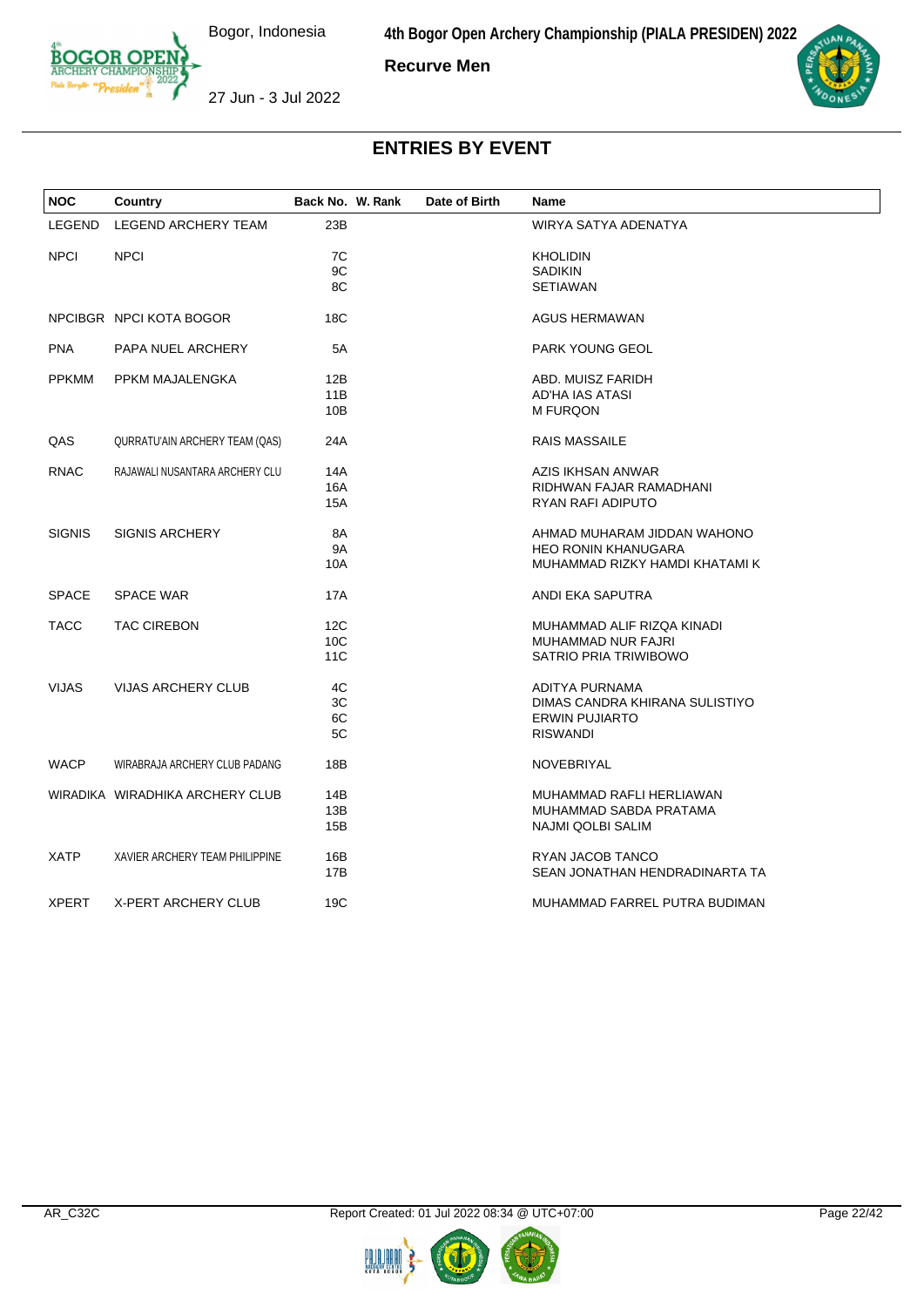**Recurve Women**



27 Jun - 3 Jul 2022

| <b>NOC</b>   | Country                         | Back No. W. Rank | Date of Birth | Name                           |
|--------------|---------------------------------|------------------|---------------|--------------------------------|
| AFA          | AIR FORCE ARCHERY               | 35B              |               | MAYLINDA NUR SYUFIANA SUKIONO  |
|              |                                 |                  |               |                                |
| AKHTAR       | AKHTAR ARCHERY CLUB             | 34A              |               | LINTANG WENING SJ              |
| <b>BFA</b>   | BLUE FEATHER ARCHERY (BFA)      | 30C              |               | AMANDA TSURAYYA                |
|              |                                 | 29C              |               | AZZENA SHAFA                   |
|              |                                 | 31C              |               | KHAIRUNNISA PUTRI FADHILAH     |
| <b>CAC</b>   | <b>CIMAHI ARCHERY CENTRE</b>    | 34C              |               | TASYA NURACHMAH FEBRIYANTI     |
| <b>DOMPU</b> | DOMPU ARCHERY NTB               | 33A              |               | MEITHA VIRGINIA ROSA SINENSIS  |
| JAMBI        | PERPANI KOTA JAMBI              | 33C              |               | KHALISAH ANANDA MERLY          |
|              | KABBDG PERPANI KAB. BANDUNG     | 29A              |               | DIAN KIRANA PITALOKA           |
|              |                                 | 27A              |               | NURSELA AZZAHRA                |
|              |                                 | 26A              |               | NURUL UMI KHATIMAH             |
|              |                                 | 28A              |               | PIDIEANA NASBAFANI REZANTO     |
| KBBT         | KOMPAK BRO BELITUNG TIMUR       | 35A              |               | DIAN AFRIYANTI                 |
| <b>KTCMH</b> | PERPANI KOTA CIMAHI             | 32A              |               | LARASATI PUTRI DEWI            |
|              |                                 | 31A              |               | PUTRI SRI HUTAMI               |
|              |                                 | 30A              |               | <b>VIRENA JOSEPHINE</b>        |
| <b>KTDPK</b> | PENGKOT PERPANI KOTA DEPOK      | 27B              |               | AISHA LARASATI AZZAHRA         |
|              |                                 | 26B              |               | INDANA ATQIYA KAMILA           |
|              |                                 | 29B              |               | MARSELLA AYUDYA MAHARANI       |
|              |                                 | 28B              |               | ZAHRA DESWITA RAHAYU           |
| <b>NPCI</b>  | <b>NPCI</b>                     | 28C              |               | MAHDA AULIA                    |
|              |                                 | 26C              |               | <b>SRI HARTATIK</b>            |
|              |                                 | 27C              |               | <b>WAHYU RETNO WULANDARI</b>   |
| PAZ1         | PERTAMINA ARCHERY ZONA 1 (PAZ   | 31B              |               | ZELIKA MIFTAHUL                |
| <b>SSA</b>   | <b>SS ARCHERY</b>               | 33B              |               | <b>EMILY SRADAPUTTA</b>        |
| <b>TACC</b>  | <b>TAC CIREBON</b>              | 35C              |               | NADYA OFIRA TAN                |
| <b>THAI</b>  | <b>THAILAND ARCHERY</b>         | 32C              |               | MS. KASAMA SINTHUPINYO         |
|              | VECTOR VECTOR ARCHERY INDRAMAYU | 30 <sub>B</sub>  |               | MUTIARA INDAH APRILIANI        |
|              | VIENETH VIENETH ARCHERY CLUB    | 32B              |               | CYNTHIA MARISKA PUTRI PRAWIBOW |
|              | WIRADIKA WIRADHIKA ARCHERY CLUB | 34B              |               | NOORFAKHIRA MARCHITA PRIMHAPSA |



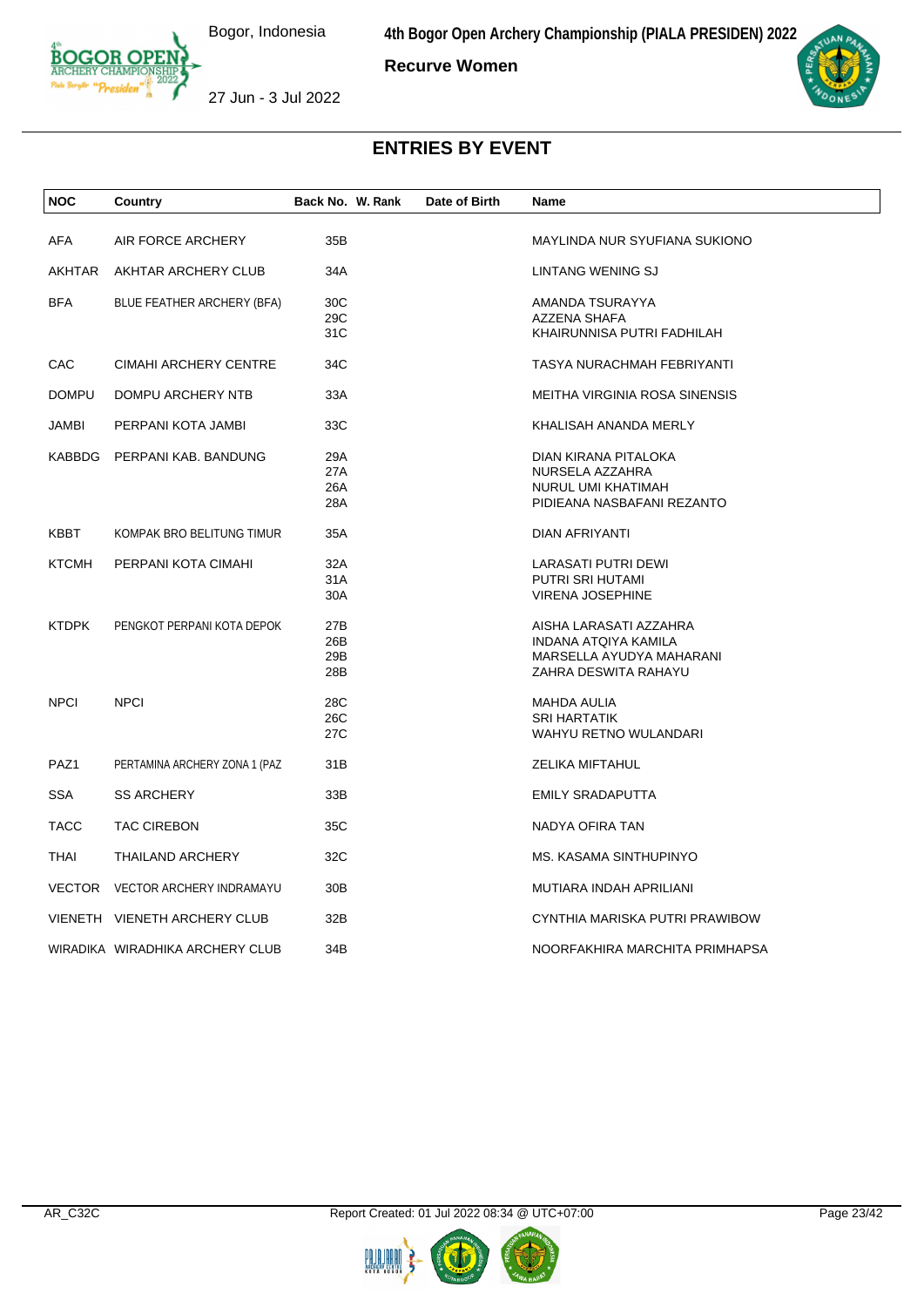**4th Bogor Open Archery Championship (PIALA PRESIDEN) 2022**

**Recurve U17 Men**



27 Jun - 3 Jul 2022

| <b>NOC</b>      | Country                             | Back No. W. Rank | Date of Birth | <b>Name</b>                                                |
|-----------------|-------------------------------------|------------------|---------------|------------------------------------------------------------|
|                 |                                     |                  |               |                                                            |
|                 | ANUGRAH ANUGERAH ARCHERY CLUB       | 32A              |               | RAZ AZHAR AZAQI                                            |
| <b>BFA</b>      | BLUE FEATHER ARCHERY (BFA)          | 29B              |               | RAIHAN PUTRA WAHYU                                         |
|                 | CIBINONG CIBINONG ARCHERY CLUB      | 28B              |               | AFFAN SALIM YUAN UTOMO                                     |
| DAD.            | DAD ARCHERY CLUB                    | 26A              |               | AISYROFI RAHMAN TSABAAT SYAM                               |
|                 |                                     | 29A              |               | FARIDZ MUSTHOFA SURYOKUSUMO                                |
|                 |                                     | 28A              |               | <b>HAZMI FUADI</b>                                         |
|                 |                                     | 30A<br>27A       |               | MUHAMMAD ARRANTIZI PRAYOGO<br>MUHAMMAD ATHAR RASENDRIYA    |
|                 |                                     | 31A              |               | MUSTAFA KAMAL AN NUR                                       |
|                 |                                     | 25A              |               | RM ICHSAN ALFACHROZI                                       |
|                 |                                     |                  |               |                                                            |
| <b>DAL</b>      | DZUNNURAIN ARCHERY LUMAJANG         | 26C              |               | KURNIA RAMADHANNY TRIBUANA PUT                             |
|                 |                                     | 25C              |               | MUHAMMAD RIZQY EFENDY                                      |
|                 | ENREKANG PERPANI KAB. ENREKANG      | 27B              |               | AHMAD MAULANA IBRAHIM                                      |
| <b>IAB</b>      | <b>IDAMAN ARCHERY BANJARBARBARU</b> | 27C              |               | MUHAMMAD ADHITYA RAHMANDIKA                                |
| <b>JAC</b>      | <b>JAKARTA ARCHERY CLUB</b>         | 28C              |               | <b>FARREL JOSUA BONAR SIANTURI</b>                         |
| LAGOZ           | LAGO'Z                              | 29C              |               | EZUA RASYA PUTRA                                           |
| PAPATUA PAPATUA |                                     | 30 <sub>C</sub>  |               | MUHAMMAD AMMAR THO'ATALLAH                                 |
|                 | PATRIOT PATRIOT ARCHERY             | 31C              |               | KAYSAN NAUFAL RABBANI                                      |
| <b>PPKMM</b>    | PPKM MAJALENGKA                     | 30B              |               | ABD, MUISZ FARIDH                                          |
| <b>SBA</b>      | SHINTABIMA ARCHERY                  | 26B<br>25B       |               | <b>BIMACHAKTI ADI SURYA</b><br><b>FAWWAZ RAFA PRADIPTA</b> |
|                 | WIRADIKA WIRADHIKA ARCHERY CLUB     | 32C              |               | <b>NAJMI QOLBI SALIM</b>                                   |
|                 |                                     |                  |               |                                                            |

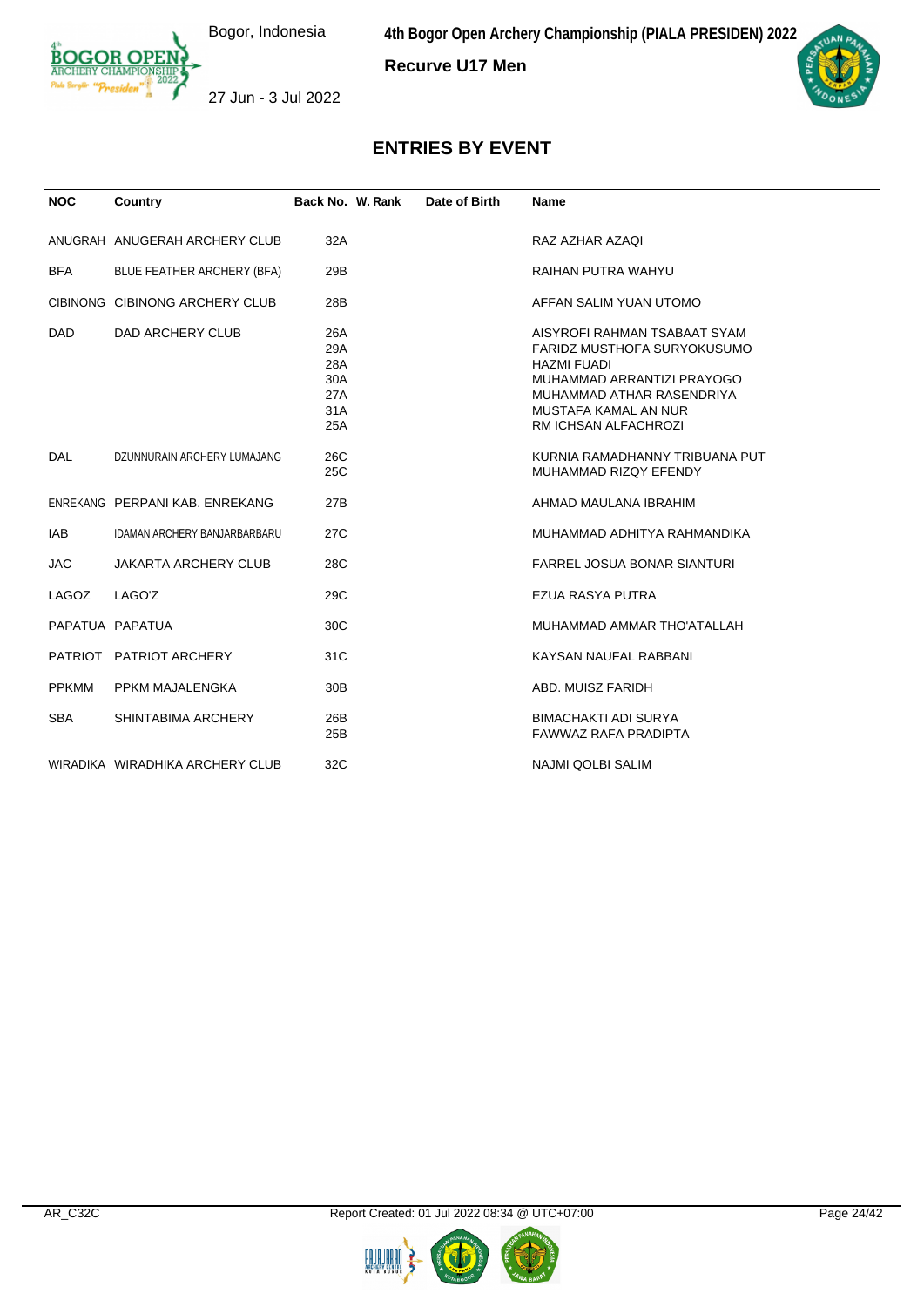**Recurve U17 Women**



27 Jun - 3 Jul 2022

| <b>NOC</b>   | Country                         | Back No. W. Rank         | Date of Birth | Name                                                                                                |
|--------------|---------------------------------|--------------------------|---------------|-----------------------------------------------------------------------------------------------------|
| ALBA         | ALBA ARCHERY CLUB TULUNGAGUNG   | 42A                      |               | IZZATA MAZIE                                                                                        |
| ASC          | ARJUNA SRIKANDI CLUB            | 41 <sub>B</sub>          |               | ARDELIA NABILA                                                                                      |
| <b>BCCAC</b> | <b>BCC ARCHERY CLUB</b>         | 38C                      |               | HIRA DIWYACITTA HEROESTYASA                                                                         |
| BFA          | BLUE FEATHER ARCHERY (BFA)      | 33B<br>34B<br>35B        |               | AZZENA SHAFA<br>KAYLA FELISHA ADIMIHARJA<br>NAYYARA SYAWLIA PUTRI ADERICA                           |
| CAC          | <b>CIMAHI ARCHERY CENTRE</b>    | 36B<br>38B<br>37B        |               | <b>BILQIS NUR HAISY</b><br>DALVIA MOZA KHOLILAH<br>TASYA NURACHMAH FEBRIYANTI                       |
| <b>CAKRA</b> | CAKRAGBK ARCHERY ACADEMY        | 35C<br>33C<br>34C        |               | NAFLA PUTRI ATISA<br>QUEENTA ZAFIRA REZA<br>ZAMITA ZHARIFAH QINTHARA                                |
|              | CIBINONG CIBINONG ARCHERY CLUB  | 40B                      |               | AZKIYA NAYLA MECCA                                                                                  |
| DAD          | DAD ARCHERY CLUB                | 36A<br>33A<br>35A<br>34A |               | AGNIA FATIMAH N.R<br>ATTAYA HASNA AMIRAH KHAIRUNNIS<br>DIRA HULLIYA FARADISA<br>KHANSA CETTA ABIDAH |
| <b>KINGS</b> | KING'S ARCHERY SCHOOL           | 39C                      |               | RIZQAURA ZAHRANINGDIYAH                                                                             |
| <b>METRO</b> | PERPANI KOTA METRO              | 42B                      |               | ANASTASIA ADINDA PUSPA ISWANDA                                                                      |
| <b>PARC</b>  | PAJAJARAN ARCHERY CENTRE (P'A   | 41A                      |               | BYANCA GITHANAFEEZA PUTRI ABDU                                                                      |
| PAZ1         | PERTAMINA ARCHERY ZONA 1 (PAZ   | 40C                      |               | SASKYA AMARIS ZIANY                                                                                 |
| RNAC         | RAJAWALI NUSANTARA ARCHERY CLU  | 37A<br>38A               |               | PUTRI FERNANDA DIANTI<br>WAFA MAZAYA                                                                |
| <b>SURYA</b> | SURYANEGARA ARCHERI (PEMDES PA  | 36C<br>37C               |               | KIRAINA ASYIKA HAEYUN<br><b>SITI JULAIHA</b>                                                        |
| THAI         | <b>THAILAND ARCHERY</b>         | 39A                      |               | <b>MS. PORJAI PONSRI</b>                                                                            |
|              | VIENETH VIENETH ARCHERY CLUB    | 39B                      |               | CYNTHIA MARISKA PUTRI PRAWIBOW                                                                      |
|              | WIRADIKA WIRADHIKA ARCHERY CLUB | 41C                      |               | NOORFAKHIRA MARCHITA PRIMHAPSA                                                                      |
| <b>WWA</b>   | WHITE WALL ARCHERY              | 40A                      |               | KHALISAH PUTRI ADILAH                                                                               |



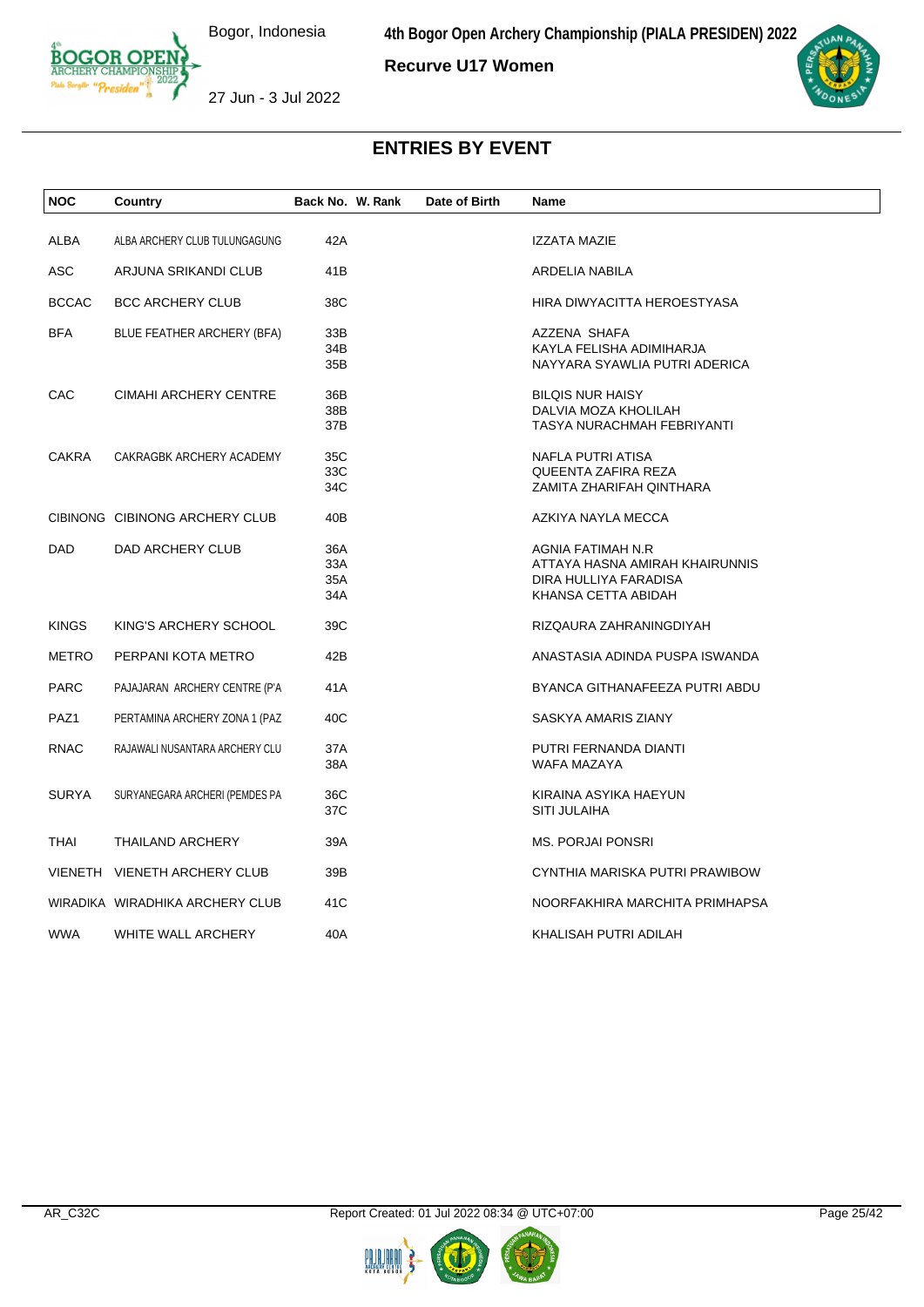**4th Bogor Open Archery Championship (PIALA PRESIDEN) 2022**

**Recurve 40+ Men**



27 Jun - 3 Jul 2022

| <b>NOC</b>  | Country                         | Back No. W. Rank | Date of Birth | <b>Name</b>                                       |
|-------------|---------------------------------|------------------|---------------|---------------------------------------------------|
| ORCHID      | ORCHID ARCHERY                  | 37B              |               | SALDY FIDYAWAN                                    |
| <b>SAA</b>  | SCIENTICA ARCHERY (SAA)         | 36B              |               | STEVANUS GRANDY BUDIAWAN                          |
| <b>SAAC</b> | SEVEN ARROWS ARCHERY CLUB       | 36A<br>37A       |               | <b>BARRYL ROLANDI</b><br><b>FAJAR HADISANTOSA</b> |
| <b>STAR</b> | STAR ARCHERY CLUB (SAC)         | 37C              |               | ERDIYANSYAH ALIM                                  |
| <b>TKAC</b> | THE KILAU ARCHERY CLUB          | 38A              |               | <b>JAMLI MOHAMED</b>                              |
|             | TRIBUANA TRIBUANA ARCHERY       | 36C              |               | WAKHID MARKHABAN HUTOMO                           |
|             | WIRADIKA WIRADHIKA ARCHERY CLUB | 38B              |               | <b>GUSMARDI</b>                                   |



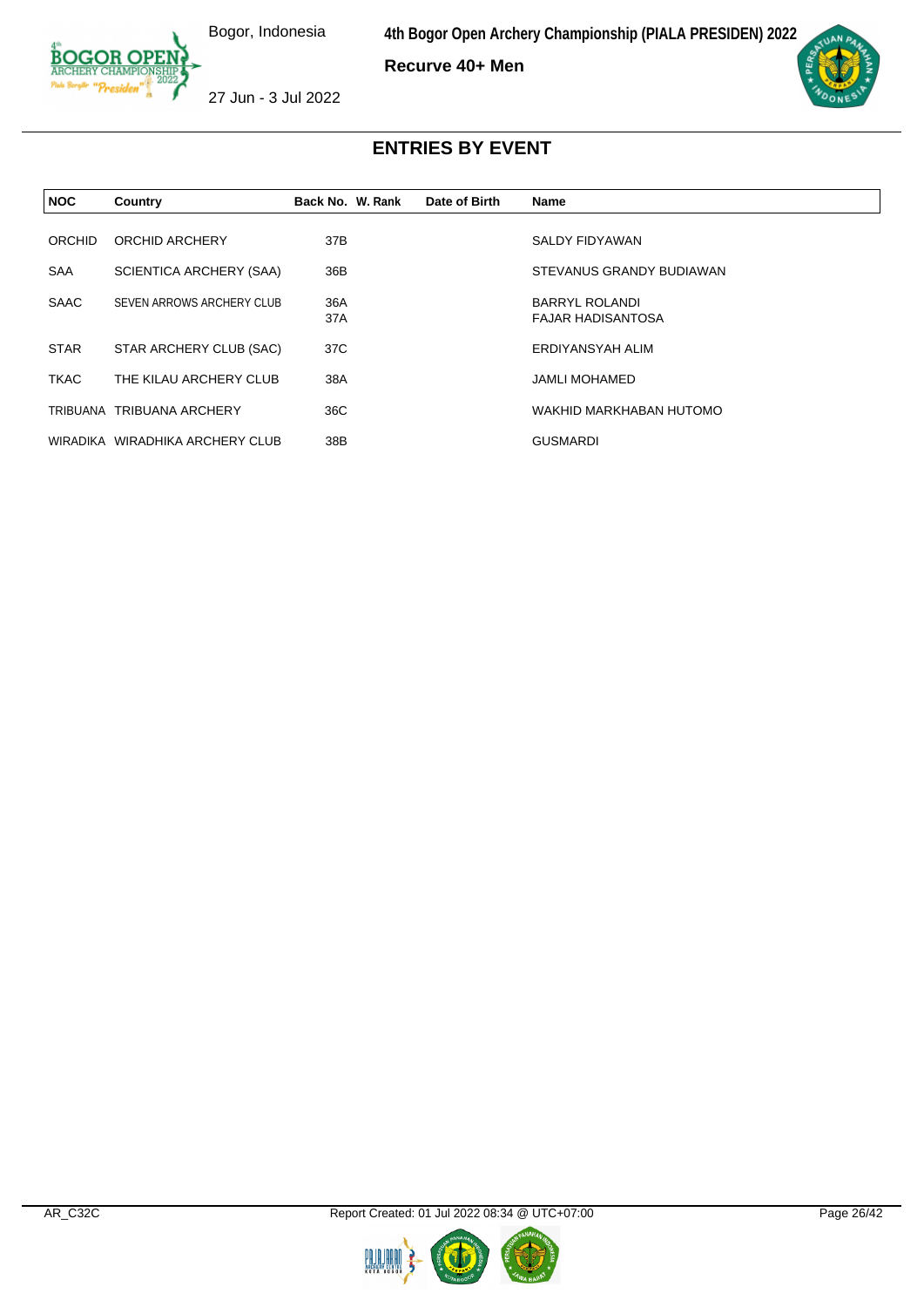**Compound Men**

27 Jun - 3 Jul 2022

| <b>NOC</b>    | Country                              | Back No. W. Rank     | Date of Birth | Name                                                                            |
|---------------|--------------------------------------|----------------------|---------------|---------------------------------------------------------------------------------|
| 3BEST         | 3 BEST ARCHERY CIREBON CLUB          | 16A                  |               | M EMIR KAYSAN                                                                   |
| AFA           | AIR FORCE ARCHERY                    | 1C<br>2C<br>ЗC       |               | <b>CHAIRIL ANWAR</b><br><b>SAMPIR PURNOMO</b><br><b>SIMEON BAIMETAN</b>         |
| <b>ALTIUS</b> | ALTIUS ARCHERY KARAWANG              | 13B                  |               | SAYYID AL HAKIM                                                                 |
|               | ANUGRAH ANUGERAH ARCHERY CLUB        | 17B                  |               | NAUFAL WIDAD                                                                    |
|               | ARCERIS ARCHERIES CLUB               | 16C                  |               | REIHAN HERDANANDA PRATAMA                                                       |
| ASC           | ARJUNA SRIKANDI CLUB                 | 14C                  |               | DEVIN PUTRA SEPTIANTO                                                           |
| <b>BAWOR</b>  | <b>BAWOR BANYUMAS ARCHERY</b>        | 13A                  |               | BELVA ZAUQI KRISTANTRA                                                          |
| <b>BCCAC</b>  | <b>BCC ARCHERY CLUB</b>              | 13C                  |               | ARIAN PRATAMA                                                                   |
| <b>BFA</b>    | BLUE FEATHER ARCHERY (BFA)           | 21 A                 |               | M. RYAN HIDAYAT                                                                 |
| DAD           | DAD ARCHERY CLUB                     | 14B                  |               | ANDRIAN SYACHPUTRA                                                              |
| <b>DOMPU</b>  | DOMPU ARCHERY NTB                    | 21C                  |               | M. SYAFIUDIN ZABIR HI                                                           |
| F3ACSB        | <b>F3 ARCHERY CLUB SUMBAWA BARAT</b> | 17C                  |               | MUHAMMAD FAUZAN                                                                 |
| <b>FOCUS</b>  | <b>FOCUS ARCHERY CENTER</b>          | 12A<br>11A           |               | MUHAMMAD IHSAN<br>RANDY RAHMANDAR                                               |
| <b>GAC</b>    | <b>GRAGE ACHERY CIREBON/GAC</b>      | 15A                  |               | ADRIAN RIZQI BUDIHARJO                                                          |
| HEXA          | <b>HEXARCHERY CLUB</b>               | 20 <sub>C</sub>      |               | MUHAMMAD TANDRI CHASTRYA FARIN                                                  |
| JAMBI         | PERPANI KOTA JAMBI                   | 11B<br>12B           |               | <b>ANGGI LIANO</b><br>MUHAMMAD RAFIF RIDHO                                      |
|               | KABBDG PERPANI KAB. BANDUNG          | 1B<br>4B<br>2B<br>3B |               | DEKI A HASTIAN<br>HARRY JAWAHIR ADN<br>LUTHFI RAHMAN<br>MUHAMMAD AKBAR KHARISMA |
|               | KABTGR PERPANI KABUPATEN TANGERANG   | 17A                  |               | RIFQI ADITYA WIBOWO                                                             |
|               | KOTABARU PERPANI KAB. KOTABARU       | 15C                  |               | <b>SYAMSUL BAHRI</b>                                                            |
| <b>KTBGR</b>  | PERPANI KOTA BOGOR                   | 16B                  |               | CATURA PASHA                                                                    |
| <b>KTCMH</b>  | PERPANI KOTA CIMAHI                  | 9Β<br>8B<br>10B      |               | ANWAR MULIANA YUSUF<br><b>EBANOV ROY ARIFTONA L</b><br><b>TAUFIQ S DWICAHYO</b> |
| <b>KTDPK</b>  | PENGKOT PERPANI KOTA DEPOK           | 5B<br>6B<br>7В       |               | M DANU GUNDEWA PUTRA FAISAL<br>M RIDHO ASY-SYAMIL<br>MAGREZA WAHYU IZZATA       |
| LAGOZ         | LAGO'Z                               | 18B                  |               | <b>HABIB DEDI YUNUS</b>                                                         |
|               | LEGEND LEGEND ARCHERY TEAM           | 7A<br>8A<br>6A       |               | AJI RAHMANSYAH<br><b>DENIS RAHADI</b><br>WIRYA SATYA ADENATYA                   |







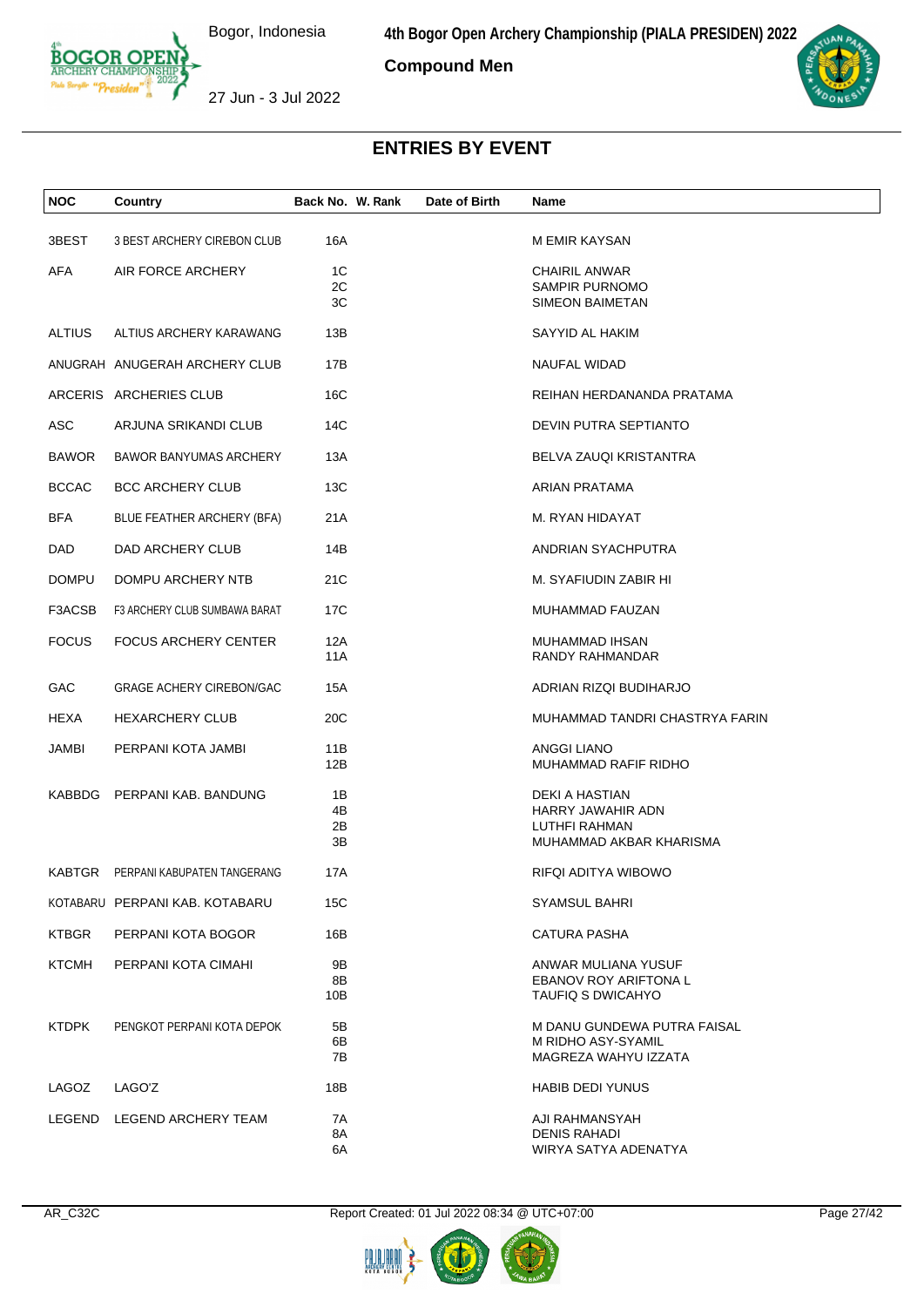**Compound Men**



27 Jun - 3 Jul 2022



| <b>NOC</b>    | Country                         | Back No. W. Rank | Date of Birth | <b>Name</b>                        |
|---------------|---------------------------------|------------------|---------------|------------------------------------|
| <b>NPCI</b>   | <b>NPCI</b>                     | 9C               |               | <b>KEN SWAGUMILANG</b>             |
|               |                                 | 7C               |               | <b>MUHAMMAD ALI</b>                |
|               |                                 | 8C               |               | MUHAMMAD AYODYA                    |
| ORCHID        | ORCHID ARCHERY                  | 12C              |               | MOHAMMAD AFIF QALBY AHSAN          |
| <b>PWK</b>    | PERPANI PURWAKARTA              | 15B              |               | <b>SYAHRUL MUBAROK</b>             |
| <b>RNAC</b>   | RAJAWALI NUSANTARA ARCHERY CLU  | 5C               |               | AHMAD RIYANTO                      |
|               |                                 | 6C               |               | AHSAN ISMAIL ANWAR                 |
|               |                                 | 4C               |               | ALBERTUS DHIMAS FEBRIYANTO         |
| <b>RRAC</b>   | <b>RR ARCHERY CLUB</b>          | 14A              |               | MOCHAMMAD RAFFA ANARGYA QINTHA     |
| SAA           | <b>SCIENTICA ARCHERY (SAA)</b>  | 18A              |               | AULIA HIMAWAN BAIQUNI              |
| <b>SABILI</b> | SABILI ARCHERY BALIKPAPAN       | 20B              |               | M FAIZ MUYASSAR                    |
| <b>SAC</b>    | <b>SILIWANGI ARCHERY CLUB</b>   | 19C              |               | <b>SIGIT WINARNO</b>               |
| <b>SURYA</b>  | SURYANEGARA ARCHERI (PEMDES PA  | 20A              |               | <b>HEINSTEIN PRIARTA STEVENSEN</b> |
| <b>TACC</b>   | <b>TAC CIREBON</b>              | 19B              |               | MOEHAMMAD HAMZAH SYURAIH           |
| <b>UNPAD</b>  | <b>UNPAD ARCHERY</b>            | 18C              |               | ERIK ADLI ARISYI                   |
| <b>UNPAS</b>  | <b>UNPAS ARCHERY</b>            | 10 <sub>C</sub>  |               | <b>RIKI ZAENI MUROQI</b>           |
|               |                                 | 11C              |               | <b>SUPRIYANTO</b>                  |
|               | VECTOR VECTOR ARCHERY INDRAMAYU | 19A              |               | ARYA SASTRA DWI HARJA              |
| <b>VIJAS</b>  | <b>VIJAS ARCHERY CLUB</b>       | 5A               |               | <b>BAGUS RACHEL FARDIANSYAH</b>    |
|               |                                 | 2A               |               | <b>DANANG ARISANTO</b>             |
|               |                                 | 1A               |               | M. SUBEKHAN                        |
|               |                                 | 3A               |               | RADJA AULIAQ MOLA                  |
|               |                                 | 4A               |               | <b>ROBBY WAHYU S</b>               |
|               | WIRADIKA WIRADHIKA ARCHERY CLUB | <b>9A</b>        |               | MUHAMMAD GILANG GILVAN YUSUF       |
|               |                                 | 10A              |               | RAJENDRA DAFA SUFI FIRJATULLAH     |



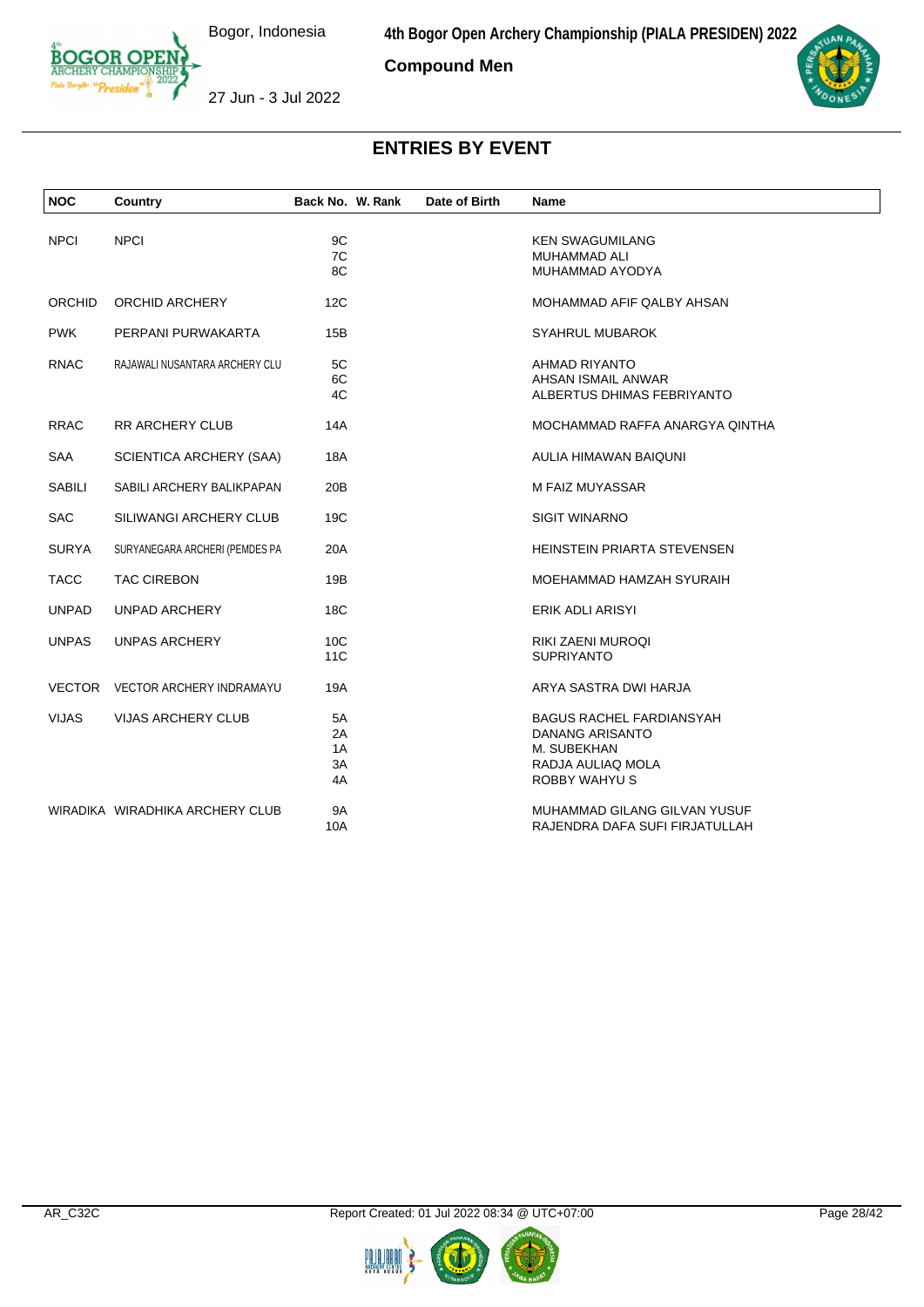**Compound Women**



27 Jun - 3 Jul 2022

| <b>NOC</b>   | Country                           | Back No. W. Rank | Date of Birth | Name                           |
|--------------|-----------------------------------|------------------|---------------|--------------------------------|
|              |                                   |                  |               |                                |
| 3BEST        | 3 BEST ARCHERY CIREBON CLUB       | 33B              |               | CESIA NAMIRA PUTRI D           |
| ASAB         | ANGGREK SARI ARCHERY BATAM        | 32C              |               | DINI RISKI HARTININGSIH        |
| ASCI         | ASCI SPORT CLUB                   | 33C              |               | NARITA JULIA                   |
| <b>BAWOR</b> | <b>BAWOR BANYUMAS ARCHERY</b>     | 26C              |               | DINA PUTRI AMALIA              |
|              |                                   | 25C              |               | KESYA AURELLIA NURANNISA SUTAN |
|              |                                   | 27C              |               | TANIA ELVARETTA RATNA DUHITA   |
| <b>BFA</b>   | BLUE FEATHER ARCHERY (BFA)        | 25B              |               | ADILA HERMULIA PUTRI           |
|              |                                   | 26B              |               | AGNI NAURA PUTRI               |
|              |                                   | 27B              |               | ELVINA AZMI RAMADHANI          |
|              | BNJRNGR PERPANI KAB. BANJARNEGARA | 31C              |               | <b>NADA NURAINI</b>            |
| DAL          | DZUNNURAIN ARCHERY LUMAJANG       | 32A              |               | ANIS MAHFUDZOH                 |
| GAC          | <b>GRAGE ACHERY CIREBON/GAC</b>   | 32B              |               | HEILYCIA PRISTINE STEVENSEN    |
|              | KABSMD PERPANI SUMEDANG           | 27A              |               | AZQIA AULIA SYAHARAAH          |
|              |                                   | 26A              |               | <b>METI ANUGRAH PUTRI</b>      |
|              |                                   | 25A              |               | VALENTINA RATRI KISWOYO        |
| <b>KTBGR</b> | PERPANI KOTA BOGOR                | 31B              |               | RA TIARA PUTRI NOVANAKANIA     |
| <b>KTCMH</b> | PERPANI KOTA CIMAHI               | 22A              |               | ADHIVA HUMAIRA PUTRI MADDINA   |
|              |                                   | 23A              |               | RIMA KALYA S                   |
|              |                                   | 24A              |               | SARAH ZAKIAH RAHMI             |
| <b>KTDPK</b> | PENGKOT PERPANI KOTA DEPOK        | 22B              |               | NAMIE KIARA PUTRI FAISAL       |
|              |                                   | 23B              |               | WINDI LEDIAWATI                |
|              |                                   | 24B              |               | ZAHRA OKSASAFIRA ISKANDAR      |
|              | LEGEND LEGEND ARCHERY TEAM        | 29C              |               | <b>ASTRID FADILA</b>           |
|              |                                   | 28C              |               | <b>IMA AMRIDA</b>              |
| <b>NPCI</b>  | <b>NPCI</b>                       | 23C              |               | <b>IRMA YUNITA</b>             |
|              |                                   | 22C              |               | <b>TUWARIYAH</b>               |
|              |                                   | 24C              |               | WALMINAH                       |
| <b>PARC</b>  | PAJAJARAN ARCHERY CENTRE (P'A     | 30C              |               | ERVIN RULIS WIJAYA             |
| <b>RRAC</b>  | <b>RR ARCHERY CLUB</b>            | 29A              |               | LINDA YULIANTI                 |
|              |                                   | 28A              |               | NAJMA SANAYA PUTRI             |
| SALAM        | SALAM ARCHERY BOGOR               | 31A              |               | NAYLA MIZZATI ILHAMAH          |
| <b>TACC</b>  | <b>TAC CIREBON</b>                | 30B              |               | EVELYNA MULIA PANGESTU         |
| <b>VIJAS</b> | VIJAS ARCHERY CLUB                | 28B              |               | RARA ANGGUN AWANDHINI          |
|              |                                   | 29B              |               | ZANNUBA MUTHIA CHAFSOH NUR MAS |
|              |                                   |                  |               |                                |
|              | WIRADIKA WIRADHIKA ARCHERY CLUB   | 33A              |               | SITI NURHALIMAH HAYATI         |
| <b>XPERT</b> | X-PERT ARCHERY CLUB               | 30A              |               | RIFA NURJIHAN                  |
|              |                                   |                  |               |                                |



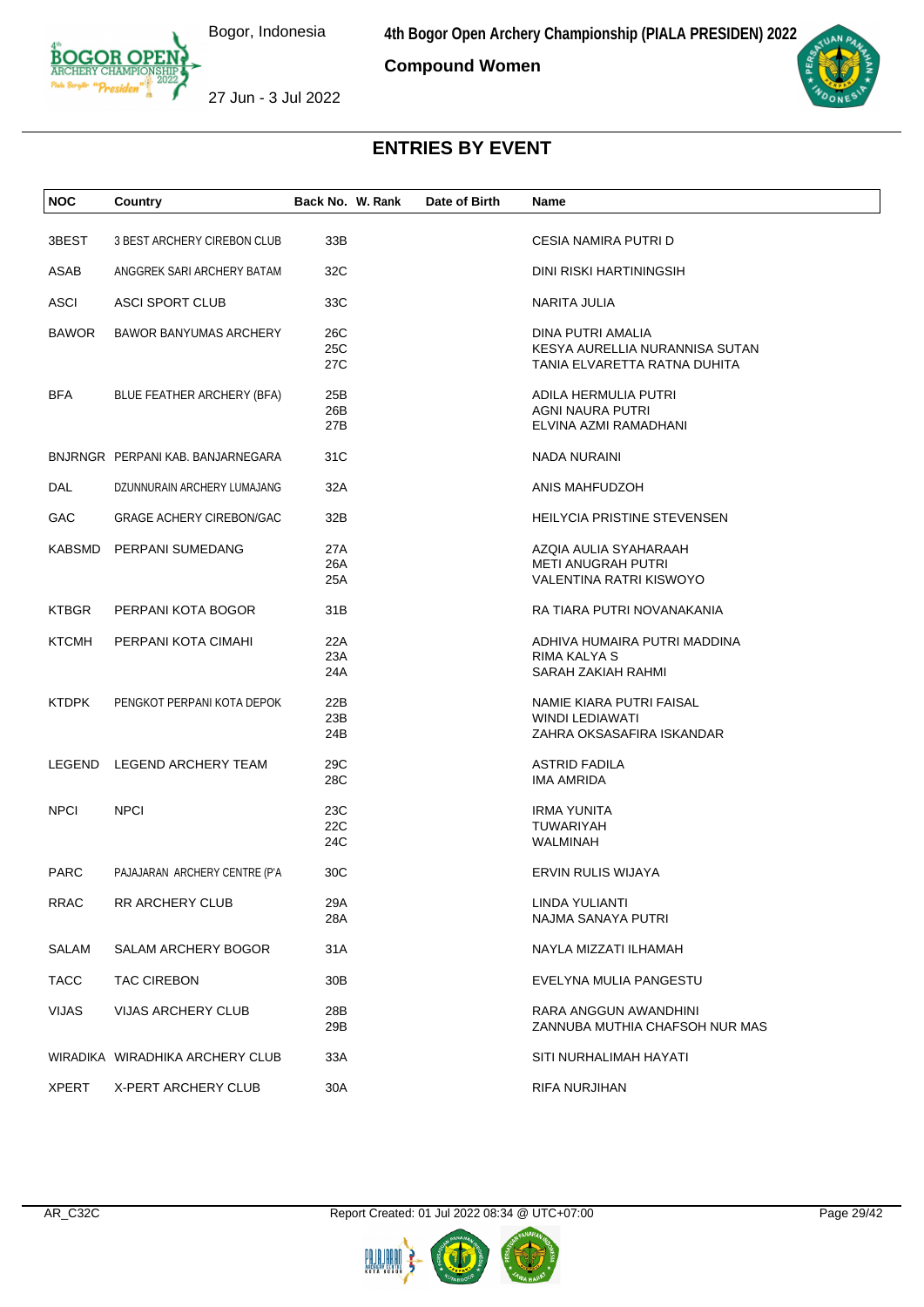**Compound U17 Men**



27 Jun - 3 Jul 2022

| <b>NOC</b>    | Country                         | Back No. W. Rank | Date of Birth | Name                                                                             |
|---------------|---------------------------------|------------------|---------------|----------------------------------------------------------------------------------|
| AKHTAR        | AKHTAR ARCHERY CLUB             | 6C               |               | M. RIDHO ASY-SYAMIL                                                              |
|               | ANUGRAH ANUGERAH ARCHERY CLUB   | 8B               |               | <b>NUR ARIF FALAH</b>                                                            |
| <b>ASC</b>    | ARJUNA SRIKANDI CLUB            | 9A               |               | AKHDAN DAFFA ARIYAPUTRA                                                          |
| <b>BAWOR</b>  | BAWOR BANYUMAS ARCHERY          | 3C<br>4C         |               | MUHAMMAD RAYHAN HANSA AQILAH<br>RIZAL TANGGUH WICAKSONO                          |
| <b>BCCAC</b>  | <b>BCC ARCHERY CLUB</b>         | 5A               |               | MUHAMMAD IHSAN HAFIZH                                                            |
| <b>BFA</b>    | BLUE FEATHER ARCHERY (BFA)      | 6A               |               | M. RYAN HIDAYAT                                                                  |
| <b>DOMPU</b>  | DOMPU ARCHERY NTB               | 1C<br>2C         |               | M. SYAFIUDIN ZABIR HI<br>MUHAMMAD ANDI PASHA                                     |
| GAC           | GRAGE ACHERY CIREBON/GAC        | 7C               |               | MAHESWARA ARYA WICAKSONO                                                         |
| LAGOZ         | LAGO'Z                          | 5B               |               | <b>HABIB DEDI YUNUS</b>                                                          |
| LEGEND        | LEGEND ARCHERY TEAM             | 7B               |               | ARIEL PRAWINATA                                                                  |
| <b>MUSLIM</b> | MUSLIM ARCHERY SCHOOL           | 8A               |               | M ALIF ATHALLAH                                                                  |
| <b>RNAC</b>   | RAJAWALI NUSANTARA ARCHERY CLU  | 3A<br>1A<br>2A   |               | <b>BIMA TRI RAHMANTO</b><br>HASYBACHNUR P RIYANSYAH<br>ZAHIDAN MAHIRA PUTRA HERU |
|               | RU3PLMB PERPANA RU 3 PALEMBANG  | 8C               |               | MUHAMMAD FAZIL ATAURRAHMAN                                                       |
| SABILI        | SABILI ARCHERY BALIKPAPAN       | 9C               |               | M FAIZ MUYASSAR                                                                  |
| SAN           | <b>SAN ARCHERY</b>              | 1B<br>2B<br>3B   |               | <b>DAVIN DR</b><br>M. ARSA BAYANAKA. A<br>MUHAMMAD GIBRAN KARTIKO                |
| <b>SIGNIS</b> | <b>SIGNIS ARCHERY</b>           | 9B               |               | SABIQ MUHAMMAD AZFA AT-THARIQ                                                    |
| <b>SURYA</b>  | SURYANEGARA ARCHERI (PEMDES PA  | 7A               |               | HEINSTEIN PRIARTA STEVENSEN                                                      |
| <b>TACC</b>   | <b>TAC CIREBON</b>              | 4B               |               | MOEHAMMAD HAMZAH SYURAIH                                                         |
| <b>WACP</b>   | WIRABRAJA ARCHERY CLUB PADANG   | 5C               |               | ZACKI BRILIAN WICAKSONO                                                          |
|               | WIRADIKA WIRADHIKA ARCHERY CLUB | 4A               |               | MUHAMMAD RAFFIE REYVAN YUSUP                                                     |
| WIXAM         | WIXAMSPORT INDONESIA            | 6B               |               | MUHAMMAD UMAR LUBIS                                                              |
|               |                                 |                  |               |                                                                                  |



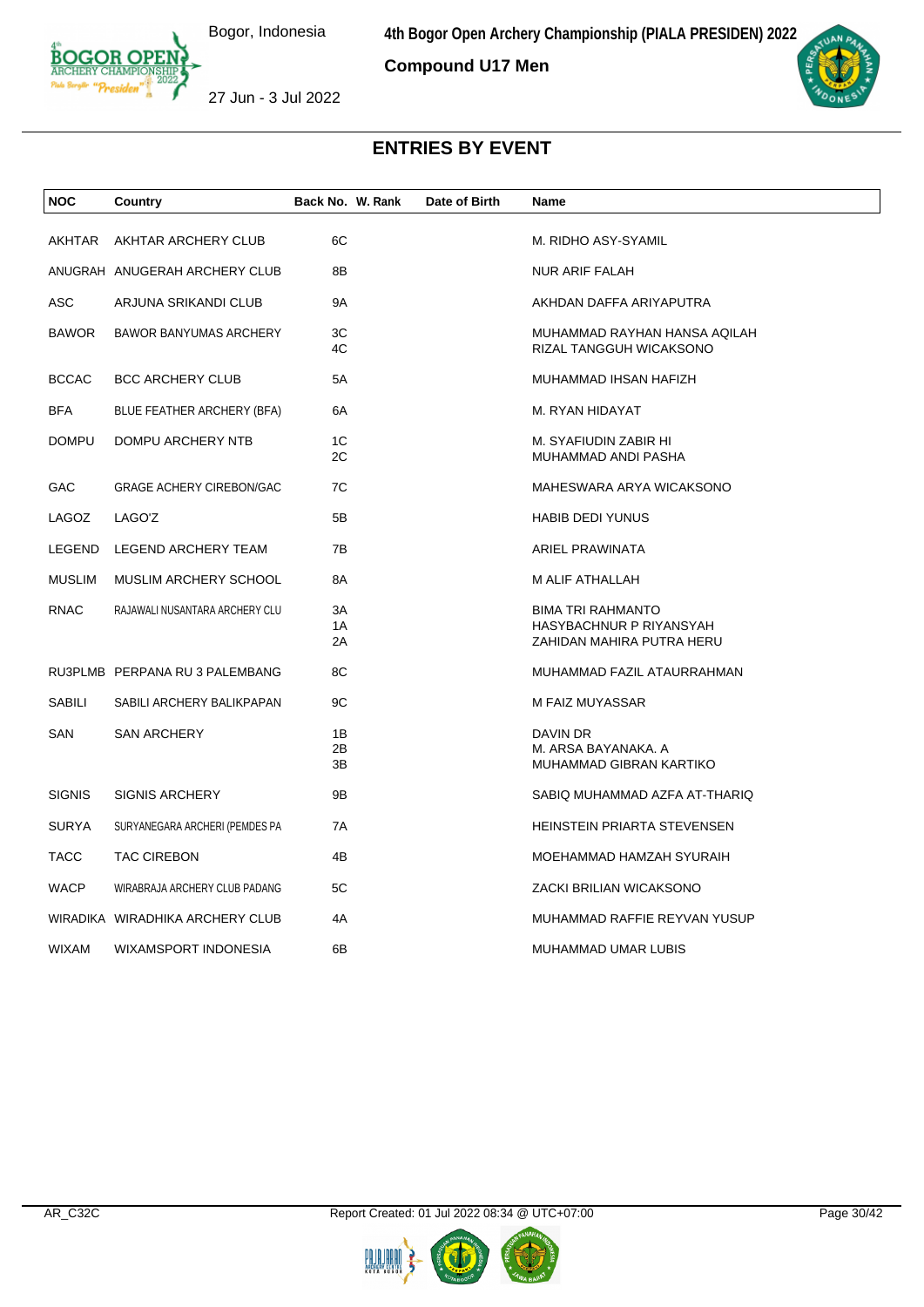**4th Bogor Open Archery Championship (PIALA PRESIDEN) 2022**

**Compound U17 Women**



27 Jun - 3 Jul 2022

# **ENTRIES BY EVENT**

| <b>NOC</b>    | Country                         | Back No. W. Rank                              | Date of Birth | Name                                                                                                                                                                              |  |
|---------------|---------------------------------|-----------------------------------------------|---------------|-----------------------------------------------------------------------------------------------------------------------------------------------------------------------------------|--|
| 777A          | 777 ARCHERY                     | 23A                                           |               | AZANIA VANESHA NOORADINKA                                                                                                                                                         |  |
| <b>AKHTAR</b> | AKHTAR ARCHERY CLUB             | 22C                                           |               | CILLA ASHEEQA ATTAYA                                                                                                                                                              |  |
|               | ANUGRAH ANUGERAH ARCHERY CLUB   | 15C<br>14C<br>13C                             |               | NESYA KEMILAU RISSTY<br>RATU RAISA AMANAH<br>VELICIA SILVANI VALDA                                                                                                                |  |
| ASAB          | ANGGREK SARI ARCHERY BATAM      | 17B<br>16B                                    |               | NAJLA RAHMA SYARIFA<br>SHAFA LUTHFIATHA NABILAH                                                                                                                                   |  |
| ASC           | ARJUNA SRIKANDI CLUB            | 18C                                           |               | RATU ZHAFIRA AR RASYAD                                                                                                                                                            |  |
| <b>BAWOR</b>  | <b>BAWOR BANYUMAS ARCHERY</b>   | 18B                                           |               | KESYA AURELLIA NURANNISA SUTAN                                                                                                                                                    |  |
| <b>BFA</b>    | BLUE FEATHER ARCHERY (BFA)      | 12A<br>16A<br>10A<br>15A<br>13A<br>14A<br>11A |               | ADILA HERMULIA PUTRI<br>AGNI NAURA PUTRI<br>ANNIDA FAIRUZ PUTRI MAULANI<br>ELVINA AZMI RAMADHANI<br>GHEFIRA MAHADEWI AHNAF EL ADAW<br>KHANSA FADILA<br><b>SEKAR NAEIL IMANIAR</b> |  |
|               | CILACAP PERPANI CILACAP         | 18A                                           |               | JANEETA YUNISA RAMADHANI                                                                                                                                                          |  |
| DAL           | DZUNNURAIN ARCHERY LUMAJANG     | 21C                                           |               | CINTA ALMIRA ARIFA                                                                                                                                                                |  |
| <b>DSR</b>    | <b>DSR ARCHERY</b>              | 20 <sub>C</sub>                               |               | ALTHAFUNISA ALETTA KIRANA                                                                                                                                                         |  |
| EAST          | <b>EAST ARCHERY</b>             | 10B<br>12B<br>11B                             |               | KEIRA AGITSA RAMADHANI<br>SARAH AULIA HANIFA<br>TIARA ALYSIA RIDWANSYAH                                                                                                           |  |
| <b>GAC</b>    | <b>GRAGE ACHERY CIREBON/GAC</b> | 23C                                           |               | HEILYCIA PRISTINE STEVENSEN                                                                                                                                                       |  |
| <b>JAC</b>    | JAKARTA ARCHERY CLUB            | 19A                                           |               | AQILA RAYHANA PASARIBU                                                                                                                                                            |  |
| JAMBI         | PERPANI KOTA JAMBI              | 21B                                           |               | ANGGIAN AUREL                                                                                                                                                                     |  |
| <b>KABSMD</b> | PERPANI SUMEDANG                | 22A                                           |               | METI ANUGRAH PUTRI                                                                                                                                                                |  |
|               | LEGEND LEGEND ARCHERY TEAM      | 20A                                           |               | KAYLA FAYOLA KWOK                                                                                                                                                                 |  |
| <b>LPA</b>    | LEMBAH PALU ARCHERY             | 22B                                           |               | ANNISA AFDHALIA                                                                                                                                                                   |  |
| <b>METRO</b>  | PERPANI KOTA METRO              | 24C                                           |               | ELSA PUTRI EFFRILIN                                                                                                                                                               |  |
|               | PRAKARSA PRAKASA ARCHERY CENTER | 17C<br>16C                                    |               | ADHIVA HUMAIRA PUTRI MADDINA<br>RIMA KALYA SABINA                                                                                                                                 |  |
| <b>RNAC</b>   | RAJAWALI NUSANTARA ARCHERY CLU  | 11C<br>12C<br>10C                             |               | <b>CINDY AISYAH SUGENG</b><br>NAJMIRA FARRAS PARAMUDYA<br>NAZWA TANYA NURRAHMAH                                                                                                   |  |
| <b>RRAC</b>   | RR ARCHERY CLUB                 | 20 <sub>B</sub>                               |               | <b>CALLIZTA THREE HAPSARI</b>                                                                                                                                                     |  |
|               | SERANG PERPANI KAB. SERANG      | 17A                                           |               | DILA AFARI SYAHADA                                                                                                                                                                |  |
| <b>SSA</b>    | <b>SS ARCHERY</b>               | 19B                                           |               | SIANNY SRADAPUTTA                                                                                                                                                                 |  |
| THAI          | THAILAND ARCHERY                | 19C                                           |               | MS. CHANIDAPA PONSRI                                                                                                                                                              |  |

AR\_C32C Report Created: 01 Jul 2022 08:34 @ UTC+07:00 Page 31/42

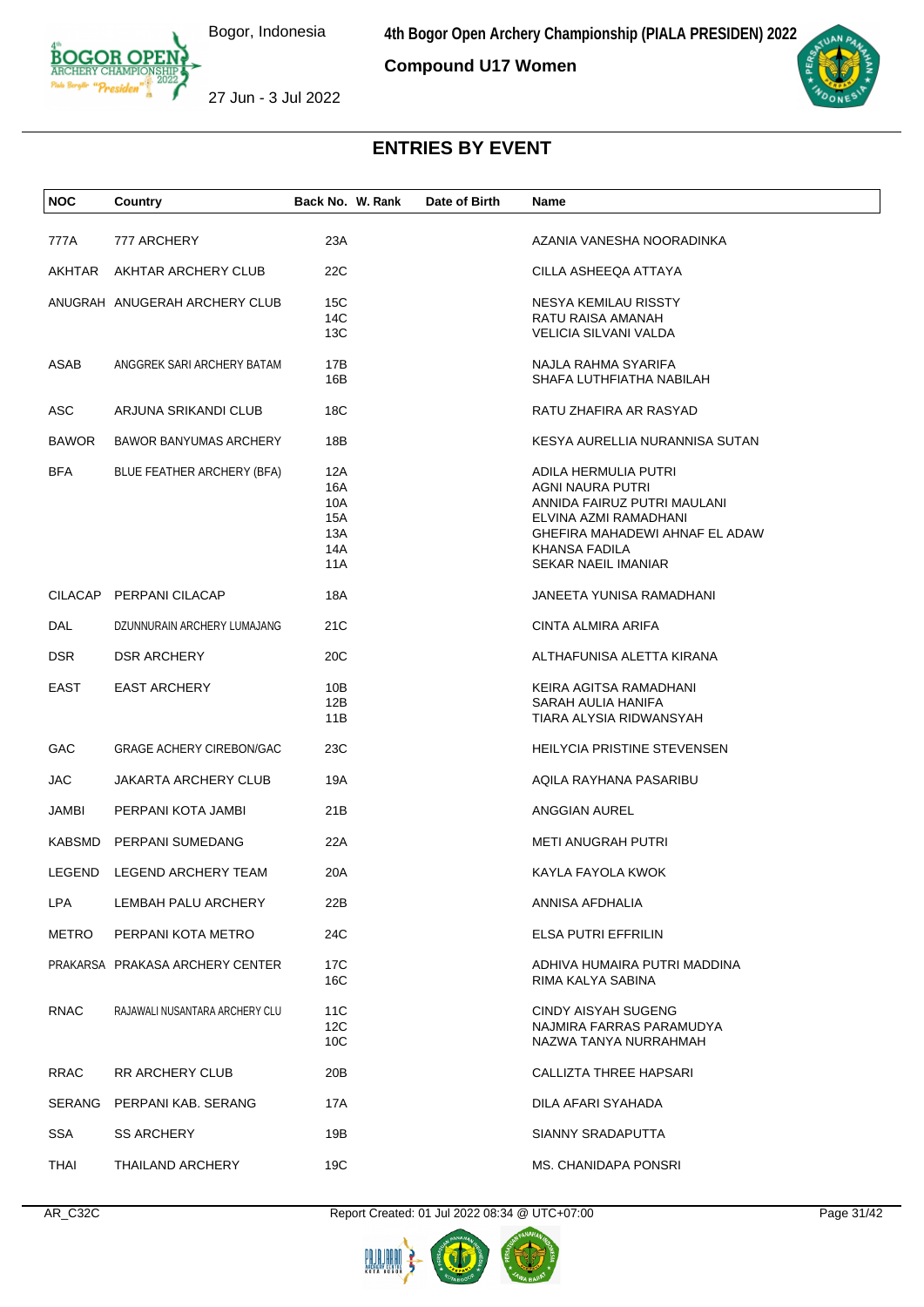**4th Bogor Open Archery Championship (PIALA PRESIDEN) 2022**

**Compound U17 Women**



27 Jun - 3 Jul 2022

| <b>NOC</b>   | Country                         | Back No. W. Rank | Date of Birth | Name                           |
|--------------|---------------------------------|------------------|---------------|--------------------------------|
|              |                                 |                  |               |                                |
| <b>VIJAS</b> | VIJAS ARCHERY CLUB              | 14B              |               | RARA ANGGUN AWANDHINI          |
|              |                                 | 15B              |               | TANTIA NUR TRIANGGRAINI        |
|              |                                 | 13B              |               | ZANNUBA MUTHIA CHAFSOH NUR MAS |
|              | WIRADIKA WIRADHIKA ARCHERY CLUB | 24A              |               | NURSAIDAH ROHMAH ALFIANI       |
| XPERT        | X-PERT ARCHERY CLUB             | 21A              |               | HAWRA INSIYYAH SABRIE          |

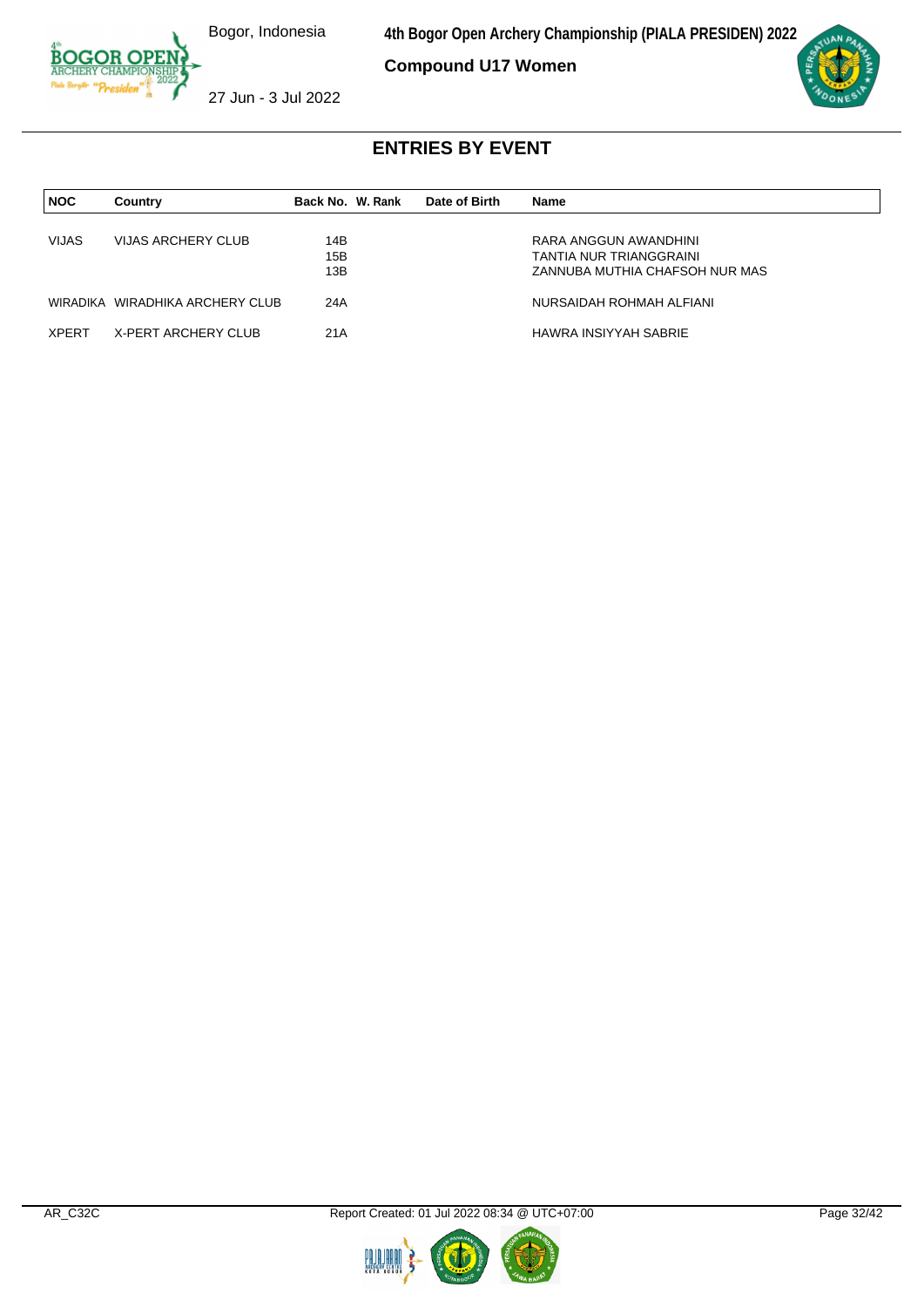**Compound 40+ Men**



27 Jun - 3 Jul 2022

| <b>NOC</b>   | Country                         | Back No. W. Rank  | Date of Birth | <b>Name</b>                                    |
|--------------|---------------------------------|-------------------|---------------|------------------------------------------------|
| AASC         | ANBIYA ARCHERY SPORT CENTER     | 38B               |               | ABEL TASMAN                                    |
| AKHTAR       | AKHTAR ARCHERY CLUB             | 38A               |               | ARIEF SETIAWAN                                 |
| <b>BACS</b>  | BANDUNG ARCHERY CLUB & SCHOOL   | 35B<br>34B        |               | <b>DONY ADRIANTO</b><br><b>IROMAZA HUFIENA</b> |
| <b>BCCAC</b> | <b>BCC ARCHERY CLUB</b>         | 36B               |               | SAPTA BIMA ARDYANTA                            |
| <b>FOCUS</b> | <b>FOCUS ARCHERY CENTER</b>     | 34A<br>35A<br>36A |               | AMRIZAL<br>DENI EKO SETIAWAN<br><b>SUSILO</b>  |
| <b>RRAC</b>  | <b>RR ARCHERY CLUB</b>          | 37C               |               | <b>TEGUH M ARIFIN</b>                          |
| SAA          | SCIENTICA ARCHERY (SAA)         | 37A               |               | <b>OKE KUSUMA</b>                              |
| <b>SSA</b>   | <b>SS ARCHERY</b>               | 36C               |               | STANLEY SRADAPUTTA                             |
|              | VIENETH VIENETH ARCHERY CLUB    | 37B               |               | <b>HENRY SUGIARTO</b>                          |
|              | WIRADIKA WIRADHIKA ARCHERY CLUB | 35C<br>34C        |               | AMIR MAHMUD<br>DJATI SAPTOWIBOWO W. S.I.P      |



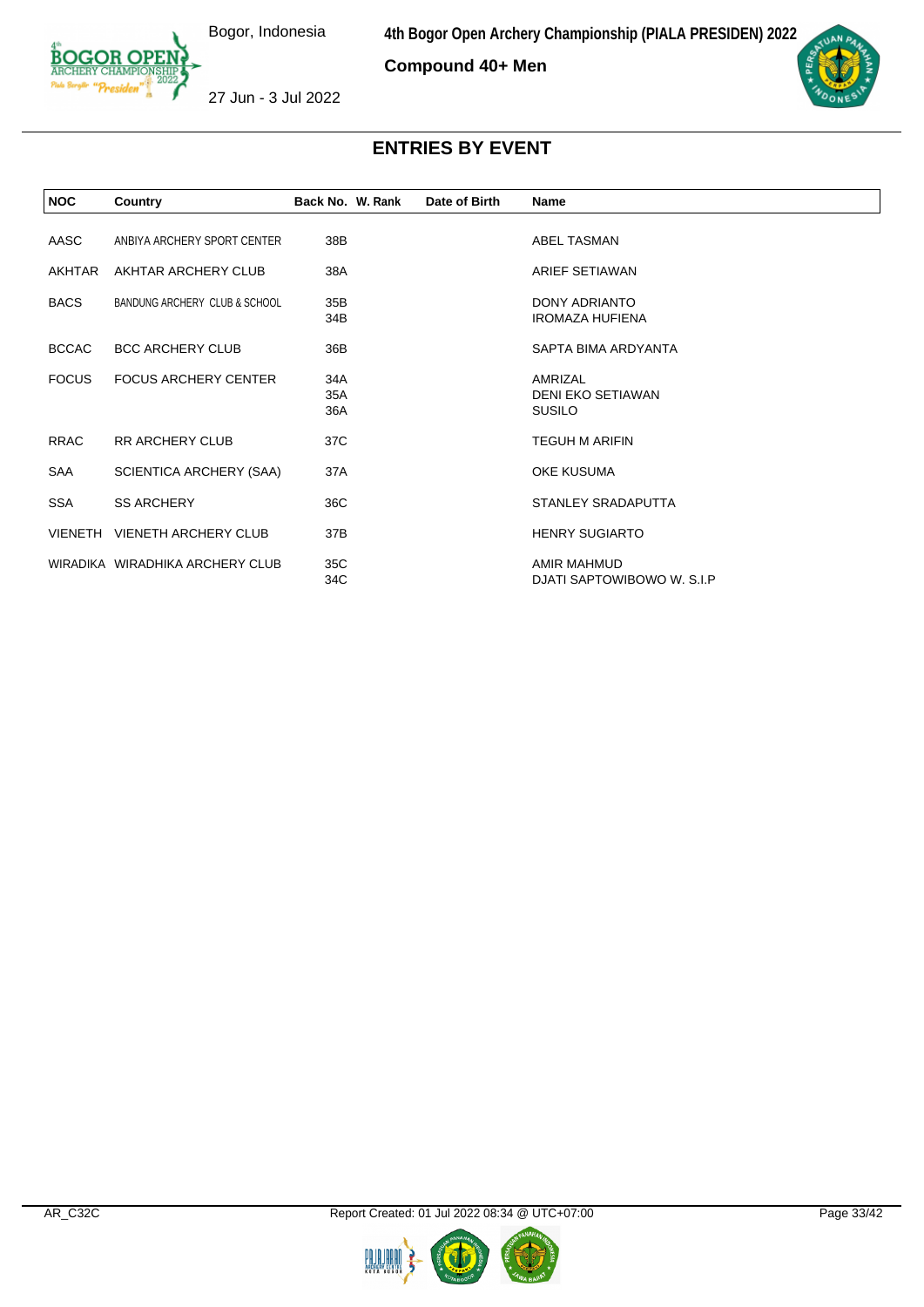**4th Bogor Open Archery Championship (PIALA PRESIDEN) 2022**

**Compound 40+ Women**



27 Jun - 3 Jul 2022

| <b>NOC</b>  | Country                         | Back No. W. Rank | Date of Birth | <b>Name</b>          |
|-------------|---------------------------------|------------------|---------------|----------------------|
| <b>WACP</b> | WIRABRAJA ARCHERY CLUB PADANG   | 39A              |               | BAIQ DEWI KOMALASARI |
|             | WIRADIKA WIRADHIKA ARCHERY CLUB | 39B              |               | <b>HENNY MARLINA</b> |



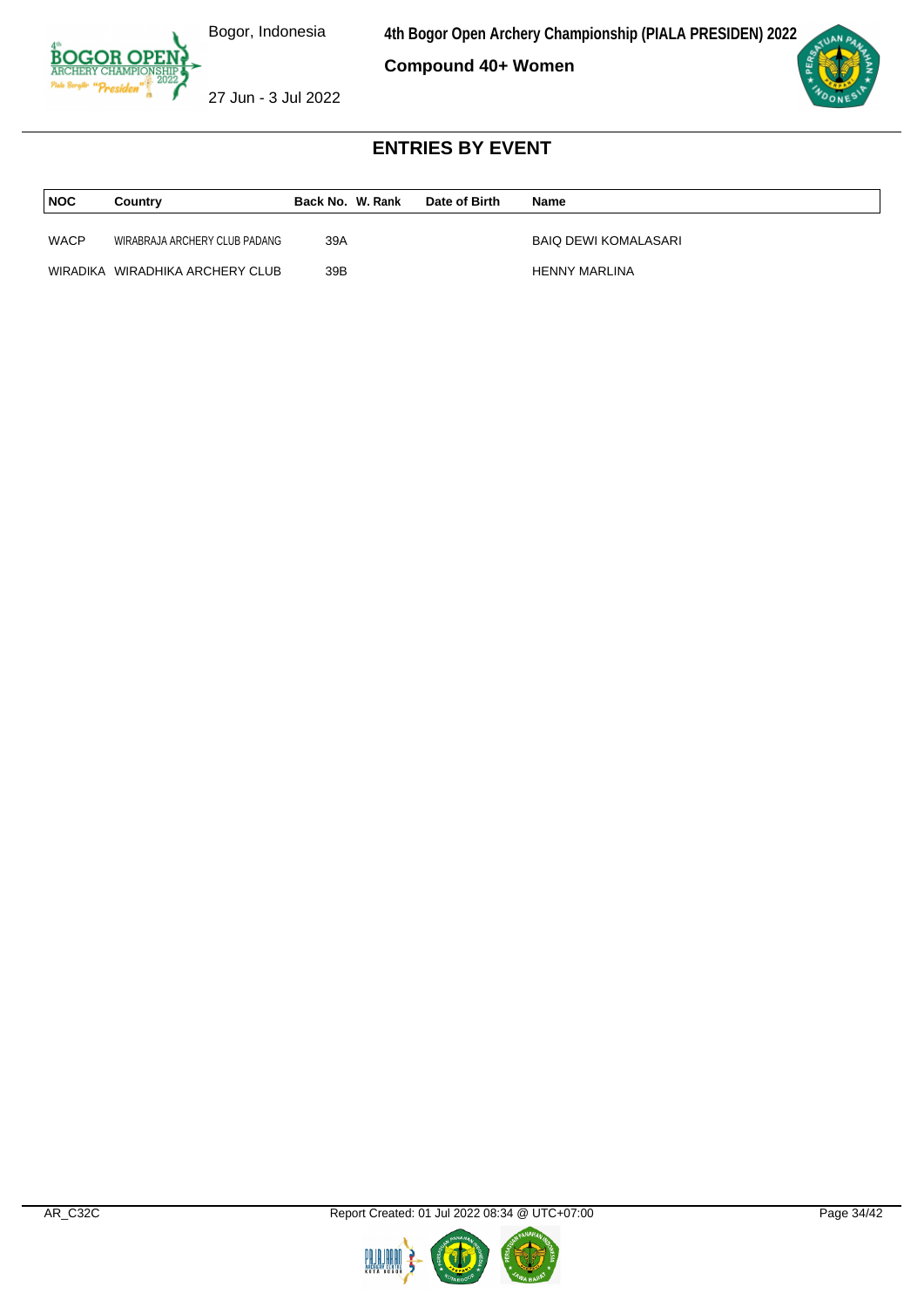**4th Bogor Open Archery Championship (PIALA PRESIDEN) 2022**

**Barebow Men**





27 Jun - 3 Jul 2022

# **ENTRIES BY EVENT**

| <b>NOC</b>    | Country                             | Back No. W. Rank | Date of Birth | Name                        |
|---------------|-------------------------------------|------------------|---------------|-----------------------------|
|               |                                     |                  |               |                             |
|               | ADIPURA ADIPURA ARCHERY CLUB        | 19A              |               | <b>VICTORIA IRAWAN</b>      |
| AHBAB         | AHBAB ARCHERY CLUB                  | 19B              |               | ALMUFADHAL                  |
| AKHTAR        | AKHTAR ARCHERY CLUB                 | 10B              |               | <b>DEDI JATNIKA</b>         |
|               |                                     | 12B              |               | RIZALDI                     |
|               |                                     | 9B               |               | <b>SON BRAMONO</b>          |
|               |                                     | 11B              |               | <b>UBA EDISON</b>           |
| ARDA          | ARDADEDALI ARCHERY CLUB             | 20C              |               | <b>HERMAWAN TJAHJANTO</b>   |
|               |                                     |                  |               |                             |
| <b>BSTS</b>   | BAREBOW SQUAD TANGERANG SELATA      | 11C              |               | AHMAD FUAD ZAINUDDIN        |
|               |                                     | 2Β               |               | <b>BAMBANG SETIAWAN</b>     |
|               |                                     | 13B              |               | <b>FAHRUROZI</b>            |
|               |                                     | 9C               |               | RICKY ANTAWIRJA             |
|               |                                     | 10 <sub>C</sub>  |               | YOSIE ANDRIANTO             |
| DAL           | DZUNNURAIN ARCHERY LUMAJANG         | 18B              |               | ACHMAD RAFI IRWANDY         |
|               |                                     | 17B              |               | ARIEF KURNIAWAN             |
| <b>DOMPU</b>  | DOMPU ARCHERY NTB                   | 3A               |               | <b>FATHURRAHMAN</b>         |
|               |                                     |                  |               |                             |
| <b>FMAC</b>   | <b>FAST MARINIR ARCHERY CLUB</b>    | 7A               |               | <b>BUDI EKO</b>             |
|               |                                     | 2A               |               | <b>DODIKS</b>               |
|               |                                     | 6A               |               | KASIANTO KAKA               |
|               |                                     | 9Α               |               | <b>MUCHLIS BT</b>           |
|               |                                     | 4A               |               | <b>RUSTANDI</b>             |
|               |                                     | 8A               |               | <b>SINGGIH</b>              |
|               |                                     | 5A               |               | <b>SUTARYANTO</b>           |
| JAMBI         | PERPANI KOTA JAMBI                  | 15A              |               | <b>DENI</b>                 |
|               |                                     | 13A              |               | M. ALI IMRON                |
|               |                                     | 14A              |               | <b>MUKHTAR ROZA</b>         |
| <b>KABUCI</b> | <b>KABUCI ARCHERY CLUB</b>          | 15B              |               | ARI ABDURRAKHMAN SIDIK      |
|               |                                     | 14B              |               | <b>EMAN SULAEMAN</b>        |
|               |                                     | 16B              |               | <b>IRWAN SUSANTO</b>        |
|               |                                     |                  |               |                             |
| KPD           | KELUARGA PANAHAN DEPOK              | 20A              |               | <b>MFAIZW</b>               |
| <b>KTTGR</b>  | <b>BAREBOW KOTA TANGERANG</b>       | 17C              |               | RIZKI APRILANI              |
|               |                                     | <b>15C</b>       |               | YUKI UNTORO                 |
|               |                                     | 16C              |               | ZONAL ULUL ALBA             |
| LAHAT         | PANAHMU LAHAT                       | 14C              |               | ANDRA J                     |
|               |                                     | 13C              |               | DHANI ANANG                 |
|               |                                     | 12C              |               | RAHMAT THAMRIN              |
|               | MASTER MASTER ARCHERY CLUB SUKABUMI | 17A              |               | <b>FERY BARATA</b>          |
|               |                                     | 16A              |               | <b>UJANG YUNUS</b>          |
|               |                                     |                  |               |                             |
| MATA          | <b>MATA ELANG ARCHERY</b>           | 19C              |               | VIRZAL NURCAHYO             |
| ORCHID        | <b>ORCHID ARCHERY</b>               | 3C               |               | DIMAS JAKA HARTADI          |
|               |                                     | 7C               |               | DR. ANDI SIRFA              |
|               |                                     | 6C               |               | RIZKI AGUSTIAN UTAMA        |
|               |                                     | 8C               |               | YUDHA ERNAWAN               |
|               |                                     | 5C               |               | YUSUF PRATAMA PUTRA         |
|               |                                     | 4C               |               | ZAINAL, ST                  |
| <b>PARC</b>   | PAJAJARAN ARCHERY CENTRE (P'A       | 21A              |               | SATRIO ANGGORO PUTRA WIBOWO |

AR\_C32C Report Created: 01 Jul 2022 08:34 @ UTC+07:00 Page 35/42

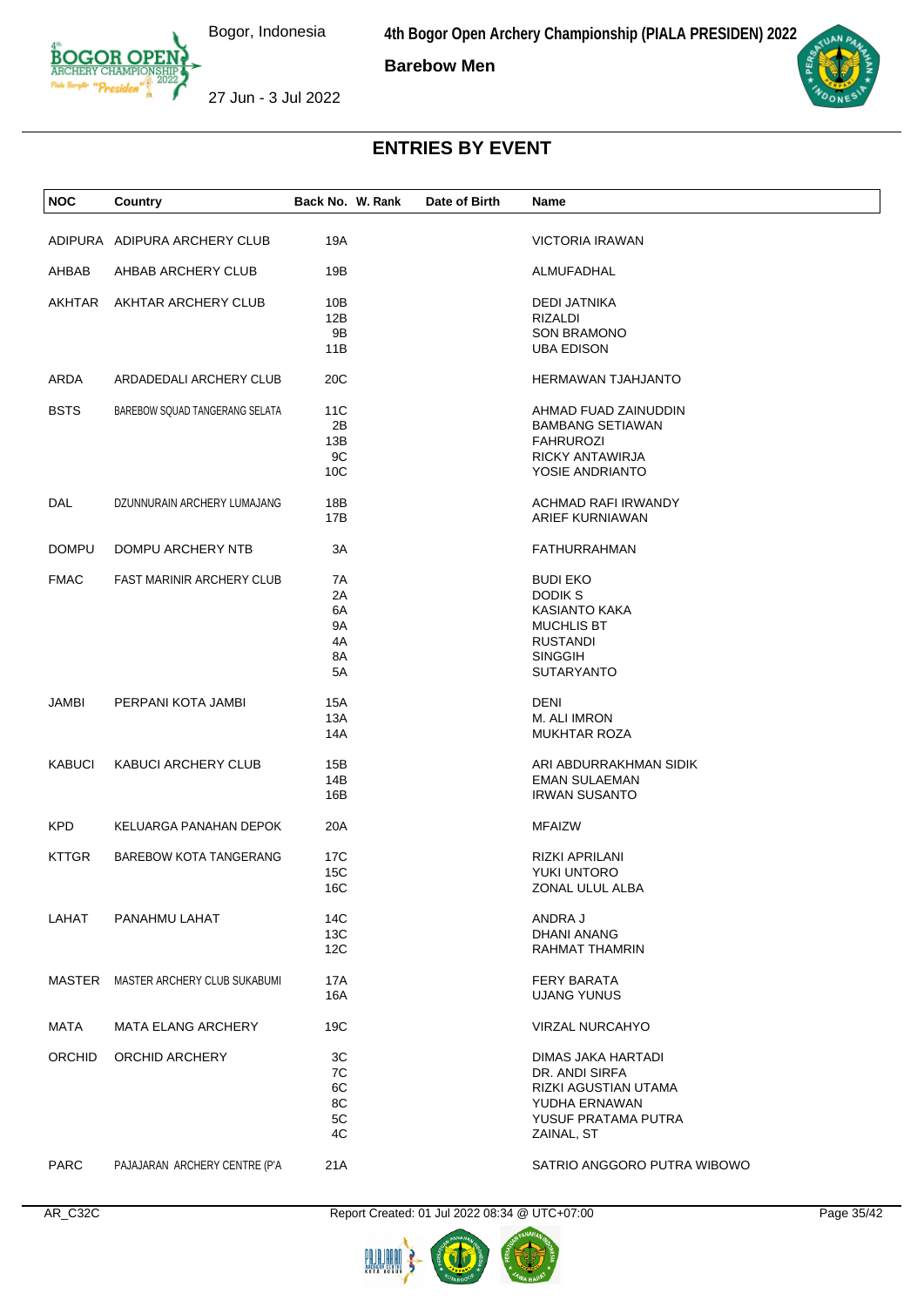**4th Bogor Open Archery Championship (PIALA PRESIDEN) 2022**

**Barebow Men**



27 Jun - 3 Jul 2022

| <b>NOC</b>       | Country                          | Back No. W. Rank                 | Date of Birth | Name                                                                                                                           |  |
|------------------|----------------------------------|----------------------------------|---------------|--------------------------------------------------------------------------------------------------------------------------------|--|
| PAZ <sub>1</sub> | PERTAMINA ARCHERY ZONA 1 (PAZ    | 12A<br>11A<br>10A                |               | AHMAD HABIBI<br><b>EKO OKTORI</b><br><b>WAHDANADI</b>                                                                          |  |
|                  | PERTAMINA PERTAMINA ARCHERY CLUB | 21B                              |               | <b>RIGA</b>                                                                                                                    |  |
| PUSHI            | PUSHIDROSAL ARCHERY CLUB         | 3B<br>5B<br>8B<br>6B<br>4B<br>7B |               | ADITYA SINDUNG NUGROHO<br><b>AGUS PRASETYO</b><br><b>CHOIRUL UMAM</b><br><b>FALDI</b><br>SAMSUL HADI<br>SATRIO TEGAS WICAKSONO |  |
| SABILI           | SABILI ARCHERY BALIKPAPAN        | 21C                              |               | <b>MISRAN MUSTAFA</b>                                                                                                          |  |
| <b>SAC</b>       | SILIWANGI ARCHERY CLUB           | 20 <sub>B</sub>                  |               | DENY SLAMET P                                                                                                                  |  |
| <b>TAL</b>       | <b>TEAM ARCHERY LAND</b>         | 18A                              |               | A PUTRA SUBING                                                                                                                 |  |
| TIMAH            | TIMAH ARCHERY CLUB               | 18C                              |               | RIO WAHYUDI                                                                                                                    |  |

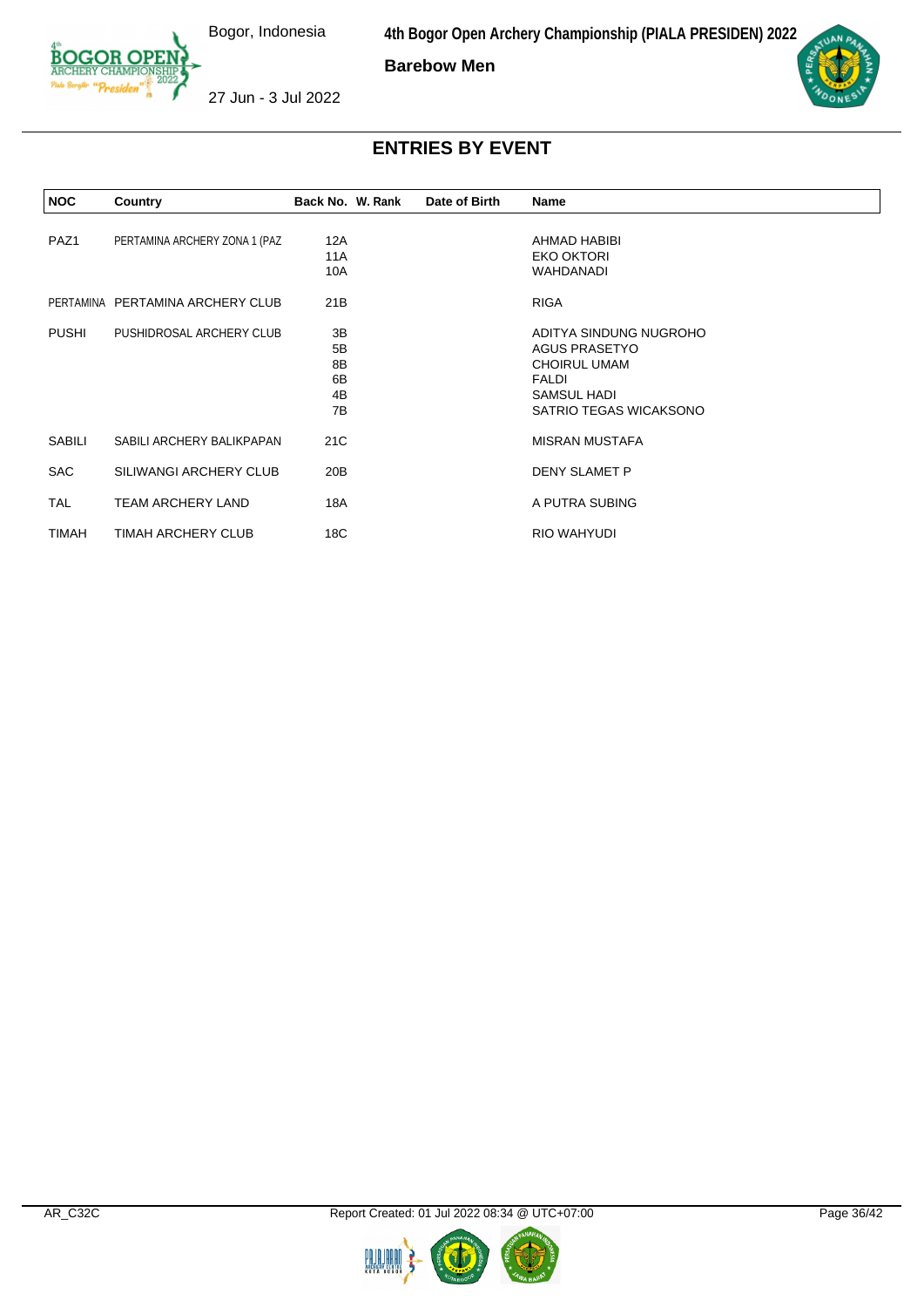**4th Bogor Open Archery Championship (PIALA PRESIDEN) 2022**

**Barebow Women**



27 Jun - 3 Jul 2022

| <b>NOC</b>   | Country                          | Back No. W. Rank | Date of Birth | Name                          |
|--------------|----------------------------------|------------------|---------------|-------------------------------|
|              |                                  |                  |               |                               |
| <b>ARDA</b>  | ARDADEDALI ARCHERY CLUB          | 27C              |               | CANDRIKA WARAKANYAKA          |
| <b>BSTS</b>  | BAREBOW SQUAD TANGERANG SELATA   | 23A              |               | ASTUTI IKA PARLINASARI        |
|              |                                  | 22A              |               | <b>DINI TRISNASARI</b>        |
|              |                                  | 24A              |               | <b>NURDIAN</b>                |
|              |                                  |                  |               |                               |
|              | BUMIAYU BUMIAYU ARCHERY CLUB     | 27B              |               | NAJWA SYELBY TSURAYYA         |
|              |                                  |                  |               |                               |
| <b>DAD</b>   | DAD ARCHERY CLUB                 | 25A              |               | <b>AGNES YUNIAR</b>           |
|              |                                  | 26A              |               | <b>INDRI MAYASARI</b>         |
| <b>DOMPU</b> | DOMPU ARCHERY NTB                | 28A              |               | MEITHA VIRGINIA ROSA SINENSIS |
|              |                                  |                  |               |                               |
| <b>DOP</b>   | <b>DOP</b>                       | 27A              |               | <b>EKA ZEN</b>                |
|              |                                  |                  |               | <b>KIKI AYU</b>               |
| <b>FMAC</b>  | <b>FAST MARINIR ARCHERY CLUB</b> | 22C<br>23C       |               | RATNA HARTATIK                |
|              |                                  | 24C              |               | RIZZA UMAMI                   |
|              |                                  |                  |               |                               |
| <b>JAMBI</b> | PERPANI KOTA JAMBI               | 26C              |               | <b>DAYTETI PIRTA</b>          |
|              |                                  | 25C              |               | <b>MUTIARA RISNA</b>          |
|              |                                  |                  |               |                               |
| <b>KOJA</b>  | <b>KOJA ARCHERY CLUB</b>         | 25B              |               | ALDA AGUSTINA                 |
|              |                                  | 26B              |               | <b>LITA HASTUTI</b>           |
| <b>KTTGR</b> | <b>BAREBOW KOTA TANGERANG</b>    | 22B              |               | <b>DIAN ANGGRAENI</b>         |
|              |                                  | 24B              |               | NATALIA WULUR                 |
|              |                                  | 23B              |               | <b>WIJIASIH</b>               |
|              |                                  |                  |               |                               |
| MASTER       | MASTER ARCHERY CLUB SUKABUMI     | 28B              |               | <b>AISYAH</b>                 |
|              |                                  |                  |               |                               |



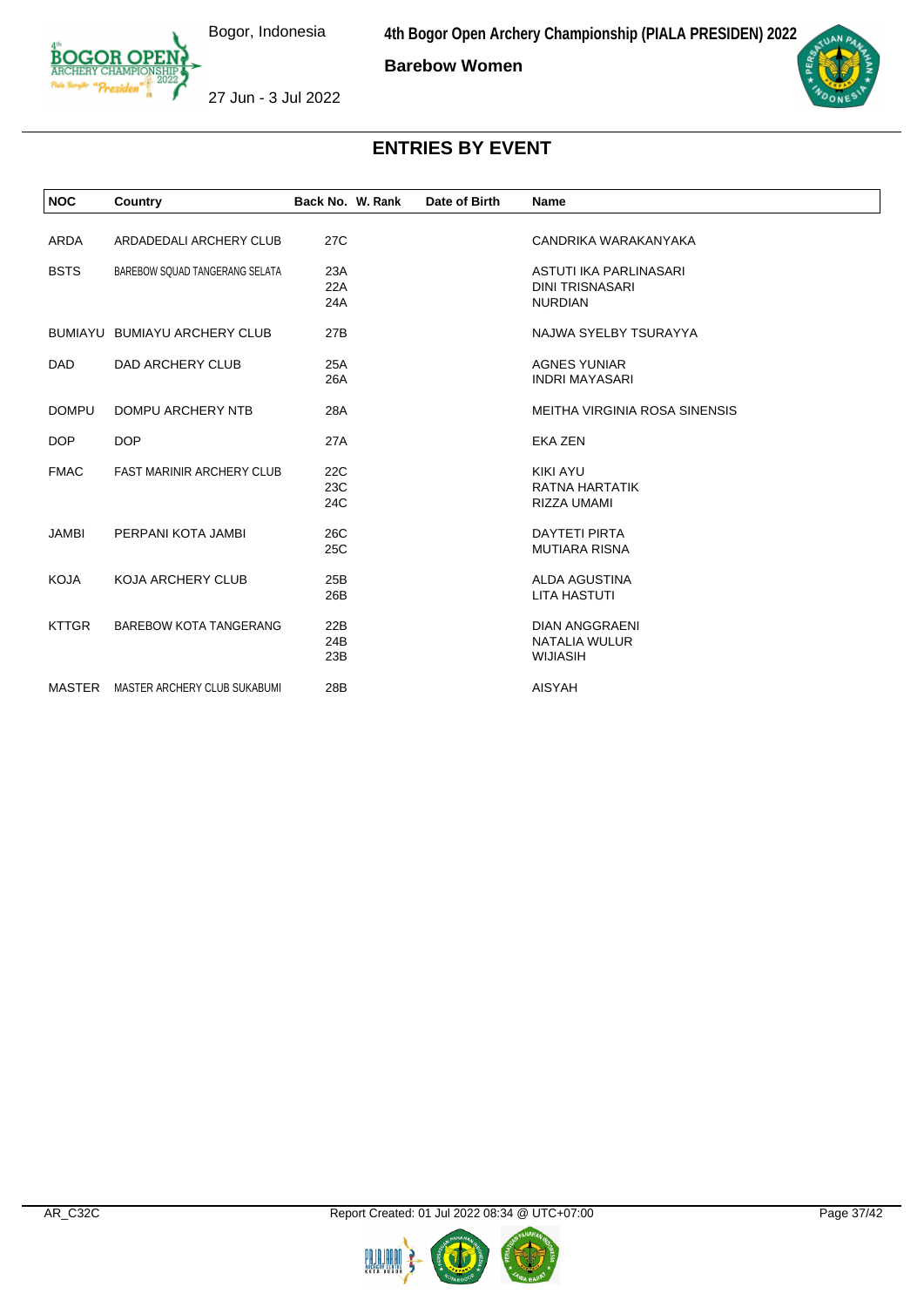**4th Bogor Open Archery Championship (PIALA PRESIDEN) 2022**

**Barebow 20m Men**



27 Jun - 3 Jul 2022

**NOC Country Back No. W. Rank Date of Birth Name**

# **ENTRIES BY EVENT**

| AHBAB        | AHBAB ARCHERY CLUB                    | 26C                                 | ALMUFADHAL                                                                                                               |
|--------------|---------------------------------------|-------------------------------------|--------------------------------------------------------------------------------------------------------------------------|
|              | AKHTAR AKHTAR ARCHERY CLUB            | 20B<br>21B                          | <b>DEDI JATNIKA</b><br><b>SON BRAMONO</b>                                                                                |
| BAI          | BAI (BPK ARCHERY INDONESIA)           | 24B                                 | A ZARKASI                                                                                                                |
| <b>BCCAC</b> | <b>BCC ARCHERY CLUB</b>               | 7C<br>10C<br>11C<br>9C<br>12C<br>8C | ABAH ACUT<br>DJOKO KOES HEROE S<br>DONNY DANARDONO<br><b>ELBANIL RASYID</b><br><b>JOKY SANOR</b><br><b>SYAMSUL MUHYI</b> |
| <b>BIO</b>   | BIO FARMA ARCHERY CLUB BANDUNG        | 23A                                 | SANI AHMAD S                                                                                                             |
| <b>BSTS</b>  | BAREBOW SQUAD TANGERANG SELATA        | 17A<br>19A<br>18A                   | MAHYUDIN MAHMUD<br><b>MUHAMAD KHOLID</b><br><b>SUDARTO</b>                                                               |
|              | CIBINONG CIBINONG ARCHERY CLUB        | 24C                                 | <b>IWAN SUTRISNO</b>                                                                                                     |
| <b>CIMAK</b> | <b>CIMAK ARCHERY CLUB</b>             | 14A<br>15A<br>16A                   | <b>ABUZA</b><br>ARFAN FADHILAH<br><b>FAHRUROZI</b>                                                                       |
| DAC          | DARUSSALAM ARCHERY CLUB               | 23C                                 | MUHAMMAD DANU NOFIANDI                                                                                                   |
| DAD          | DAD ARCHERY CLUB                      | 22A                                 | SYAMSURIADI AMIR                                                                                                         |
| DAL          | DZUNNURAIN ARCHERY LUMAJANG           | 18B<br>17B<br>19B                   | ACHMAD RAFI IRWANDY<br>ARIEF HERMAWAN<br>ARIEF KURNIAWAN                                                                 |
| FAST         | <b>FAST</b>                           | 25B                                 | ARI WIJAYA                                                                                                               |
| <b>FMAC</b>  | <b>FAST MARINIR ARCHERY CLUB</b>      | 2C<br>4C<br>ЗC<br>5C<br>1C<br>6C    | <b>ANDIK YUANES</b><br><b>ASEH PRATIKNO</b><br><b>BAYUAJI</b><br><b>DATSYUR</b><br><b>SUGIONO</b><br>YUDI MAUNAL         |
| GAC          | <b>GRAGE ACHERY CIREBON/GAC</b>       | 21C                                 | ARYADANA HADI SAPUTRA                                                                                                    |
| LAHAT        | PANAHMU LAHAT                         | 10B<br>9B<br>11B<br>13B<br>12B      | <b>AMRUL HUSNI</b><br>ANDRA J<br><b>DHANI ANANG</b><br>FEBRI ARIYASAH<br>RAHMAT THAMRIN                                  |
| MASTER       | MASTER ARCHERY CLUB SUKABUMI          | 23B                                 | <b>FADLI FADILLAH</b>                                                                                                    |
| ORCHID       | ORCHID ARCHERY                        | 22C                                 | MUHAMMAD RASYA RAMADHAN                                                                                                  |
|              | PANATAMA PANAHAN INSANTAMA (PANATAMA) | 21A<br>20A                          | EKO AGUNG CAHYONO<br>R. TRANA                                                                                            |
| PAPA         | <b>PAPAMONCHER</b>                    | 22B                                 | A. SYARIF KURNIAWAN                                                                                                      |
| PARC         | PAJAJARAN ARCHERY CENTRE (P'A         | 25A                                 | SATRIO ANGGORO PUTRA WIBOWO                                                                                              |

AR\_C32C Report Created: 01 Jul 2022 08:34 @ UTC+07:00 Page 38/42



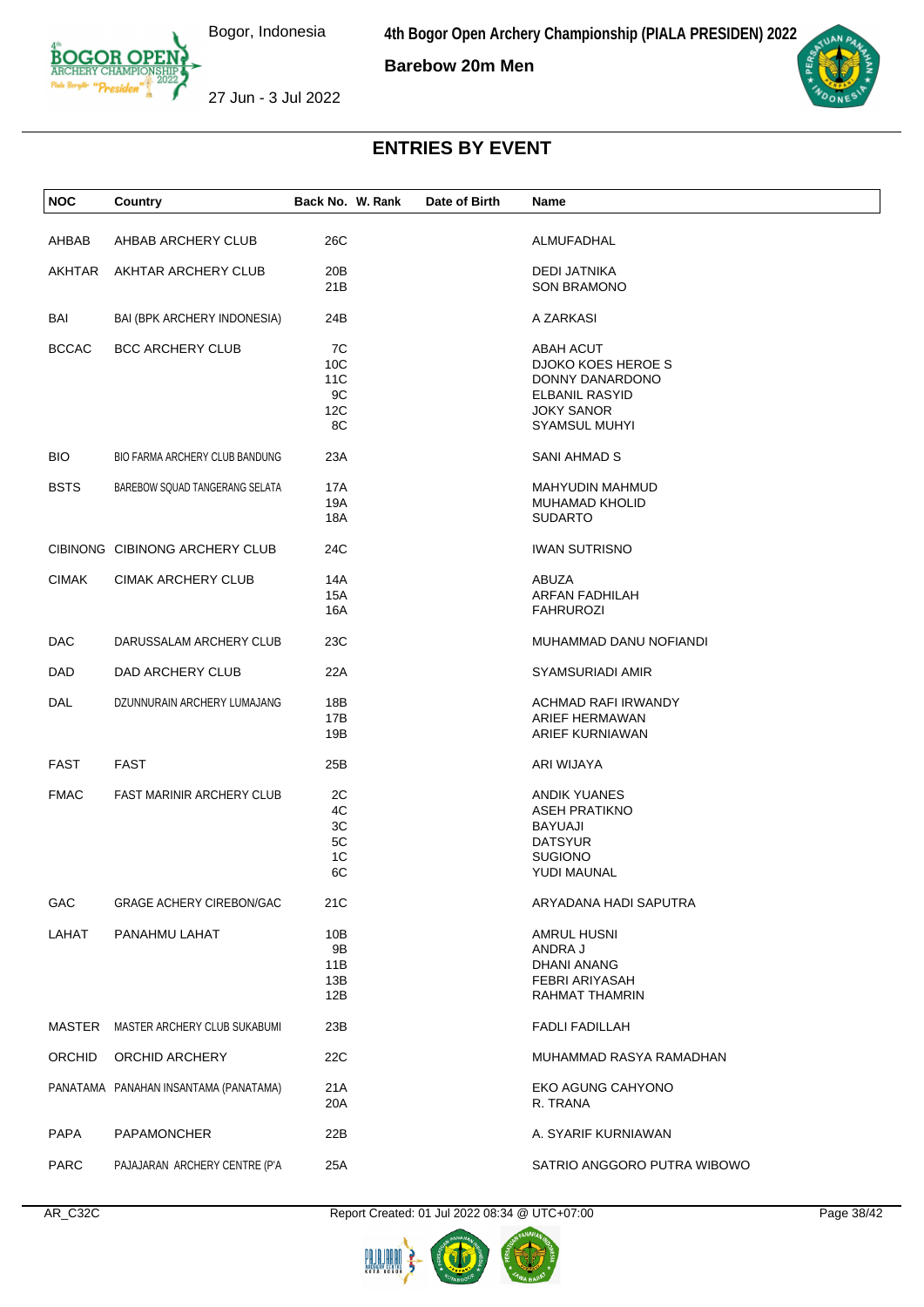

**Barebow 20m Men**





27 Jun - 3 Jul 2022

| <b>PGA</b><br>13C<br>7070 JOJO<br>PAKIS GUNUNG AR-RIMAYAH (PGA)<br>14C<br>DATTU HASANUDDIN IBRAHIM UMAR<br>15C<br>NANDITYO RAYYAN SYACHBANA<br>16C<br><b>WIDHI PRIYONO</b><br><b>NARSO</b><br>PLMBNG PALEMBANG ARCHERY CLUB<br>26A<br><b>PUSHI</b><br>4B<br>PUSHIDROSAL ARCHERY CLUB<br>ADITYA SINDUNG NUGROHO<br>2B<br><b>AGUS PRASETYO</b><br>6B<br><b>CHOIRUL UMAM</b><br>3B<br><b>FALDI</b><br>7B<br><b>ISKANDAR</b><br>5B<br>MUHAMAD IKHSAN N<br>1B<br>SAMSUL HADI<br>8B<br>SATRIO TEGAS WICAKSONO<br>QUEEN<br>20C<br><b>QUEEN ARCHERY</b><br>AKHMAD KUSAERI<br><b>SAC</b><br>SILIWANGI ARCHERY CLUB<br>16B<br><b>AGUS HIDAYAT</b><br><b>DENY SLAMET P</b><br>15B<br>14B<br>DIDA FARDIANSYAH<br><b>STAR</b><br>25C<br>MOHAMAD ALIFIKRI<br>STAR ARCHERY CLUB (SAC)<br><b>SURYA</b><br>SURYANEGARA ARCHERI (PEMDES PA<br>18 <sub>C</sub><br><b>DAWUD</b><br>17 <sub>C</sub><br>MOHAMAD IZHHARUDIN<br>19C<br><b>RD.FURQON</b><br><b>TIAR</b><br>TIAR(TOLE ISKANDAR ARCHERY RAW<br>24A<br><b>BAGJA PERMADI</b><br>UAI<br>URBAN ARCHERY INDONESIA (UAI)<br>26B<br>ARI KURNIAWAN<br><b>UNPAS</b><br>UNPAS ARCHERY<br>9A<br>ANDRI TAUFAN HIDAYAT<br>2A<br>DADANG HERI<br>3A<br>ECEP MUMUN<br>8A<br><b>MAMAN ALAMSYAH</b><br>7A<br>RIKI ZAENI MUROQI<br>6A<br>SUHERMAN<br>4A<br><b>UJANG SOPIAN</b><br>1A<br><b>WAHYU IRFAN ANSHORI</b><br>5A<br>YANTO SUPRIANTO<br><b>VIBES</b><br>BAREBOW VIBES ARCHERY SUKABUMI<br>11A<br><b>DENI IRFANSYAH</b><br>10A<br>HAFIZ SULAIMAN AKBAR<br>12A<br>MUHAMMAD SYAUQI MUSYAFFA<br>13A<br>MUHAMMAD ZAHRAN IBRAHIM | <b>NOC</b> | Country | Back No. W. Rank | Date of Birth | Name |  |
|-----------------------------------------------------------------------------------------------------------------------------------------------------------------------------------------------------------------------------------------------------------------------------------------------------------------------------------------------------------------------------------------------------------------------------------------------------------------------------------------------------------------------------------------------------------------------------------------------------------------------------------------------------------------------------------------------------------------------------------------------------------------------------------------------------------------------------------------------------------------------------------------------------------------------------------------------------------------------------------------------------------------------------------------------------------------------------------------------------------------------------------------------------------------------------------------------------------------------------------------------------------------------------------------------------------------------------------------------------------------------------------------------------------------------------------------------------------------------------------------------------------------------------------------------------|------------|---------|------------------|---------------|------|--|
|                                                                                                                                                                                                                                                                                                                                                                                                                                                                                                                                                                                                                                                                                                                                                                                                                                                                                                                                                                                                                                                                                                                                                                                                                                                                                                                                                                                                                                                                                                                                                     |            |         |                  |               |      |  |
|                                                                                                                                                                                                                                                                                                                                                                                                                                                                                                                                                                                                                                                                                                                                                                                                                                                                                                                                                                                                                                                                                                                                                                                                                                                                                                                                                                                                                                                                                                                                                     |            |         |                  |               |      |  |
|                                                                                                                                                                                                                                                                                                                                                                                                                                                                                                                                                                                                                                                                                                                                                                                                                                                                                                                                                                                                                                                                                                                                                                                                                                                                                                                                                                                                                                                                                                                                                     |            |         |                  |               |      |  |
|                                                                                                                                                                                                                                                                                                                                                                                                                                                                                                                                                                                                                                                                                                                                                                                                                                                                                                                                                                                                                                                                                                                                                                                                                                                                                                                                                                                                                                                                                                                                                     |            |         |                  |               |      |  |
|                                                                                                                                                                                                                                                                                                                                                                                                                                                                                                                                                                                                                                                                                                                                                                                                                                                                                                                                                                                                                                                                                                                                                                                                                                                                                                                                                                                                                                                                                                                                                     |            |         |                  |               |      |  |
|                                                                                                                                                                                                                                                                                                                                                                                                                                                                                                                                                                                                                                                                                                                                                                                                                                                                                                                                                                                                                                                                                                                                                                                                                                                                                                                                                                                                                                                                                                                                                     |            |         |                  |               |      |  |
|                                                                                                                                                                                                                                                                                                                                                                                                                                                                                                                                                                                                                                                                                                                                                                                                                                                                                                                                                                                                                                                                                                                                                                                                                                                                                                                                                                                                                                                                                                                                                     |            |         |                  |               |      |  |
|                                                                                                                                                                                                                                                                                                                                                                                                                                                                                                                                                                                                                                                                                                                                                                                                                                                                                                                                                                                                                                                                                                                                                                                                                                                                                                                                                                                                                                                                                                                                                     |            |         |                  |               |      |  |
|                                                                                                                                                                                                                                                                                                                                                                                                                                                                                                                                                                                                                                                                                                                                                                                                                                                                                                                                                                                                                                                                                                                                                                                                                                                                                                                                                                                                                                                                                                                                                     |            |         |                  |               |      |  |
|                                                                                                                                                                                                                                                                                                                                                                                                                                                                                                                                                                                                                                                                                                                                                                                                                                                                                                                                                                                                                                                                                                                                                                                                                                                                                                                                                                                                                                                                                                                                                     |            |         |                  |               |      |  |
|                                                                                                                                                                                                                                                                                                                                                                                                                                                                                                                                                                                                                                                                                                                                                                                                                                                                                                                                                                                                                                                                                                                                                                                                                                                                                                                                                                                                                                                                                                                                                     |            |         |                  |               |      |  |
|                                                                                                                                                                                                                                                                                                                                                                                                                                                                                                                                                                                                                                                                                                                                                                                                                                                                                                                                                                                                                                                                                                                                                                                                                                                                                                                                                                                                                                                                                                                                                     |            |         |                  |               |      |  |
|                                                                                                                                                                                                                                                                                                                                                                                                                                                                                                                                                                                                                                                                                                                                                                                                                                                                                                                                                                                                                                                                                                                                                                                                                                                                                                                                                                                                                                                                                                                                                     |            |         |                  |               |      |  |
|                                                                                                                                                                                                                                                                                                                                                                                                                                                                                                                                                                                                                                                                                                                                                                                                                                                                                                                                                                                                                                                                                                                                                                                                                                                                                                                                                                                                                                                                                                                                                     |            |         |                  |               |      |  |
|                                                                                                                                                                                                                                                                                                                                                                                                                                                                                                                                                                                                                                                                                                                                                                                                                                                                                                                                                                                                                                                                                                                                                                                                                                                                                                                                                                                                                                                                                                                                                     |            |         |                  |               |      |  |
|                                                                                                                                                                                                                                                                                                                                                                                                                                                                                                                                                                                                                                                                                                                                                                                                                                                                                                                                                                                                                                                                                                                                                                                                                                                                                                                                                                                                                                                                                                                                                     |            |         |                  |               |      |  |
|                                                                                                                                                                                                                                                                                                                                                                                                                                                                                                                                                                                                                                                                                                                                                                                                                                                                                                                                                                                                                                                                                                                                                                                                                                                                                                                                                                                                                                                                                                                                                     |            |         |                  |               |      |  |
|                                                                                                                                                                                                                                                                                                                                                                                                                                                                                                                                                                                                                                                                                                                                                                                                                                                                                                                                                                                                                                                                                                                                                                                                                                                                                                                                                                                                                                                                                                                                                     |            |         |                  |               |      |  |
|                                                                                                                                                                                                                                                                                                                                                                                                                                                                                                                                                                                                                                                                                                                                                                                                                                                                                                                                                                                                                                                                                                                                                                                                                                                                                                                                                                                                                                                                                                                                                     |            |         |                  |               |      |  |
|                                                                                                                                                                                                                                                                                                                                                                                                                                                                                                                                                                                                                                                                                                                                                                                                                                                                                                                                                                                                                                                                                                                                                                                                                                                                                                                                                                                                                                                                                                                                                     |            |         |                  |               |      |  |
|                                                                                                                                                                                                                                                                                                                                                                                                                                                                                                                                                                                                                                                                                                                                                                                                                                                                                                                                                                                                                                                                                                                                                                                                                                                                                                                                                                                                                                                                                                                                                     |            |         |                  |               |      |  |
|                                                                                                                                                                                                                                                                                                                                                                                                                                                                                                                                                                                                                                                                                                                                                                                                                                                                                                                                                                                                                                                                                                                                                                                                                                                                                                                                                                                                                                                                                                                                                     |            |         |                  |               |      |  |
|                                                                                                                                                                                                                                                                                                                                                                                                                                                                                                                                                                                                                                                                                                                                                                                                                                                                                                                                                                                                                                                                                                                                                                                                                                                                                                                                                                                                                                                                                                                                                     |            |         |                  |               |      |  |
|                                                                                                                                                                                                                                                                                                                                                                                                                                                                                                                                                                                                                                                                                                                                                                                                                                                                                                                                                                                                                                                                                                                                                                                                                                                                                                                                                                                                                                                                                                                                                     |            |         |                  |               |      |  |
|                                                                                                                                                                                                                                                                                                                                                                                                                                                                                                                                                                                                                                                                                                                                                                                                                                                                                                                                                                                                                                                                                                                                                                                                                                                                                                                                                                                                                                                                                                                                                     |            |         |                  |               |      |  |
|                                                                                                                                                                                                                                                                                                                                                                                                                                                                                                                                                                                                                                                                                                                                                                                                                                                                                                                                                                                                                                                                                                                                                                                                                                                                                                                                                                                                                                                                                                                                                     |            |         |                  |               |      |  |
|                                                                                                                                                                                                                                                                                                                                                                                                                                                                                                                                                                                                                                                                                                                                                                                                                                                                                                                                                                                                                                                                                                                                                                                                                                                                                                                                                                                                                                                                                                                                                     |            |         |                  |               |      |  |
|                                                                                                                                                                                                                                                                                                                                                                                                                                                                                                                                                                                                                                                                                                                                                                                                                                                                                                                                                                                                                                                                                                                                                                                                                                                                                                                                                                                                                                                                                                                                                     |            |         |                  |               |      |  |
|                                                                                                                                                                                                                                                                                                                                                                                                                                                                                                                                                                                                                                                                                                                                                                                                                                                                                                                                                                                                                                                                                                                                                                                                                                                                                                                                                                                                                                                                                                                                                     |            |         |                  |               |      |  |
|                                                                                                                                                                                                                                                                                                                                                                                                                                                                                                                                                                                                                                                                                                                                                                                                                                                                                                                                                                                                                                                                                                                                                                                                                                                                                                                                                                                                                                                                                                                                                     |            |         |                  |               |      |  |
|                                                                                                                                                                                                                                                                                                                                                                                                                                                                                                                                                                                                                                                                                                                                                                                                                                                                                                                                                                                                                                                                                                                                                                                                                                                                                                                                                                                                                                                                                                                                                     |            |         |                  |               |      |  |
|                                                                                                                                                                                                                                                                                                                                                                                                                                                                                                                                                                                                                                                                                                                                                                                                                                                                                                                                                                                                                                                                                                                                                                                                                                                                                                                                                                                                                                                                                                                                                     |            |         |                  |               |      |  |
|                                                                                                                                                                                                                                                                                                                                                                                                                                                                                                                                                                                                                                                                                                                                                                                                                                                                                                                                                                                                                                                                                                                                                                                                                                                                                                                                                                                                                                                                                                                                                     |            |         |                  |               |      |  |
|                                                                                                                                                                                                                                                                                                                                                                                                                                                                                                                                                                                                                                                                                                                                                                                                                                                                                                                                                                                                                                                                                                                                                                                                                                                                                                                                                                                                                                                                                                                                                     |            |         |                  |               |      |  |
|                                                                                                                                                                                                                                                                                                                                                                                                                                                                                                                                                                                                                                                                                                                                                                                                                                                                                                                                                                                                                                                                                                                                                                                                                                                                                                                                                                                                                                                                                                                                                     |            |         |                  |               |      |  |
|                                                                                                                                                                                                                                                                                                                                                                                                                                                                                                                                                                                                                                                                                                                                                                                                                                                                                                                                                                                                                                                                                                                                                                                                                                                                                                                                                                                                                                                                                                                                                     |            |         |                  |               |      |  |
|                                                                                                                                                                                                                                                                                                                                                                                                                                                                                                                                                                                                                                                                                                                                                                                                                                                                                                                                                                                                                                                                                                                                                                                                                                                                                                                                                                                                                                                                                                                                                     |            |         |                  |               |      |  |
|                                                                                                                                                                                                                                                                                                                                                                                                                                                                                                                                                                                                                                                                                                                                                                                                                                                                                                                                                                                                                                                                                                                                                                                                                                                                                                                                                                                                                                                                                                                                                     |            |         |                  |               |      |  |
|                                                                                                                                                                                                                                                                                                                                                                                                                                                                                                                                                                                                                                                                                                                                                                                                                                                                                                                                                                                                                                                                                                                                                                                                                                                                                                                                                                                                                                                                                                                                                     |            |         |                  |               |      |  |
|                                                                                                                                                                                                                                                                                                                                                                                                                                                                                                                                                                                                                                                                                                                                                                                                                                                                                                                                                                                                                                                                                                                                                                                                                                                                                                                                                                                                                                                                                                                                                     |            |         |                  |               |      |  |
|                                                                                                                                                                                                                                                                                                                                                                                                                                                                                                                                                                                                                                                                                                                                                                                                                                                                                                                                                                                                                                                                                                                                                                                                                                                                                                                                                                                                                                                                                                                                                     |            |         |                  |               |      |  |
|                                                                                                                                                                                                                                                                                                                                                                                                                                                                                                                                                                                                                                                                                                                                                                                                                                                                                                                                                                                                                                                                                                                                                                                                                                                                                                                                                                                                                                                                                                                                                     |            |         |                  |               |      |  |



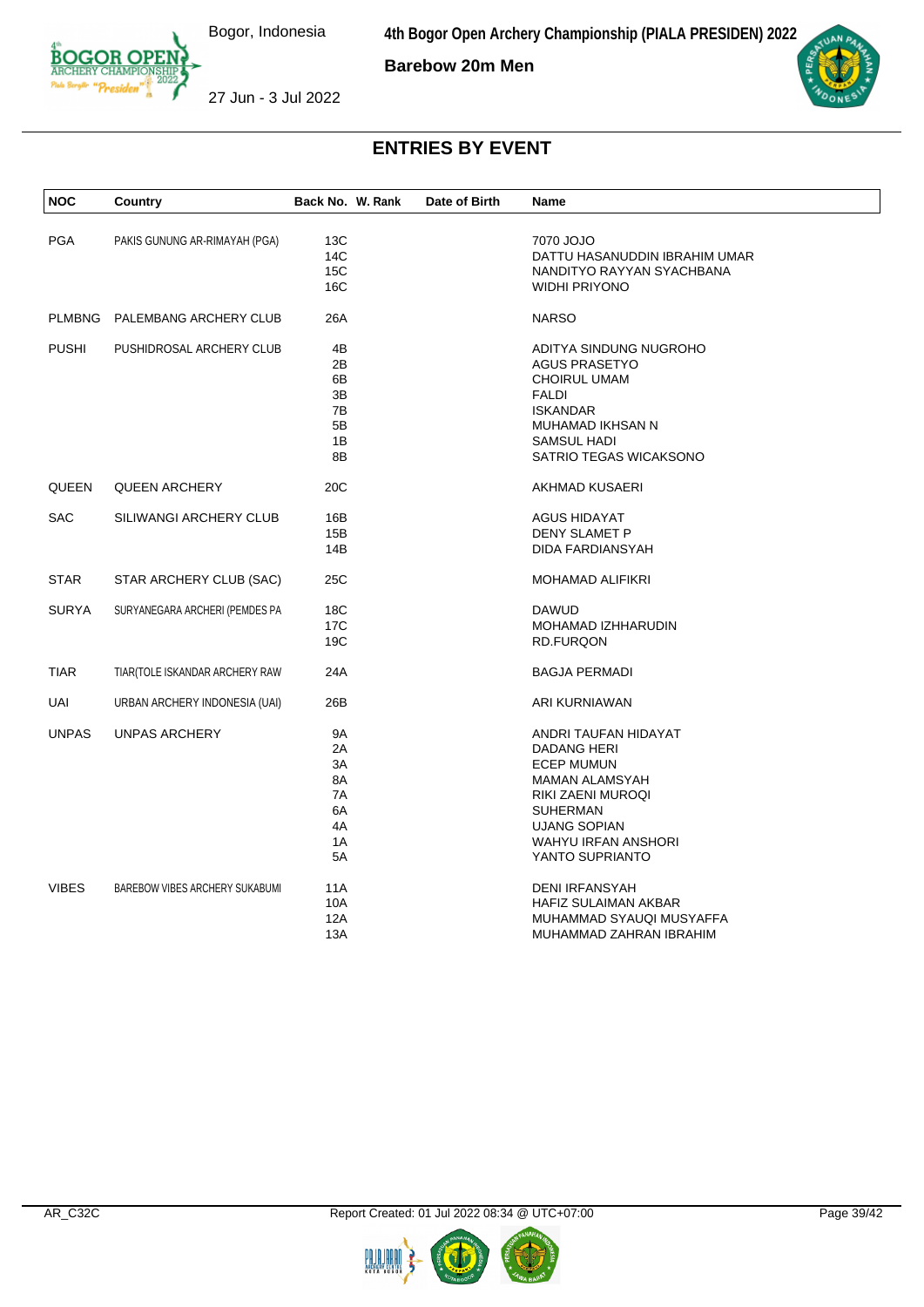**4th Bogor Open Archery Championship (PIALA PRESIDEN) 2022**

**Barebow 20m Women**



27 Jun - 3 Jul 2022

| <b>NOC</b>    | Country                             | Back No. W. Rank | Date of Birth | Name                       |  |
|---------------|-------------------------------------|------------------|---------------|----------------------------|--|
|               |                                     |                  |               |                            |  |
|               | ADIPURA ADIPURA ARCHERY CLUB        | 34B              |               | EKA YULIAWATI              |  |
|               |                                     | 33B              |               | NINDIYA MEGA               |  |
|               |                                     | 35B              |               | PIPIT PITRIYANI            |  |
|               |                                     |                  |               |                            |  |
| AKHTAR        | AKHTAR ARCHERY CLUB                 | 40 <sub>B</sub>  |               | NYIMAS DHYANDRA NUR ANNISA |  |
| <b>BACS</b>   | BANDUNG ARCHERY CLUB & SCHOOL       | 35C              |               | AYU NUR APRILYANI          |  |
|               |                                     | 36C              |               | YANTI SADARYANTI           |  |
|               |                                     |                  |               |                            |  |
| <b>BCCAC</b>  | <b>BCC ARCHERY CLUB</b>             | 37A              |               | <b>NUR AFIFAH ARIEF</b>    |  |
|               |                                     | 36A              |               | YANTI PANGAS               |  |
|               |                                     |                  |               |                            |  |
| BIO.          | BIO FARMA ARCHERY CLUB BANDUNG      | 38B              |               | ADIDJAH                    |  |
|               |                                     |                  |               |                            |  |
| <b>BSTS</b>   | BAREBOW SQUAD TANGERANG SELATA      | 36B              |               | <b>MAELINA SUSIANTI</b>    |  |
|               |                                     | 37B              |               | NORMA SUSILAWATI           |  |
|               | CIBINONG CIBINONG ARCHERY CLUB      | 38A              |               | NETTY PATRYANA             |  |
|               |                                     |                  |               |                            |  |
| DAL           | DZUNNURAIN ARCHERY LUMAJANG         | 28B              |               | AFAF                       |  |
|               |                                     | 27B              |               | PUTRI VERA YULIANA         |  |
|               |                                     | 29B              |               | <b>QORI YAASINTA</b>       |  |
|               |                                     |                  |               |                            |  |
| <b>FMAC</b>   | <b>FAST MARINIR ARCHERY CLUB</b>    | 27A              |               | AYU CINTYA                 |  |
|               |                                     | 28A              |               | <b>DELSYE SASELAH</b>      |  |
|               |                                     | 32A              |               | <b>JASMINE AURELIA</b>     |  |
|               |                                     | 30A              |               | LAKSMI INDRAYANA           |  |
|               |                                     | 31A              |               | LIDYA D KRIS               |  |
|               |                                     | 29A              |               | <b>RUKIAH</b>              |  |
| INDIV4        | <b>INDIVIDU</b>                     | 37C              |               | <b>KATRI PRATIWI</b>       |  |
|               |                                     |                  |               |                            |  |
| <b>KABCJR</b> | <b>KABUPATEN CIANJUR</b>            | 40A              |               | <b>NURUL APRILIANI</b>     |  |
|               |                                     |                  |               |                            |  |
| LEGEND        | LEGEND ARCHERY TEAM                 | 29C              |               | ANASTASIA VERONIKA         |  |
|               |                                     | 27C              |               | DISJA NURDINI SYAHREINI    |  |
|               |                                     | 28C              |               | <b>JESSLYN JUNIATA</b>     |  |
|               |                                     |                  |               |                            |  |
|               | MASTER MASTER ARCHERY CLUB SUKABUMI | 39C              |               | <b>FAUZIAH</b>             |  |
| <b>ORCHID</b> | ORCHID ARCHERY                      | 30 <sub>B</sub>  |               | <b>BUNDA AI'</b>           |  |
|               |                                     | 32B              |               | <b>DWI APRILIATNI</b>      |  |
|               |                                     | 31B              |               | TITI SETIAWATI             |  |
|               |                                     |                  |               |                            |  |
| <b>PARC</b>   | PAJAJARAN ARCHERY CENTRE (P'A       | 32C              |               | LARAS MURNI RAHAYU         |  |
|               |                                     | 30C              |               | REINILDA ALWINA            |  |
|               |                                     | 31C              |               | SITI ATTIN ROCHMAN         |  |
|               |                                     |                  |               |                            |  |
| <b>RRAC</b>   | RR ARCHERY CLUB                     | 38C              |               | NYI MAS ZAHRA ALMIRA       |  |
|               |                                     |                  |               |                            |  |
| <b>SALAM</b>  | <b>SALAM ARCHERY BOGOR</b>          | 34C              |               | <b>RANI ERLINA</b>         |  |
|               |                                     | 33C              |               | RATIZA YULISARI SIREGAR    |  |
| <b>UNPAS</b>  | UNPAS ARCHERY                       | 39B              |               | NENNA MUTIARASARI RUSANTY  |  |
|               |                                     |                  |               |                            |  |
| <b>VIBES</b>  | BAREBOW VIBES ARCHERY SUKABUMI      | 35A              |               | BERLIAN BELLA JUNIAR       |  |
|               |                                     | 33A              |               | KIARA KHAIRINA             |  |
|               |                                     | 34A              |               | KIKI RIZKI FEBRINIA        |  |
|               |                                     |                  |               |                            |  |
| <b>VIJAS</b>  | VIJAS ARCHERY CLUB                  | 39A              |               | NAZLA XAVIERA ANISA PUTRI  |  |



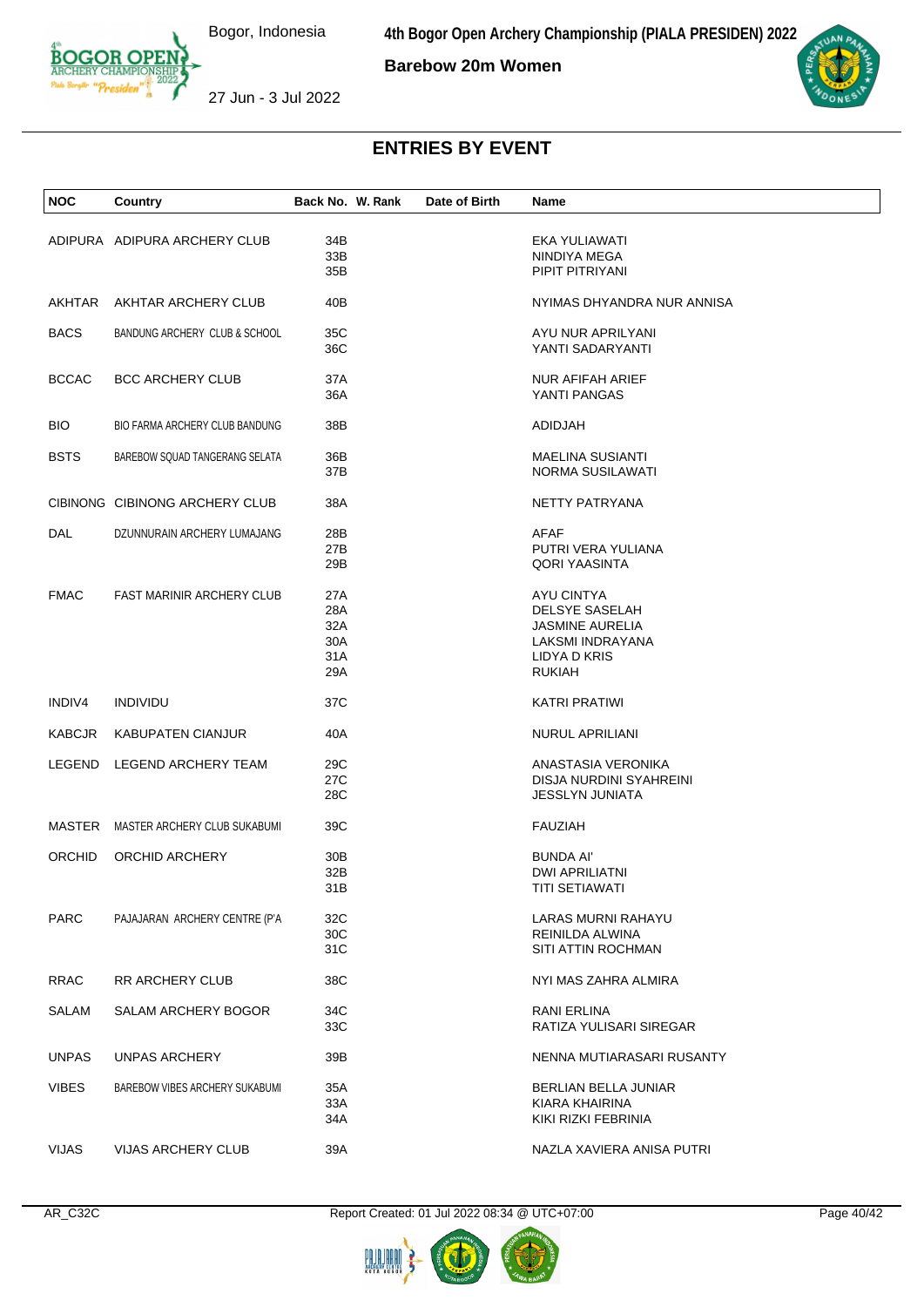**Barebow 50+ Men**



27 Jun - 3 Jul 2022

| <b>NOC</b>   | Country                               | Back No. W. Rank       | Date of Birth | Name                                              |
|--------------|---------------------------------------|------------------------|---------------|---------------------------------------------------|
| ASAT         | ASAT(ASY-SYIFA ARCHERY TEAM)          | 33A                    |               | ADNAN JUSUF                                       |
| <b>BAC</b>   | <b>BOGOR ARCHERY CLUB</b>             | 32C                    |               | ZAFRULLAH A YANNI                                 |
| <b>BIO</b>   | <b>BIO FARMA ARCHERY CLUB BANDUNG</b> | 30C                    |               | SANI AHMAD S                                      |
| <b>BSTS</b>  | BAREBOW SQUAD TANGERANG SELATA        | 31B                    |               | ABIMANYU WACHJOEWIDAJAT                           |
| <b>RRAC</b>  | <b>RR ARCHERY CLUB</b>                | 30 <sub>B</sub><br>29B |               | <b>HAMZAH DJ</b><br><b>UCU HIDAYAT</b>            |
| SAA          | SCIENTICA ARCHERY (SAA)               | 32A                    |               | STEVANUS GRANDY BUDIAWAN                          |
| <b>STAR</b>  | STAR ARCHERY CLUB (SAC)               | 29C                    |               | KARWANDI                                          |
| TIAR         | TIAR(TOLE ISKANDAR ARCHERY RAW        | 29A<br>30A<br>31A      |               | <b>BAGJA PERMADI</b><br><b>MAHFUDZ</b><br>R.PONCO |
| <b>TIMAH</b> | <b>TIMAH ARCHERY CLUB</b>             | 31C                    |               | <b>ABDUL HAKIM</b>                                |
| <b>UNPAS</b> | UNPAS ARCHERY                         | 33C                    |               | YANTO SUPRIANTO                                   |